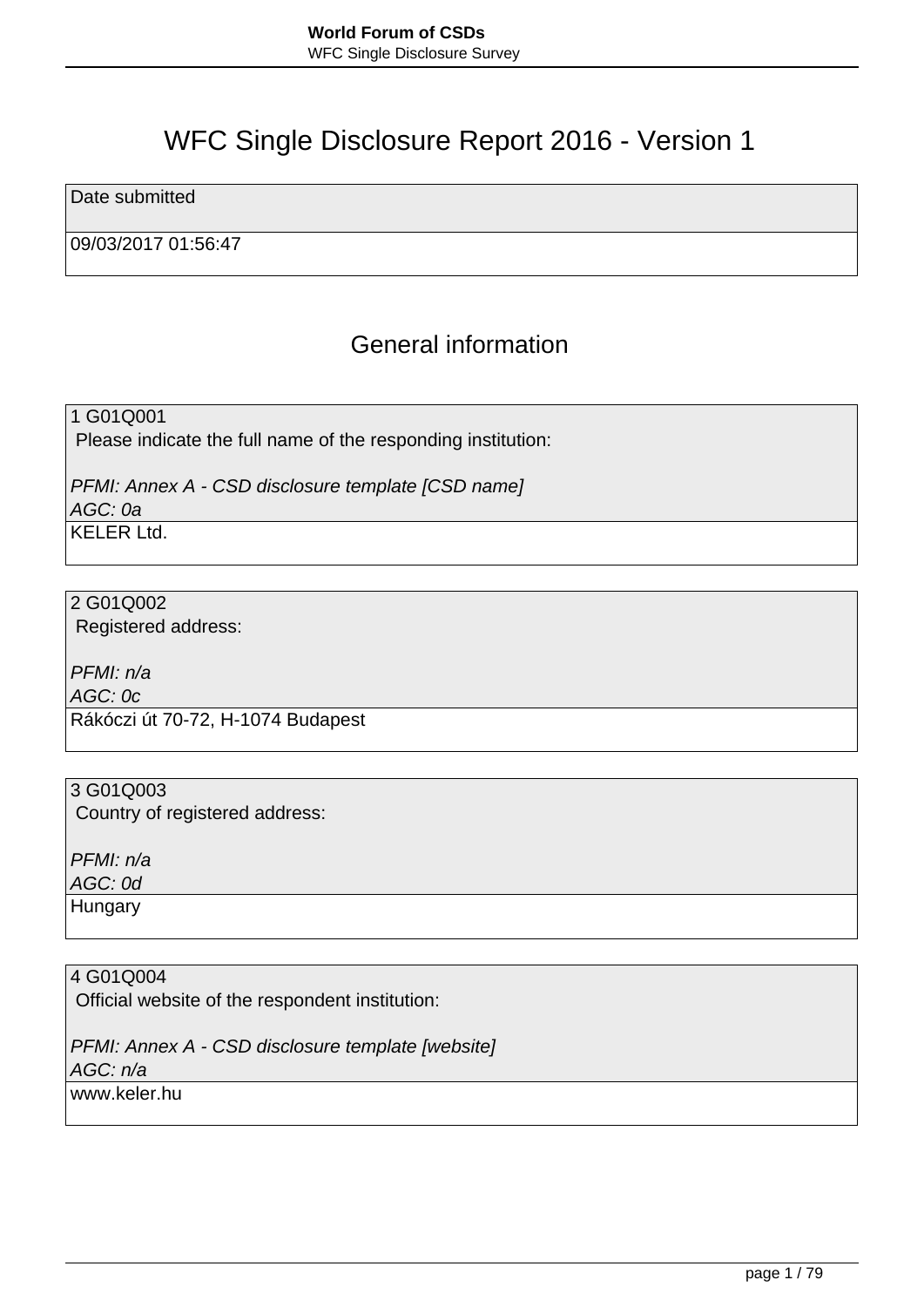WFC Single Disclosure Survey

## 5 G01Q005

The date of this disclosure is:

#### PFMI: Annex A - CSD disclosure template [date]

AGC: n/a

31/01/2017

#### 6 G01Q006

 The WFC, the AGC, CPMI and IOSCO encourage respondents to make their disclosure reports publicly available. Do you agree to make your response publicly available?

PFMI: n/a

AGC: 99

Yes, my response will be public, but only for my answers to AGC questions. [A2]

#### 7 G01Q007

How will you be making your answers publicly available?

PFMI: n/a

AGC: 99a

[ X ] Website

[ X ] Upon request

[ ] OTHER:

## 8 G01Q008

This disclosure can also be found at the following web address(es):

PFMI: Annex A - CSD disclosure template [website URL]

AGC: 99b

https://english.keler.hu/Key%20documents/Questionnaires/

#### 9 G01Q009

First and Last Name of the contact person:

## PFMI: Annex A - CSD disclosure template [contact details]

AGC: 99c

Mr. Gabor Szentpeteri

## 10 G01Q009A

Disclosure submission authorisation

[ $X$ ] I hereby certify that I am authorised to submit this disclosure report on behalf of my institution.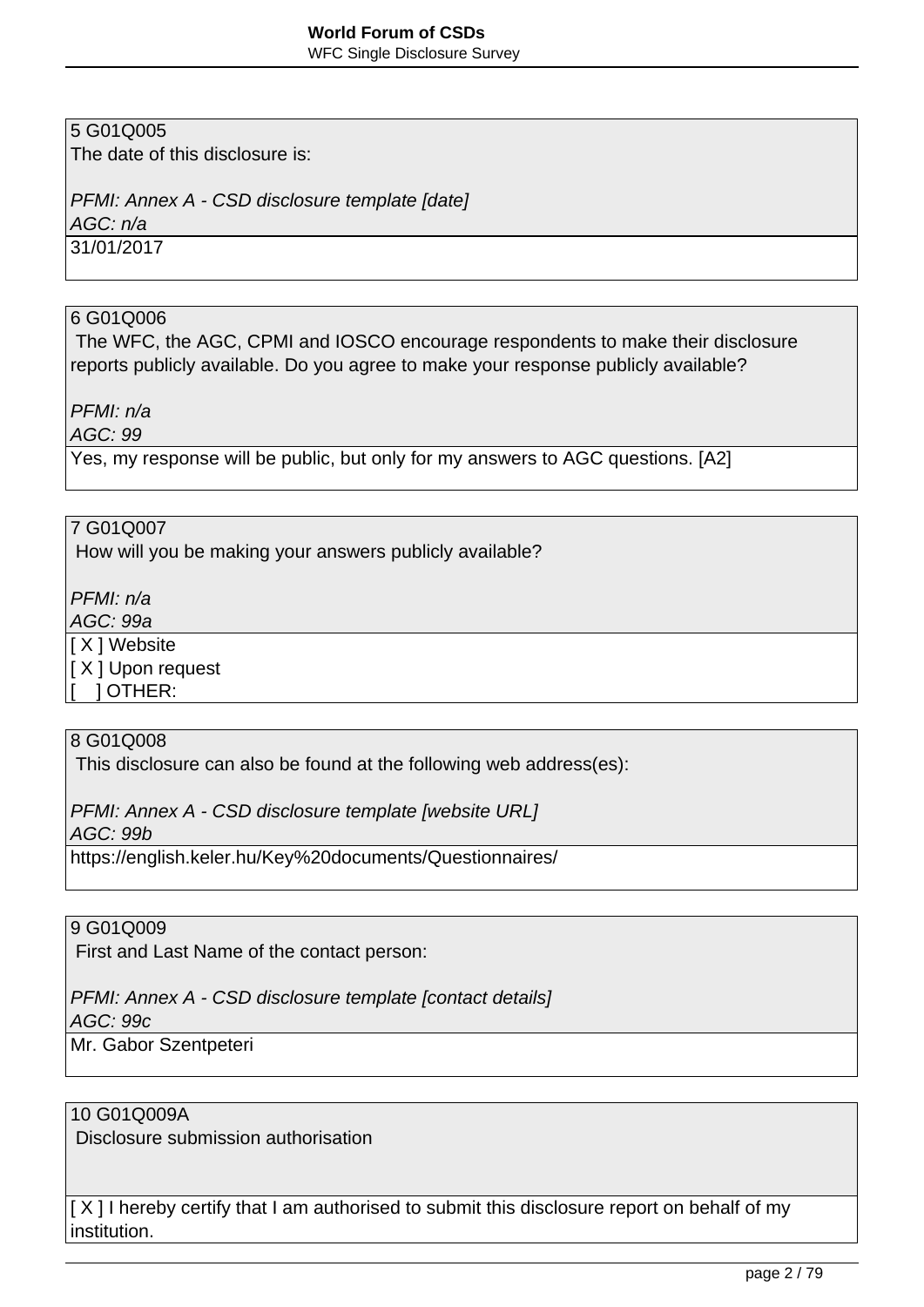WFC Single Disclosure Survey

## 11 G01Q010

Email address of the contact person:

## PFMI: Annex A - CSD disclosure template [contact details]

AGC: 99h

szentpeteri.gabor@keler.hu

## 12 G01Q011

Telephone number (please include the international country code):

PFMI: n/a

AGC: 99e

+3614836275

## 13 G01Q012

How do you prefer to be contacted?

PFMI: n/a

AGC: 99d [ X ] Telephone

 $\vert$ [ ] Fax

[ ] mail/air courier  $| X |$  e-mail

## 14 G01Q013

Fax number

PFMI: n/a

AGC: 99f

N/A

## 15 G01Q014

What is the preferred street address for mailing requests?

PFMI: n/a

AGC: 99g

N/A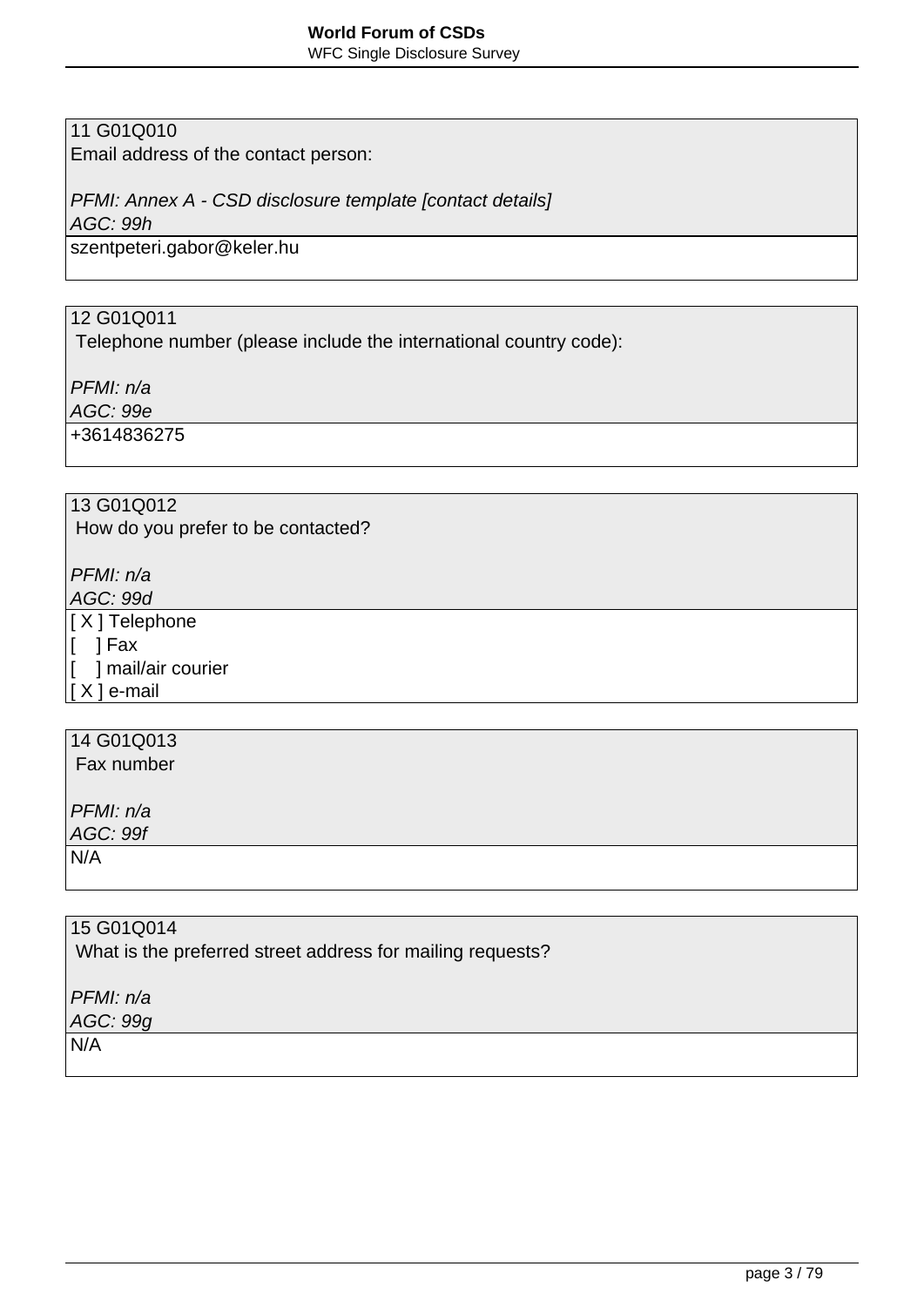WFC Single Disclosure Survey

## 24 G01Q023

filecount - Add relevant appendices for this group.

PFMI: n/a

AGC: n/a 0

# Legal Basis (PFMI Principle 1)

26 G02Q002

Under what regulation or statute is the CSD established and governed?

PFMI: n/a

AGC: 7

Act CXX of 2001 on the Capital Market (Capital Market Act); Act CCXXXVII of 2013 on Credit Institutions and Financial Enterprises (Credit Institutions Act); Act CXXXVIII of 2007 on Investment Firms and Commodity Dealers, and on the Regulations Governing their Activities (Investment Firms Act); KELER General Business Rules; KELER CCP General Business Rules

## 27 G02Q003

Is the regulation or statute electronically available?

PFMI: n/a

AGC: 7a

Yes [Y]

## 28 G02Q004

 If regulation or statute is electronically available, please supply web address(es) here or upload document(s).

### PFMI: n/a

AGC: 7b

KELER General Business Rules: https://english.keler.hu/Key%20documents/Regulatory%20do cuments/General%20Business%20Rules/

KELER CCP General Business Rules: https://english.kelerkszf.hu/Key%20documents/Regulat ory%20documents/General%20Business%20Rules/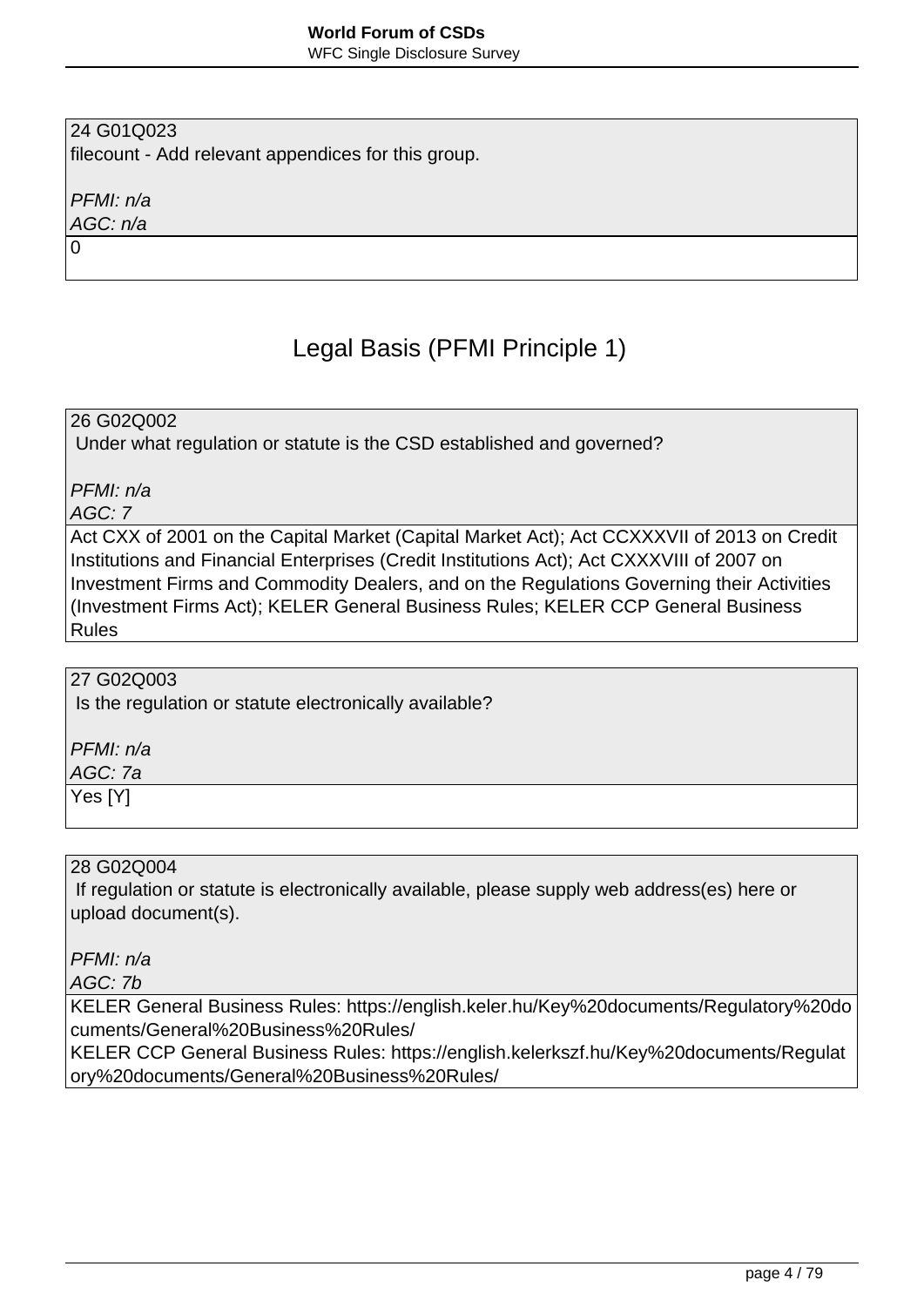#### 29 G02Q005

filecount - Please supply document(s) here:

PFMI: n/a

AGC: 7c

Act\_CXX\_of\_2001\_on the Capital Market\_2017\_01\_01.pdf (1207KB) Act CXX of 2001 on the Capital Market - Effective as of 31 January

2017Act\_CCXXXVII\_of\_2013\_2017\_01\_01-2018\_12\_31.pdf (1305KB) Act CCXXXVII of 2013 on Credit Institutions and Financial Enterprises (Credit Institutions Act) - Effective as of 31 January 2017Act\_CXXXVIII\_of\_2007\_2017\_01\_01.pdf (1180KB) Act CXXXVIII of 2007 on Investment Firms and Commodity Dealers, and on the Regulations Governing their Activities (Investment Firms Act) - Effective as of 31 January 20172016\_10\_03\_KELER CCP General Business Rules\_approved by the BoD and the National Bank of Hungary.pdf (1615KB) KELER CCP General Business Rules - Effective as of 31 January 20172015\_11\_06\_KELER\_ GBR.pdf (1334KB) KELER General Business Rules - Effective as of 31 January 20175

42 G02Q018

filecount - Add relevant appendices for this group.

PFMI: n/a

AGC: n/a

 $\Omega$ 

## Governance and ownership (PFMI Principle 2)

44 G03Q002

What type of legal entity is the institution?

PFMI: n/a

AGC: 3

[ ] Public Company

[ X ] Private Company

- [ ] Central Bank (or part thereof)
- [ ] Stock Exchange (or part thereof)
- [ ] OTHER:

#### 45 G03Q003

Is the institution operated as a "for profit" or a "not for profit" organization?"

PFMI: n/a

AGC: 4

For profit [A01]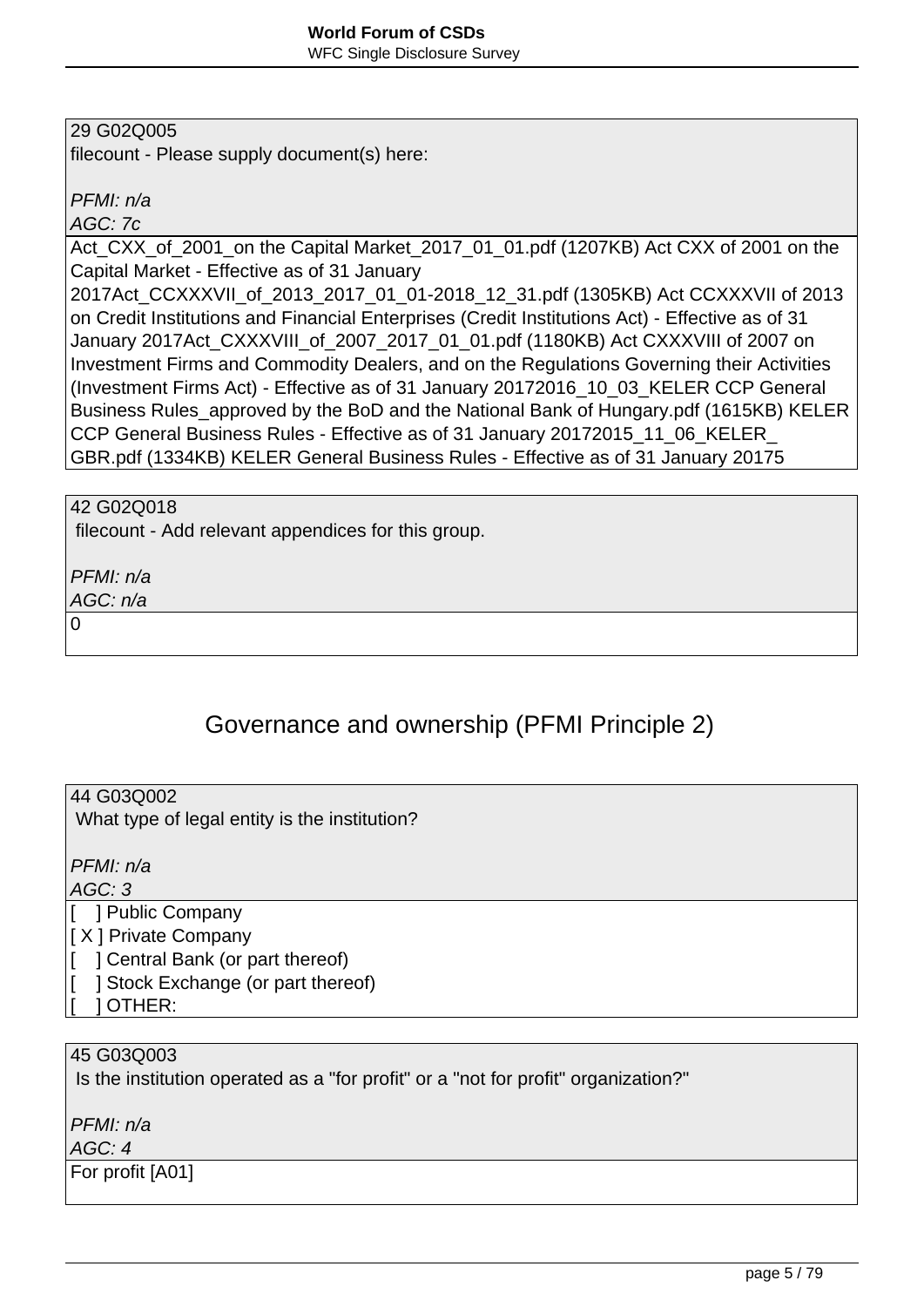## 46 G03Q004

Please provide the names of the owners and their ownership interest percentages.

PFMI: n/a

AGC: 5

National Bank of Hungary (NBH) - 53,33% Budapest Stock Exchange (BSE) - 46,67%

#### 47 G03Q005

What is the date of establishment of the CSD?

PFMI: n/a

AGC: 6a

12/10/1993

## 48 G03Q006

What is the date that the CSD's operations began?

PFMI: n/a

#### AGC: 6b

12/10/1993

#### 49 G03Q007

 Are participants required to contribute capital to the CSD that would result in ownership of the CSD?

PFMI: n/a

AGC: 18 No [A02]

#### 58 G03Q016

 What are the roles and responsibilities of the CSD's board of directors (or equivalent), and are they clearly specified? Please provide details of the structure and composition of your Board together with their industry experience and responsibilities in governing the CSD. What are the qualifications to become a board member?

PFMI: Q.2.3.1

AGC: 7d

The Board has seven members - two of them are appointed by National Bank of Hungary, two of them are appointed by Budapest Stock Exchange and two of them are inner members. The seventh member is independent.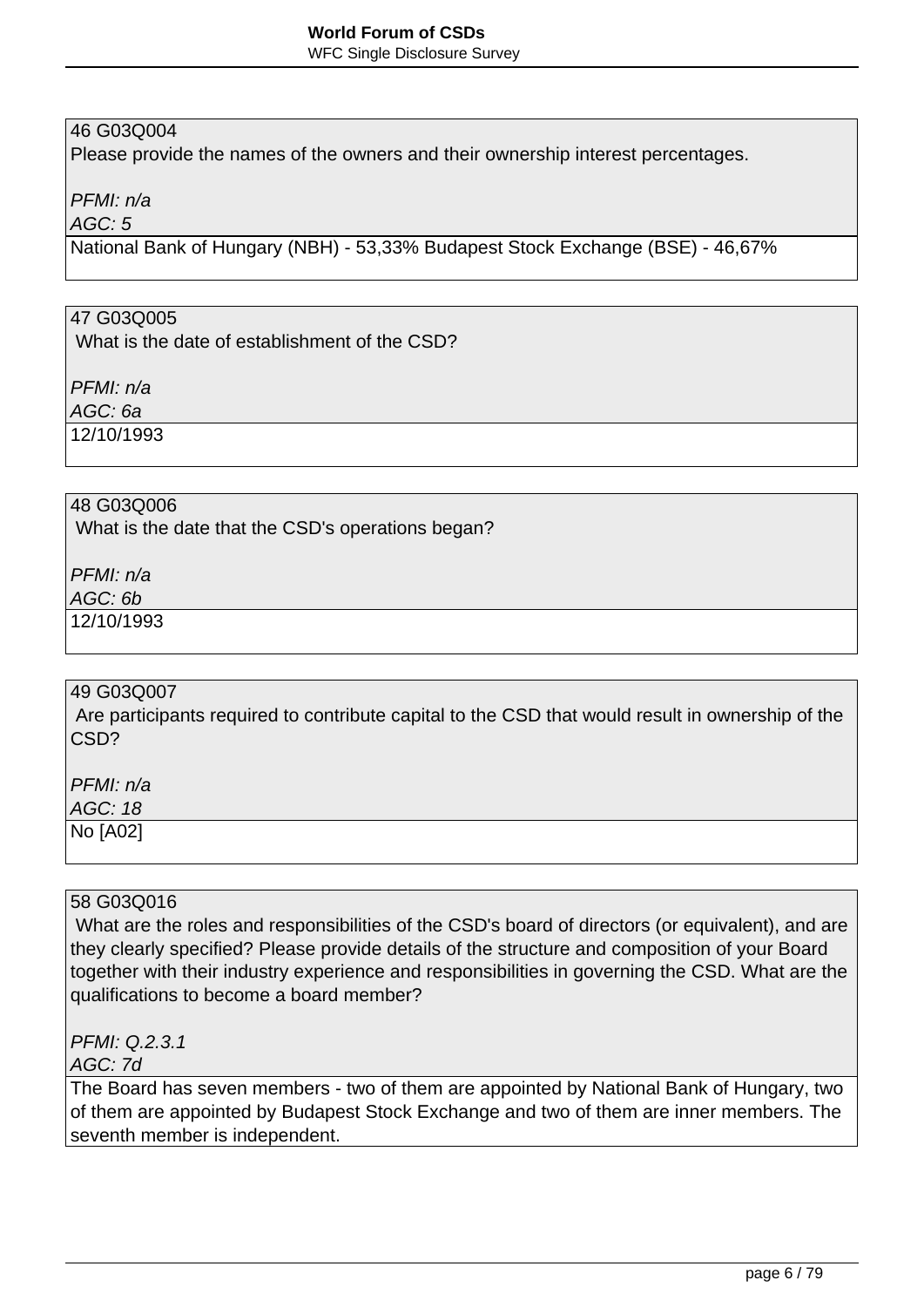#### **World Forum of CSDs** WFC Single Disclosure Survey

## 60 G03Q018

What are the election procedures?

PFMI: Q.2.3.2

AGC: 7e

Board members are elected at the General Meeting, the election is subject to approval by the supervisory authority, the National Bank of Hungary, according to the Hungarian banking regulations. The Board elects its chairman - the seventh member - from among its members.

#### 61 G03Q019

What is the maximum length of time a board member can serve?

PFMI: Q.2.3.2

AGC: 7f

Re-election is possible without limitation.

#### 62 G03Q020

 How are the voting powers distributed amongst the board members (i.e. does each board member have one vote or do certain members have additional voting power)?

PFMI: Q.2.3.2

AGC: 7g

Each board member has one vote. In case of vote-equality, the vote of the chairman would be decisive.

#### 64 G03Q022

 What are the procedures established to review the performance of the board as a whole and the performance of the individual board members? Who is responsible for regulating the board members?

PFMI: Q.2.3.4

AGC: 7h

Certain legislation, the company General Meeting, and the supervisory authority, the National Bank of Hungary are all in a sense responsible for regulating Board members. For the purpose of supervision of the Board the General Meeting elects the Supervisory Board.

#### 84 G03042

filecount - Add relevant appendices for this group.

PFMI: n/a

AGC: n/a

 $\Omega$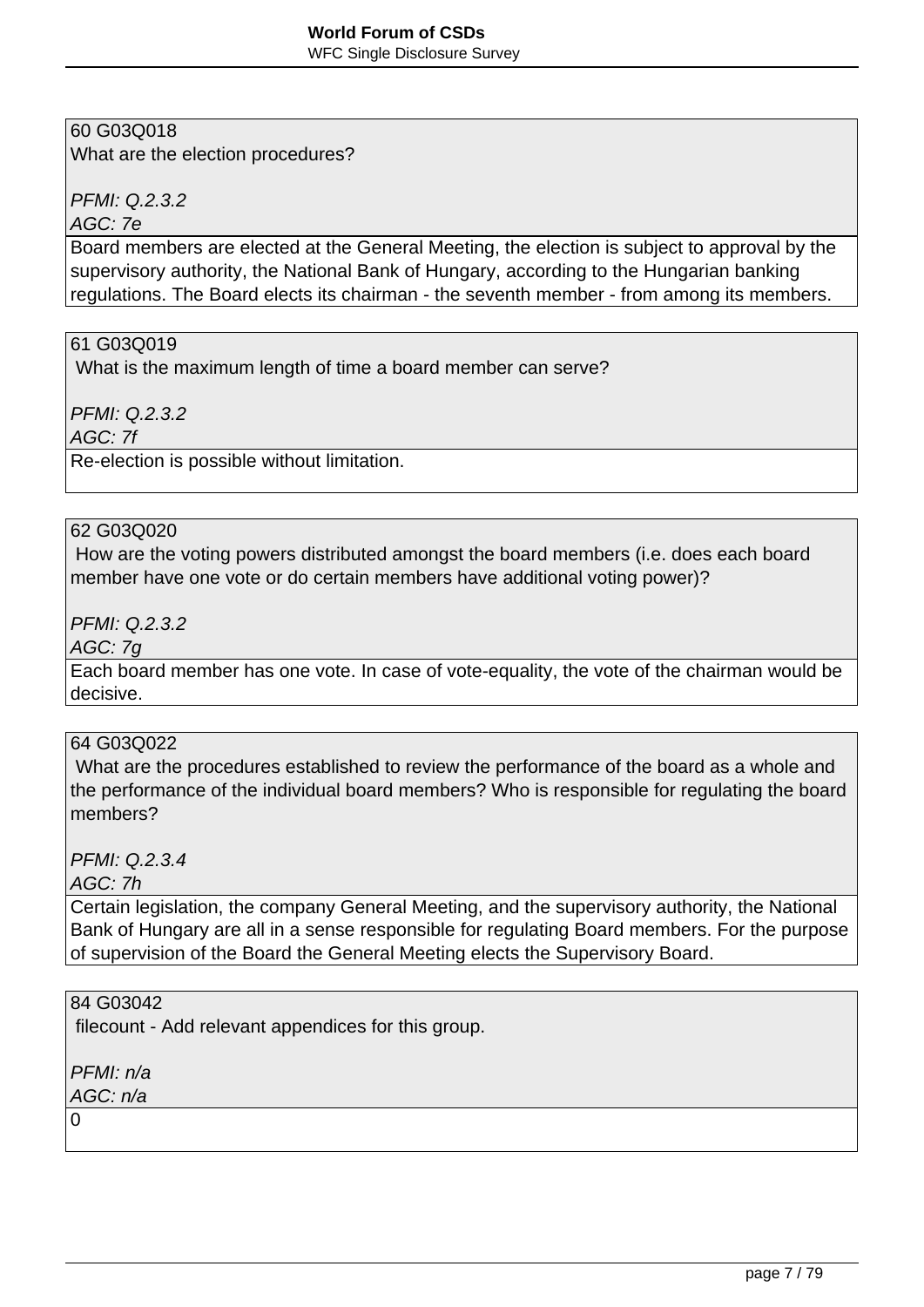## Comprehensive risk management (PFMI Principle 3)

#### 87 G04Q003

 Any direct damages or losses to participants caused by the CSD as a result of force majeure events, acts of God, or political events, etc.?

#### PFMI: Q.3.1.1

AGC: 66x.

No [A02]

#### 88 G04Q004

If yes, please check all of the following that apply:

PFMI: Q.3.1.1

AGC: 66y.

[ ] Financial limits are imposed on the amount of liability assumed by the CSD

[ ] The CSD assumes liability for direct losses

[  $\parallel$  ] The CSD assumes liability for indirect or consequential losses

[ ] OTHER:

## 89 G04Q005

 In all cases where the CSD assumes responsibility for direct or indirect or consequential losses, is the CSD's liability limited by a standard of care determination?

PFMI: Q.3.1.1

AGC: 66+

Yes [A01]

90 G04Q006

Please define the standard of care applied:

PFMI: Q.3.1.1

AGC: 66\*

The depository shall repair direct pecuniary losses of its customers proved by proper evidence if such damages are attributable to and occurred in the operation of the depositary. The depository is exempted from liability for any damages, pecuniary losses, lost profit or nonmaterial damages that may occur beyond its operations based upon statutory provisions and/or its General Business Rules. The depository shall be relieved of liability if it is able to prove that it has acted in a manner that can generally be expected in the given situation.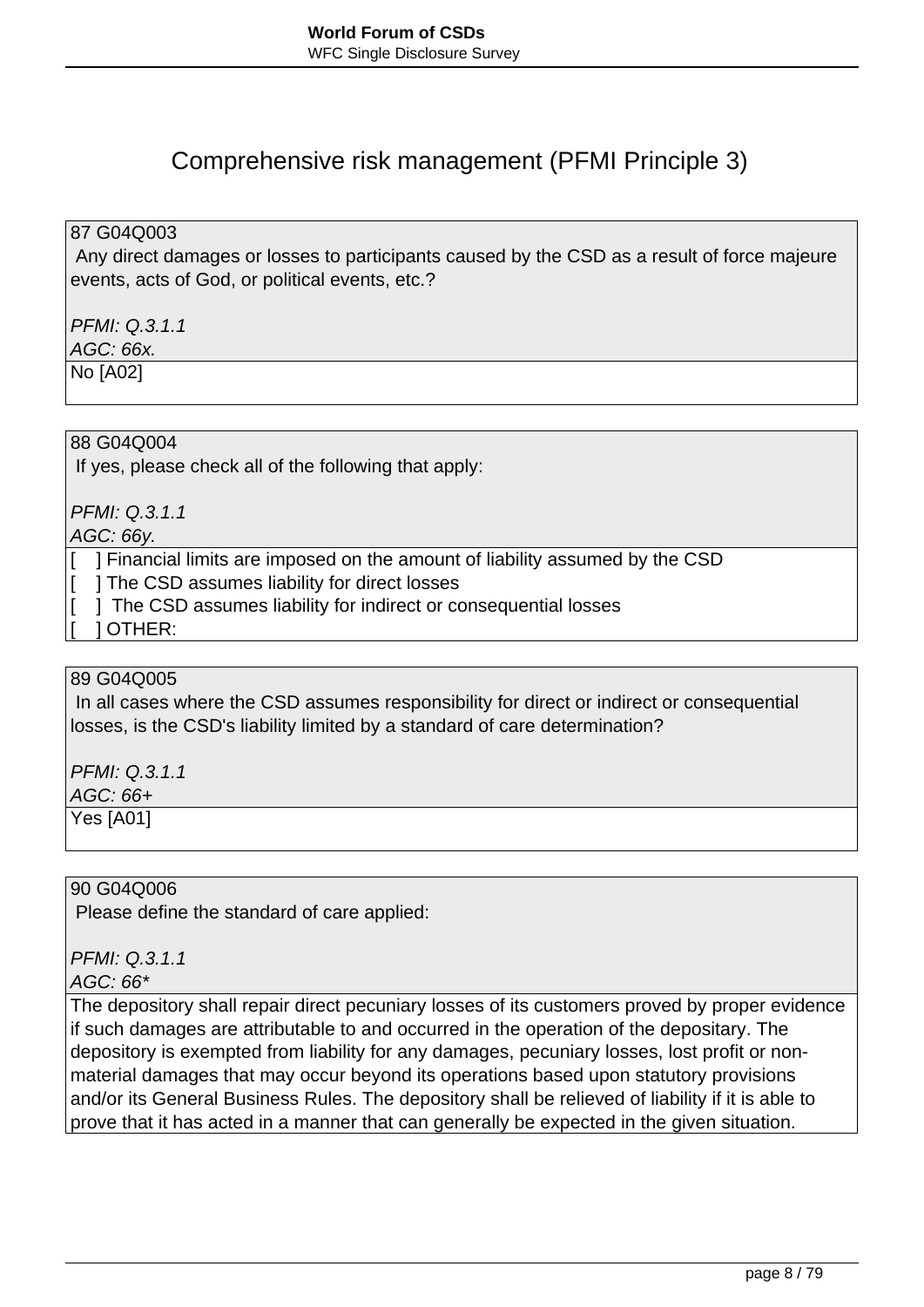WFC Single Disclosure Survey

## 109 G04Q025

filecount - Add relevant appendices for this group.

PFMI: n/a

AGC: n/a 0

# Credit risk (PFMI Principle 4)

120 G05Q011

 Does the CSD have a guaranty fund independent of stock exchange or other market guarantees?

PFMI: Q.4.3.1 AGC: 78

Other: The default funds are operated by KELER CCP Ltd.

123 G05Q014 How is the fund financed?

PFMI: Q.4.3.1

AGC: 78d.

Contributions from participants [A02]

#### 125 G05Q016

If so, what is the amount or percentage per participant?

PFMI: Q.4.3.1

AGC: 78f.

The total size of the default funds are determined based on the results of stress tests – in line with EMIR requirements. The total size is then broken up between the clearing members proportionate to the risks, based on their average initial margin requirements. The minimum contribution is 5 million HUF, KELER CCP Ltd.'s contribution is 5 million HUF.

#### 126 G05Q017

Who is covered by the fund?

PFMI: Q.4.3.1

AGC: 78h.

[ ] Direct CSD participants only

[ ] The beneficial owner also

[X] OTHER: General Clearing Members and Direct Clearing Members of KELER CCP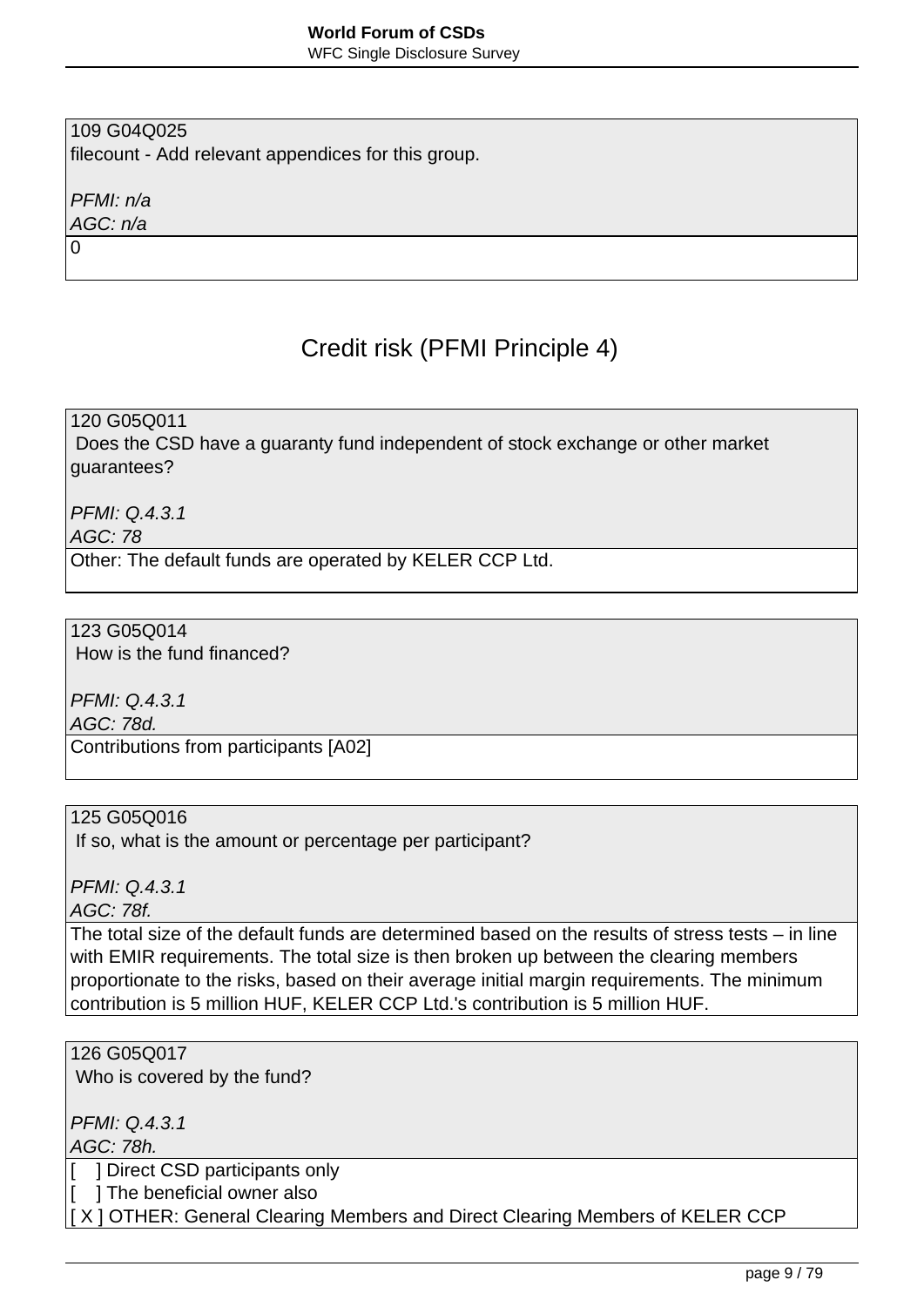WFC Single Disclosure Survey

## 127 G05Q018

When is the guaranty fund used?

PFMI: Q.4.3.1

AGC: 78j.

[ ] When a broker defaults

[ ] When a direct participant defaults

[ X ] OTHER: When a general or a direct clearing member's default cannot be covered by the member's own individual collateral

### 130 G05Q021

 Does the CSD have insurance to cover losses in the event of Default on settlement commitments by the CSD or a participant?

 $PEMI: Q.4.3.3$ AGC: 91

No [A02]

#### 133 G05Q024

Please explain other loss or default protections:

PFMI: Q.4.3.3

AGC: 79a

N/A

#### 134 G05Q025

 Does the CSD accept liability (independent of any insurance coverage) for the following: Any direct damages or losses to participants caused by the CSD in its capacity as a central counterparty?

#### $PEMI: Q.4.3.3$

AGC: 66q.

Other: KELER CCP Ltd. (subsidiary of KELER) is the sole central counterparty regarding guaranteed Budapest Stock Exchange transactions and regarding guaranteed gas market transactions and power market obligations.

#### 135 G05Q026

If yes, please check all of the following that apply:

PFMI: Q.4.3.3

AGC: 66r.

- [ ] Financial limits are imposed on the amount of liability assumed by the CSD
- [ ] The CSD assumes liability for direct losses
- [ ] The CSD assumes liability for indirect or consequential losses
- [ ] OTHER: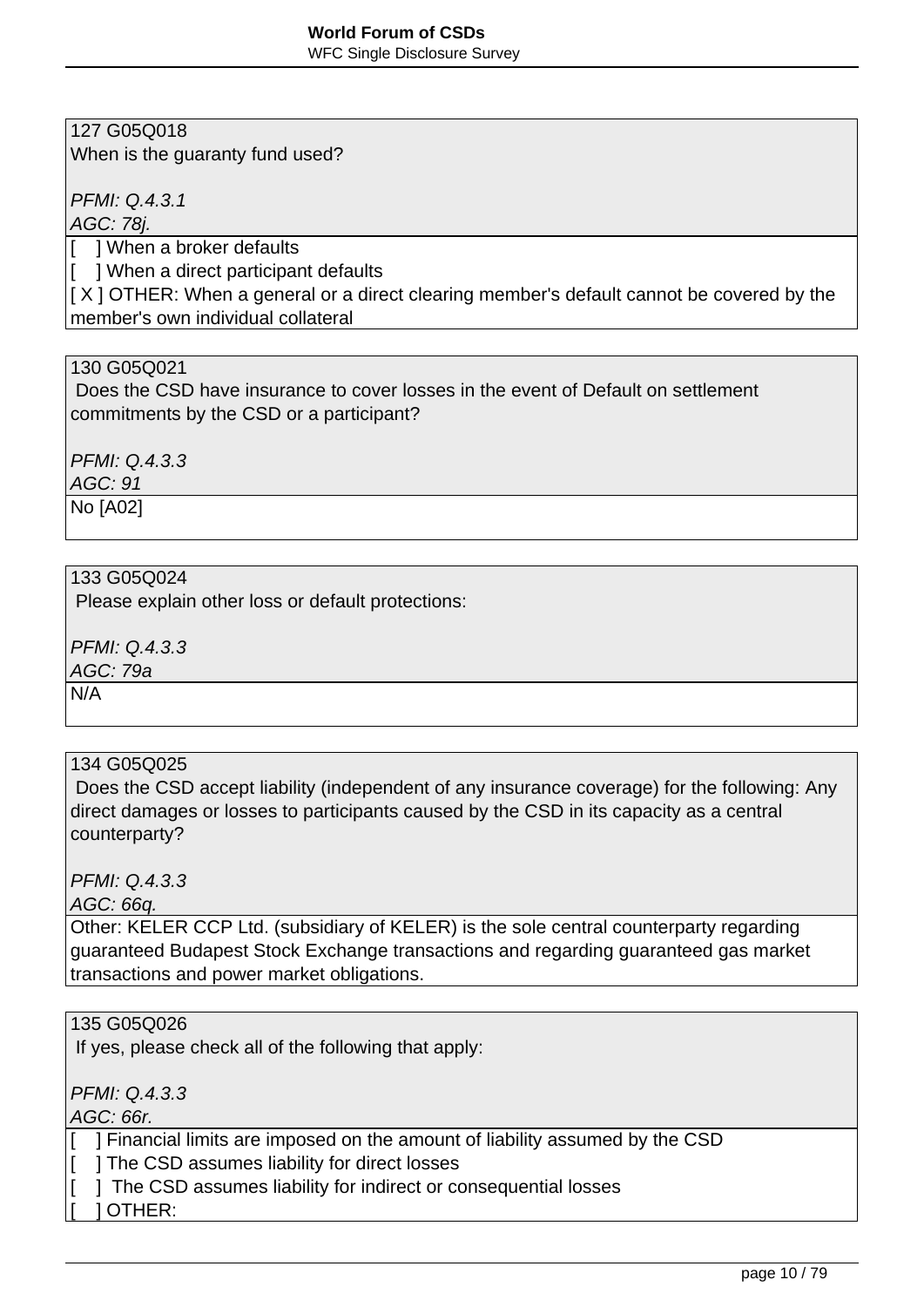139 G05Q030 filecount - Add relevant appendices for this group.

PFMI: n/a AGC: n/a

0

# Collateral (PFMI Principle 5)

140 G06Q001

 Summary narrative for PFMI Principle 5. Please provide a summary narrative disclosure with sufficient detail and context, as well as any other appropriate supplementary information, to enable readers to understand the CSD's approach to or method for observing the principle. Please use the following questions as guidance for the points of focus and level of detail it is expected to convey in the disclosure. Cross references to publicly available documents should be included, where relevant, to supplement the discussion.)

PFMI: Annex A - CSD disclosure template - IV.P5

AGC: 35c

KELER Ltd. handles collateral assets for the below reasons:

-for KELER CCP,

-Cash financing transactions to support settlement are also subject to collateral from the participant.

-Securities and/or cash for SLB transactions

-In addition, KELER handles collateral for the Central Bank to back credit lines.

157 G06Q018

filecount - Add relevant appendices for this group.

PFMI: n/a AGC: n/a

0

# Liquidity risk (PFMI Principle 7)

198 G06Q041

filecount - Add relevant appendices for this group.

PFMI: n/a AGC: n/a

 $\Omega$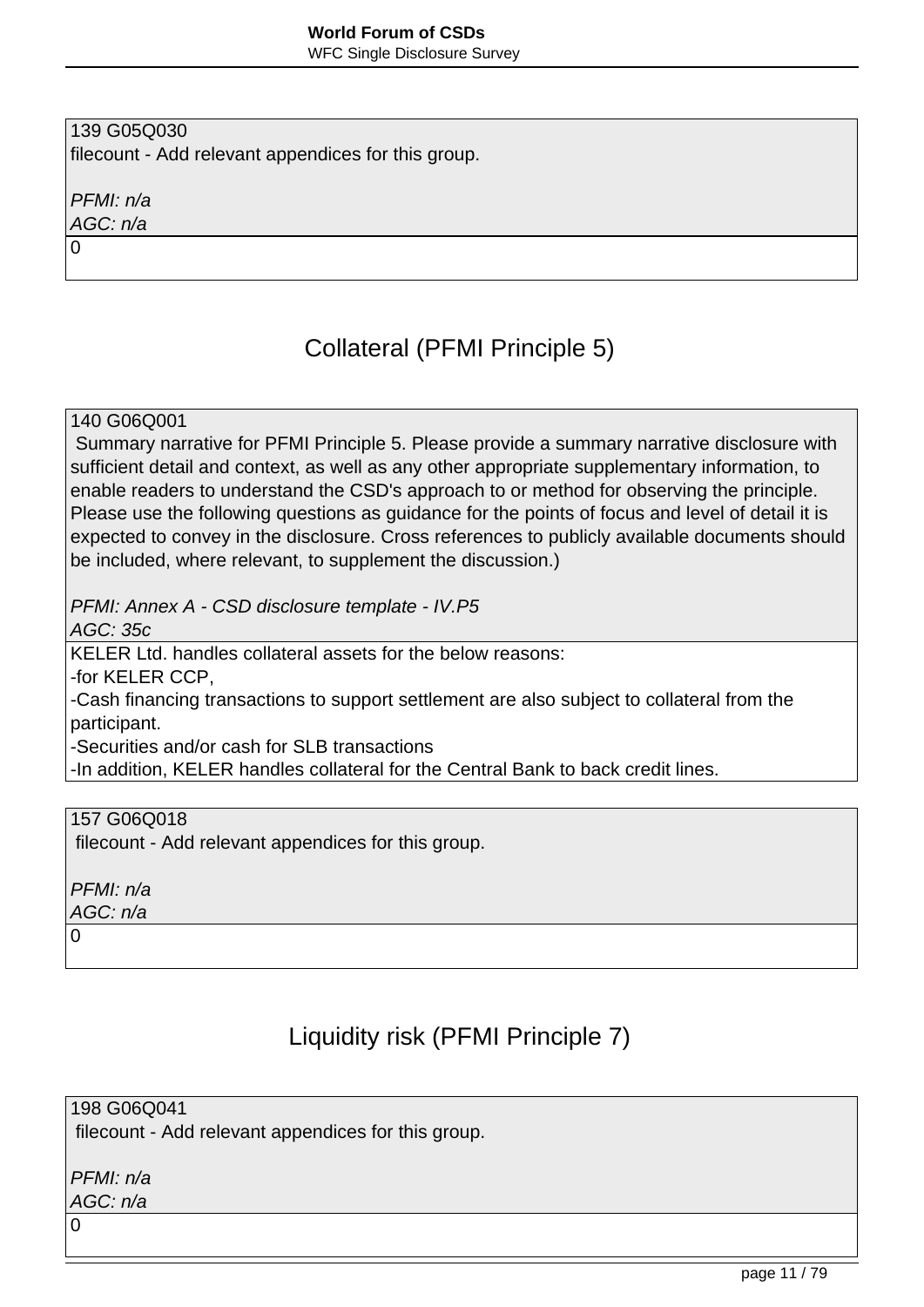## Settlement finality (PFMI Principle 8)

199 G08Q015 filecount - Add relevant appendices for this group.

PFMI: n/a AGC: n/a

0

# Money settlements (PFMI Principle 9)

216 G09Q003

 Who accepts cash deposits (or makes payment credit accommodations) for CSD transactions?

PFMI: Q.9.1.1

AGC: 31

[ X ] CSD

[ X ] Central Bank

[ X ] Banks appointed by CSD

[ ] Neither or others (e.g. credit lines used)

[ ] Not applicable

[ ] OTHER:

217 G09Q004

Please indicate the name of the banks appointed by the CSD

PFMI: Q.9.1.1

AGC: 31a

UniCredit Bank Hungary Ltd.

218 G09Q005

Who processes cash clearing (or draws on credit lines, if applicable) for CSD transactions?

PFMI: Q.9.1.1

AGC: 32

 $\overline{[X] CSD}$ 

[ X ] Central Bank

[ ] Banks appointed by the CSD

[ ] Neither or others (e.g. credit lines used)

[ ] Not applicable

[ ] OTHER: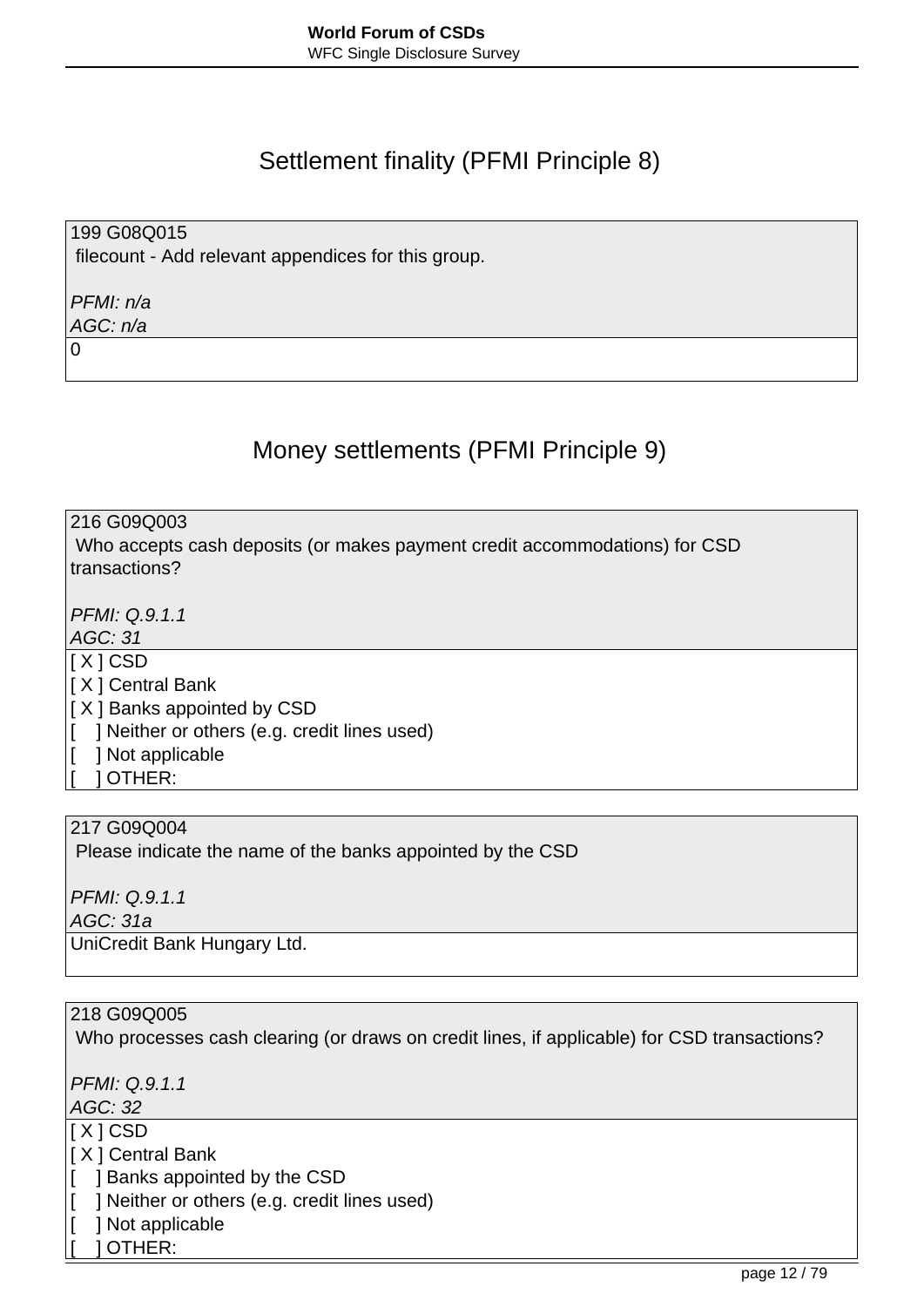## 220 G09Q007

Who controls the movement of cash for cash deposits (or draws on credit lines, if applicable)?

PFMI: Q.9.1.1

AGC: 33, 33b

- $[X]$  CSD
- [ X ] Central Bank
- [ X ] Banks appointed by CSD
- [ ] Neither or others (e.g. credit lines used)
- [ ] Not applicable
- [ ] OTHER:

## 221 G09Q008

Please name banks appointed by the CSD

PFMI: Q.9.1.1

AGC: 33a

UniCredit Bank Hungary Ltd.

#### 222 G09Q009

 Who controls the movement of cash for cash clearing (or for draws on credit lines, if applicable)?

PFMI: Q.9.1.1

#### AGC: 34

 $\overline{[X]$  CSD

- [ X ] Central Bank
- [ ] Banks appointed by CSD
- [ ] Neither or others (e.g. credit lines used)
- [ ] Not applicable
- [ ] OTHER:

#### 223 G09Q010

Please name banks appointed by CSD

PFMI: Q.9.1.1 AGC: 34a

N/A

233 G09Q020 filecount - Add relevant appendices for this group.

PFMI: n/a

AGC: n/a

0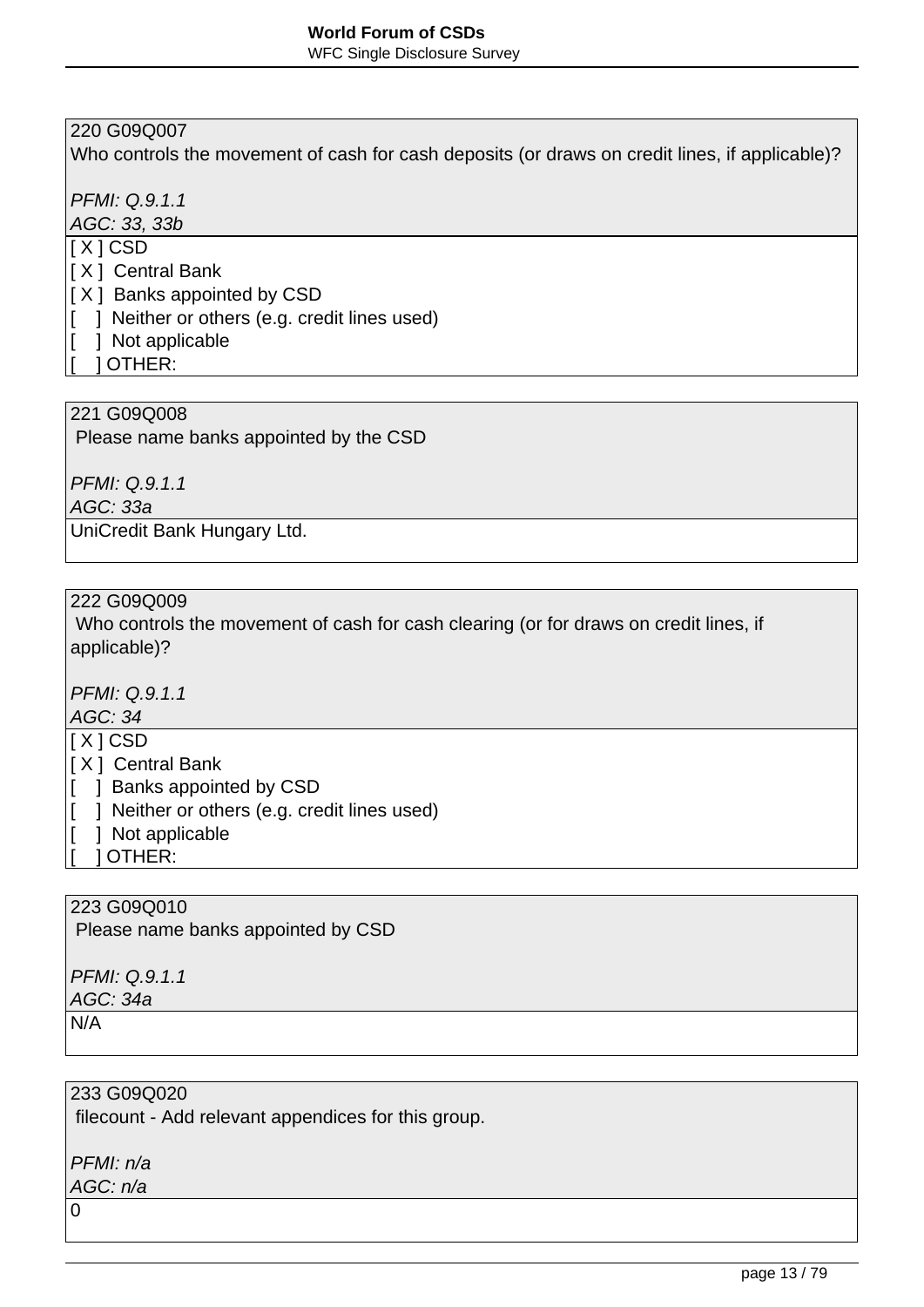## Physical deliveries (PFMI Principle 10)

238 G10Q005

How are eligible securities lodged in the CSD system?

PFMI: Q.10.1.3

AGC: 57, 57a

[ ] A registered certificate in the name of the CSD is delivered to the CSD.

[ ] A participant delivers the security with a valid transfer deed or stock power or other transfer document to the CSD which then effects registration.

[ ] A registrar re-registers the security in the name of the CSD.

[ ] Not applicable

[X] OTHER: All participants must deliver the securities to the depository with a blank endorsement in order to comply with fungibility requirements.

239 G10Q006

When are securities lodged into the CSD reflected in a participant's CSD account?

PFMI: Q.10.1.3

AGC: 58, 58a

[ ] Securities are reflected in the participant's CSD account immediately upon delivery to the CSD.

[  $\blacksquare$  ] Securities are re-registered prior to being reflected in the participant CSD account.

[ ] Not applicable

[X] OTHER: Normally on the same day. As the vault services are outsourced to Erste Bank, after delivering securities to Erste Bank, there is a checking process. Securities will be credited to the requested account (or sub-account) strictly after this well done process and the notification of KELER sent by Erste Bank. Normally it can be done on the same day. In case of any anomalies demanding repeated checking, the reflection will may be done only on the next day.

240 G10Q007

How long does it usually take to lodge securities with the CSD?

PFMI: Q.10.1.3

AGC: 59, 59b

1 to 2 days [A01]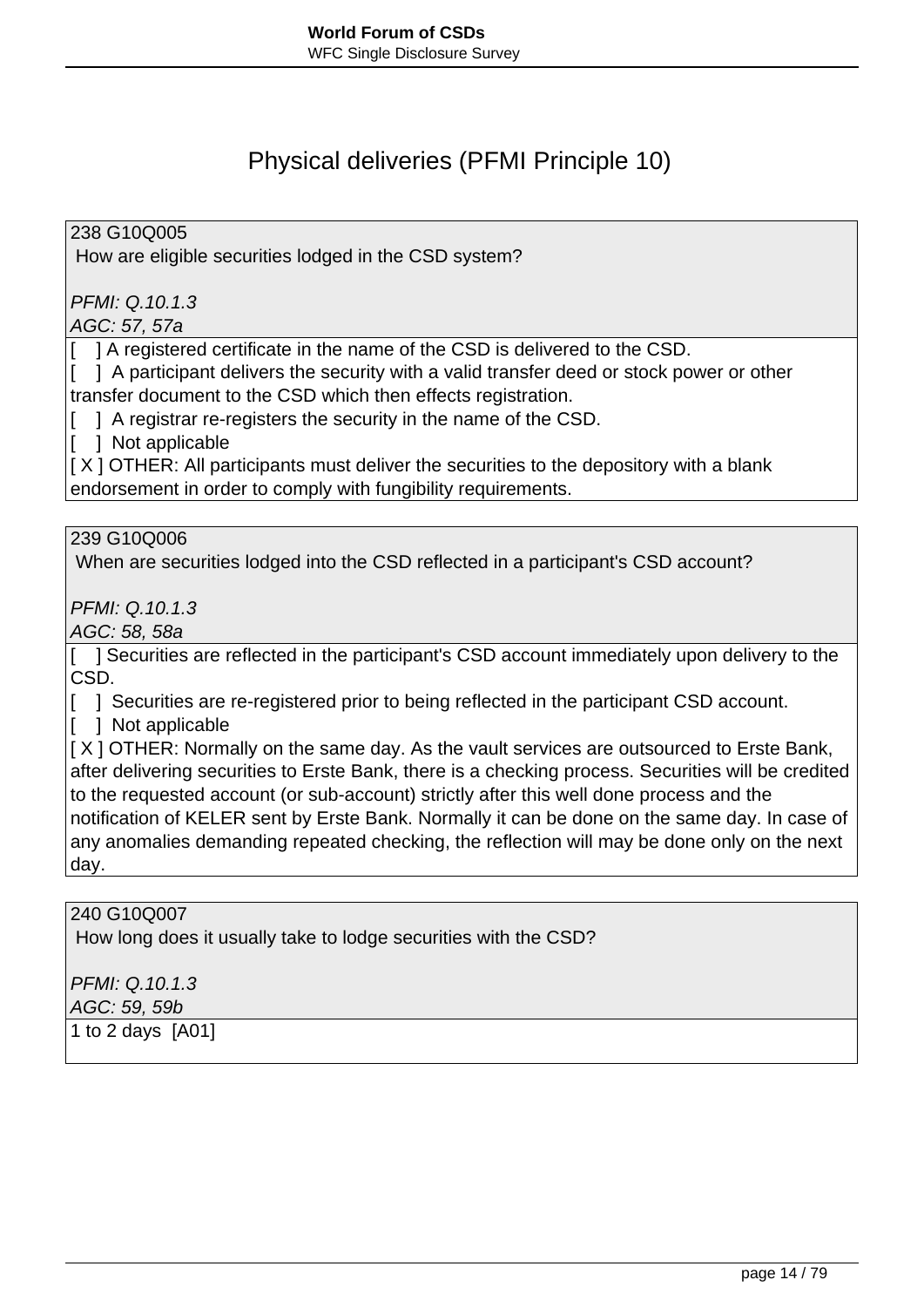## 242 G10Q009

During the process of lodging securities into the CSD, can the securities be traded?

PFMI: Q.10.1.3

AGC: 60

Other: As the vault services are outsourced to Erste Bank, trading in KELER is possible after Erste Bank notifies KELER about the lodgement and KELER credits the security to the requested account.

#### 243 G10Q010

During the process of lodging securities into the CSD, can the securities be settled?

PFMI: Q.10.1.3

AGC: 60a

Other: As the vault services are outsourced to Erste Bank, settlement in KELER is possible after Erste Bank notifies KELER about the lodgement and KELER credits the security to the requested account.

#### 244 G10Q011

 During the process of lodging securities into the CSD, can the securities have ownership transferred?

PFMI: Q.10.1.3

AGC: 60b

Other: As the vault services are outsourced to Erste Bank, ownership transfer in KELER is possible after Erste Bank notifies KELER about the lodgement and KELER credits the security to the requested account.

#### 247 G10Q014

If ownership cannot be transferred, or if you answered other, please explain

PFMI: Q.10.1.3

AGC: 60e

As the vault services are outsourced to Erste Bank, ownership transfer in KELER is possible after Erste Bank notifies KELER about the lodgement and KELER credits the security to the requested account.

#### 248 G10Q015

Are securities immediately available for delivery upon transfer to the CSD?

PFMI: Q.10.1.3

AGC: 61, 61d

Other: As the vault services are outsourced to Erste Bank, securities are available for transfer after Erste Bank notifies KELER about the lodgement and KELER credits the security to the requested account.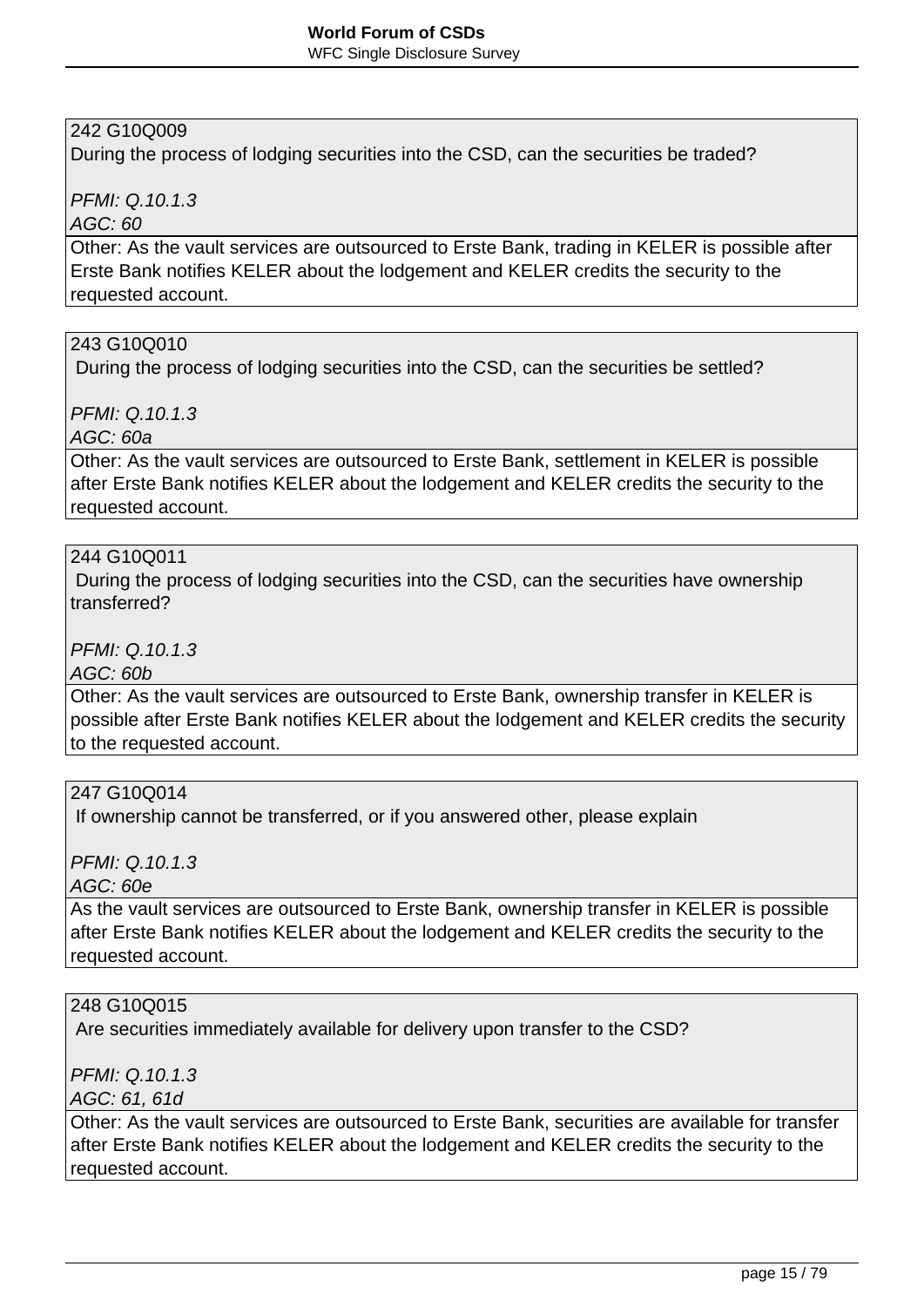WFC Single Disclosure Survey

## 251 G10Q018

If not applicable, please explain

PFMI: Q.10.1.3

AGC: 61c

N/A

### 252 G10Q019

 What transfer process steps are involved when eligible securities are withdrawn from the CSD for safekeeping?

## PFMI: Q.10.1.3

AGC: 63, 63a

Other: As the vault services are outsourced to Erste Bank, securities are available for transfer until Erste Bank notifies KELER about the withdrawal and KELER debits the security from the requested account.

#### 253 G10Q020

How long does it usually take to remove securities from the CSD?

 $PEMI: Q.10.1.3$ 

AGC: 64, 64b

1 to 2 days [A01]

## 255 G10Q022

While the securities are being removed from the CSD, can they be traded? (Choose one)

PFMI: Q.10.1.3

AGC: 65a

Other: As the vault services are outsourced to Erste Bank, trading in KELER is not possible after Erste Bank notifies KELER about the withdrawal and KELER debits the account.

#### 257 G10Q024

While the securities are being removed from the CSD, can they be settled? (Choose one)

PFMI: Q.10.1.3

AGC: 65c

Other: As the vault services are outsourced to Erste Bank, settlement in KELER is not possible after Erste Bank notifies KELER about the withdrawal and KELER debits the account.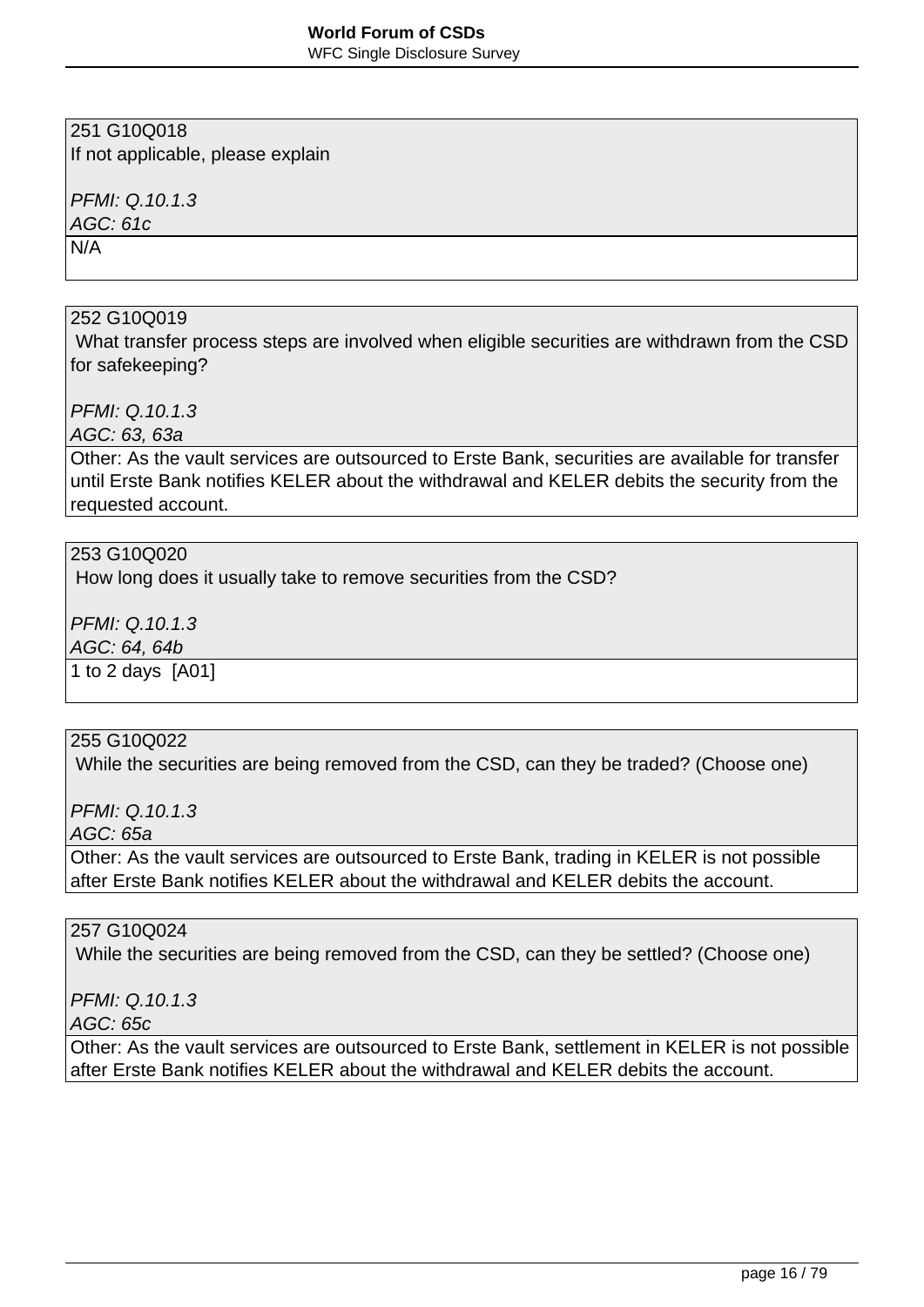## 259 G10Q026

While the securities are being removed from the CSD, can they have ownership transferred? (Choose one)

PFMI: Q.10.1.3

AGC: 65e

Other: As the vault services are outsourced to Erste Bank, ownership transfer in KELER is not possible after Erste Bank notifies KELER about the withdrawal and KELER debits the account.

262 G10Q029

What are the vault security procedures for the safekeeping of physical paper?

PFMI: Q.10.2.1

AGC: 75

- [ ] Not applicable, no vault is maintained
- [ X ] Electronic keys or combinations
- [ X ] Dual access control
- **I** X 1 Visitor logs
- $\vert$  [ X ] Vault counts
- [ ] Intrusion alarms
- $\vert$  [ X ] Fire alarms
- I X 1 Guards

[ X ] OTHER: The vault maintenance is outsourced to Erste Bank Hungary Ltd (see AGC question 51i). Erste Bank is responsible for security in the vault. The vault of Erste Bank lies outside KELER's headquarters.

#### 263 G10Q030

Please indicate frequency of vault counts:

PFMI: Q.10.2.1

AGC: 75a.

Full inventory on a yearly basis. Random check of dedicated units weekly.

264 G10Q031

Please explain:

PFMI: Q.10.2.1

AGC: 75b

The vault maintenance is outsourced to Erste Bank Hungary Ltd (see question 51i). Erste Bank is responsible for security in the vault. The vault of Erste Bank lies outside KELER's headquarters.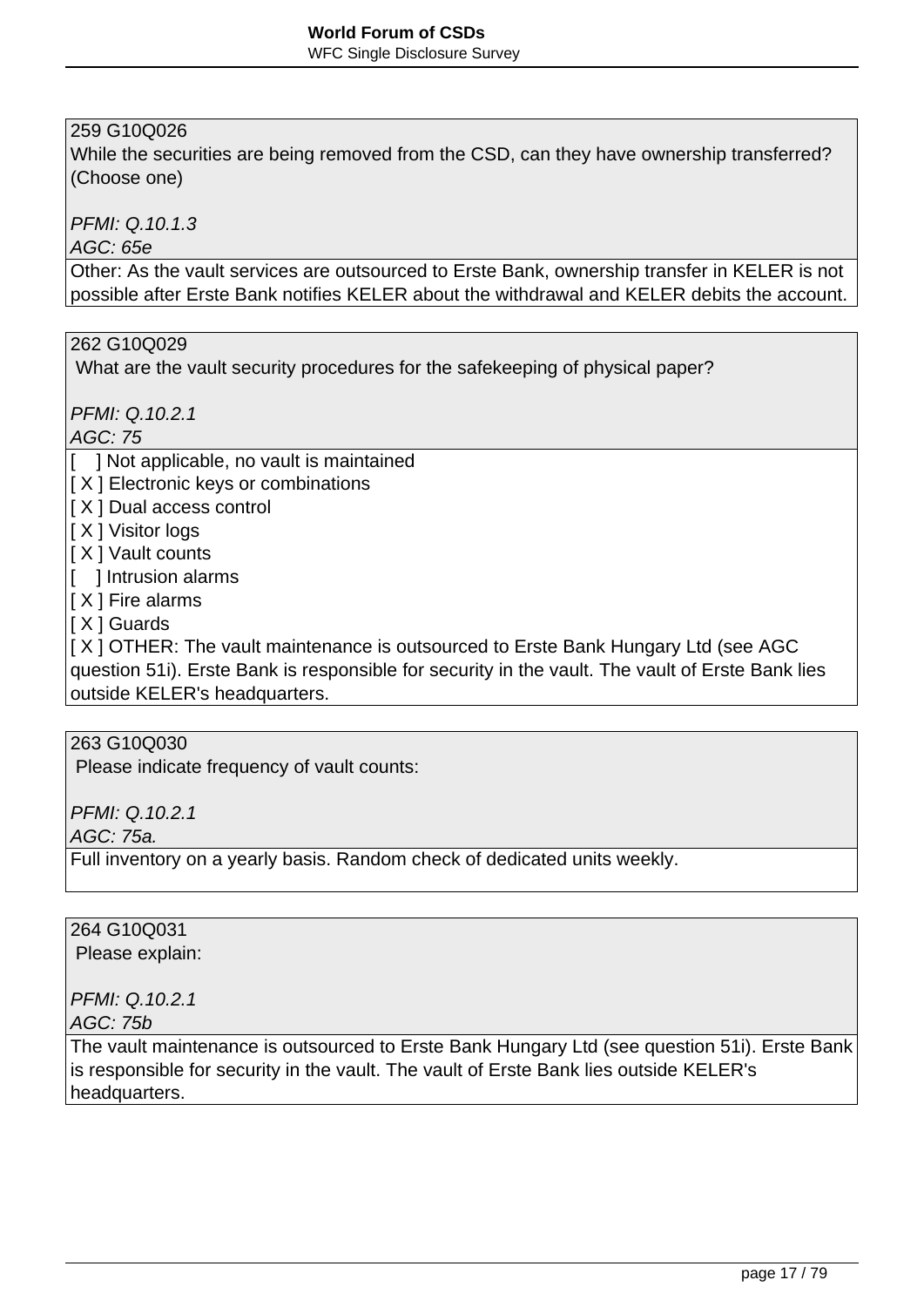#### 268 G10Q035 filecount - Add relevant appendices for this group.

PFMI: n/a

AGC: n/a 0

# Central Securities Depositories (PFMI Principle 11)

### 270 G11Q002

 CSD FUNCTIONALITY AND SERVICES, USE OF AGENTS. Certain functionalities and services reduce risk to an investor if provided in an efficient manner. The purpose of this section is to identify those functionalities that may potentially be offered by depositories and clearing systems around the world, and ascertain whether they are offered by your institution. For which of the following security types do you serve as a CSD or clearing system?

PFMI: n/a

AGC: 26

[ X ] Government securities

[ X ] Equities

[ X ] Corporate bonds

[ ] Corporate money market

[ ] Not applicable

[ X ] OTHER: Investment Fund Share, Venture Fund Note, Central Bank Bond, ETF, Certificate, Compensation Note, Mortgage Bond, Convertible Bond, Futures, Options

#### 271 G11Q003

Please name the other security types:

PFMI: n/a

AGC: 26a.

Investment Fund Share, Venture Fund Note, Central Bank Bond, ETF, Certificate, Compensation Note, Mortgage Bond, Convertible Bond, Futures, Options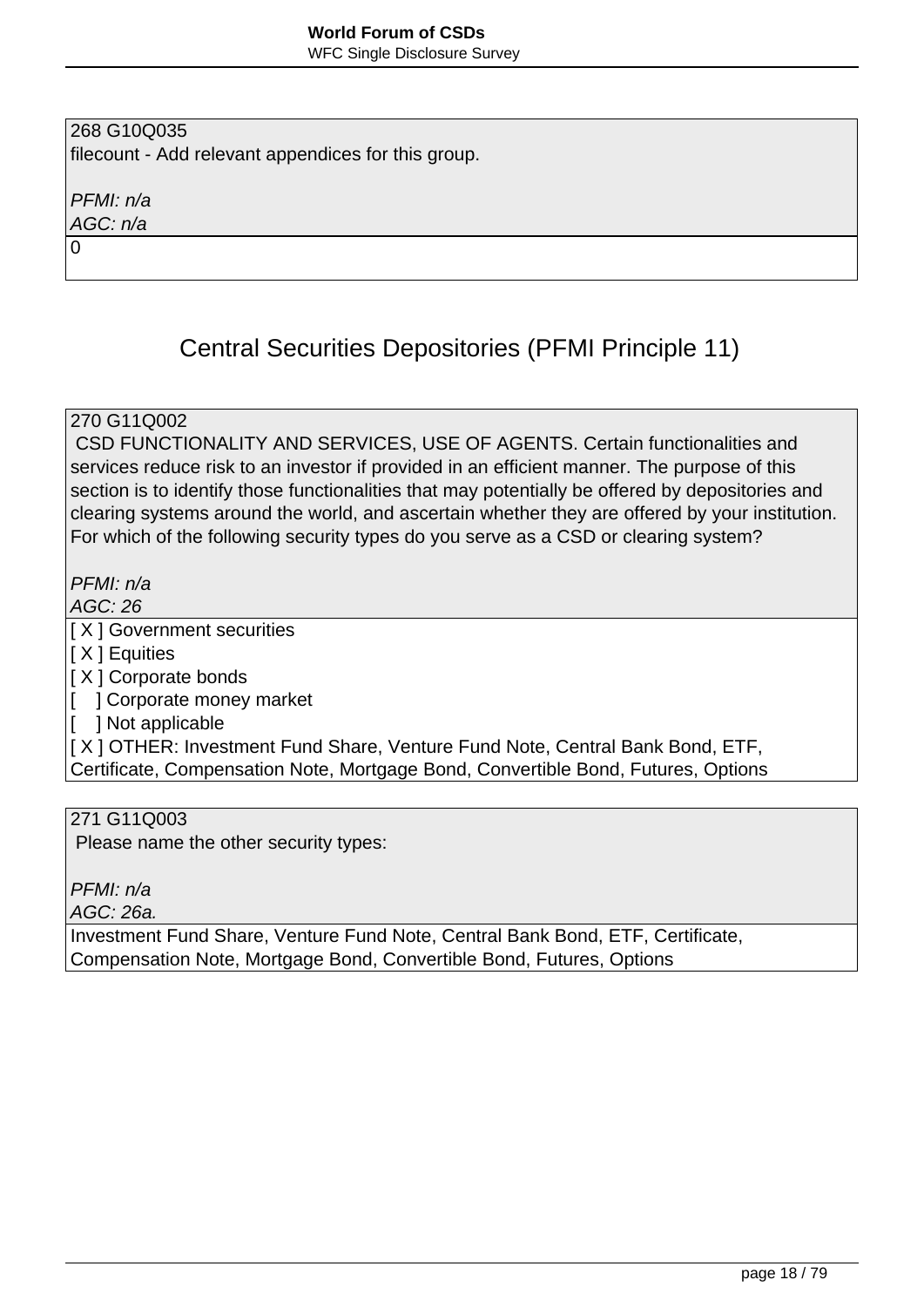Is the use of the CSD in your market compulsory by law or compulsory by market practice for the settlement or safekeeping of all instrument types in your market (e.g. equities, government securities, corporate bonds, money market instruments, warrants, derivatives etc).

#### PFMI: n/a

#### AGC: 27, 27c

[ ] Yes by law for settlement of all instrument types

[ ] Yes by law for safekeeping of all instrument types

[ ] Yes by market practice for settlement of all instrument types

[ ] Yes by market practice for safekeeping of all instrument types

 $[X]$  Yes by law for settlement, but not for all instrument types

 $[X]$  Yes by law for safekeeping, but not for all instrument type

[ ] Yes by market practice for settlement, but not for all instrument types

[ ] Yes by market practice for safekeeping, but not for all instrument types

[ ] Neither

[ ] OTHER:

#### 273 G11Q005

Please list the instrument types for which it is not compulsory by law to: (i)settle in your CSD

PFMI: n/a

AGC: 27a. (i)

Non-dematerialized securities eg. equities issued by private limited companies, OTC money market instruments, OTC warrants, OTC derivatives

### 274 G11Q006

(ii) safekeep in your CSD:

PFMI: n/a

AGC: 27a. (ii)

Non-dematerialized securities eg. equities issued by private limited companies, OTC money market instruments, OTC warrants, OTC derivatives

#### 275 G11Q007

 Please list the instrument types for which it is not compulsory by market practice to: (i)settle in your CSD

PFMI: n/a

AGC: 27b. (i)

Only those types of securities which are not eligible in the CSD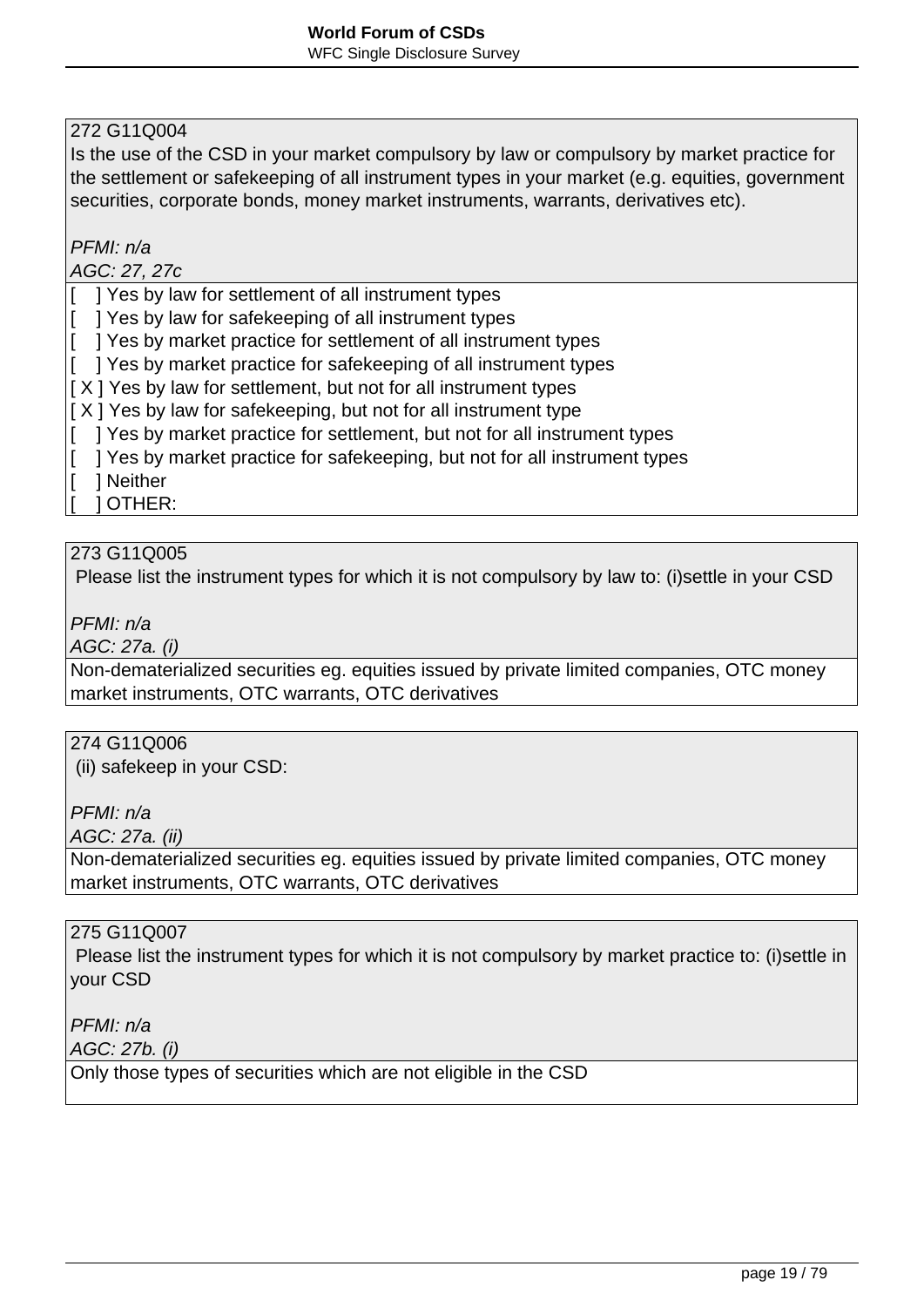(ii) safekeep in your CSD:

PFMI: n/a

AGC: 27b. (ii)

Only those types of securities which are not eligible in the CSD

## 277 G11Q009

 Settlement and Safekeeping Percentages 28a Please list by instrument type the percentage of the total market in your jurisdiction (either volume or value) settled within your institution, exclusive of your links with third parties.

PFMI: n/a

AGC: 28 28a

By law 100% of dematerialized securities are administered by KELER.

#### 278 G11Q010

 Please list by instrument type the percentage of the total market in your jurisdiction (either volume or value) held in safekeeping within your institution.

PFMI: n/a

AGC: 28b.

By law 100% of dematerialized securities are administered by KELER.

#### 280 G11Q012

In the event a participant's single or main account is blocked for any reason (e.g., insolvency, penalties, violations, liens), would securities held in any account or accounts on behalf of the participant's clients be accessible: By the participant's clients?

PFMI: Q.11.1.1 AGC: 44a No [A02]

#### 282 G11Q014

By the intervening authorities controlling insolvency or other proceedings?

PFMI: Q.11.1.1 AGC: 44d.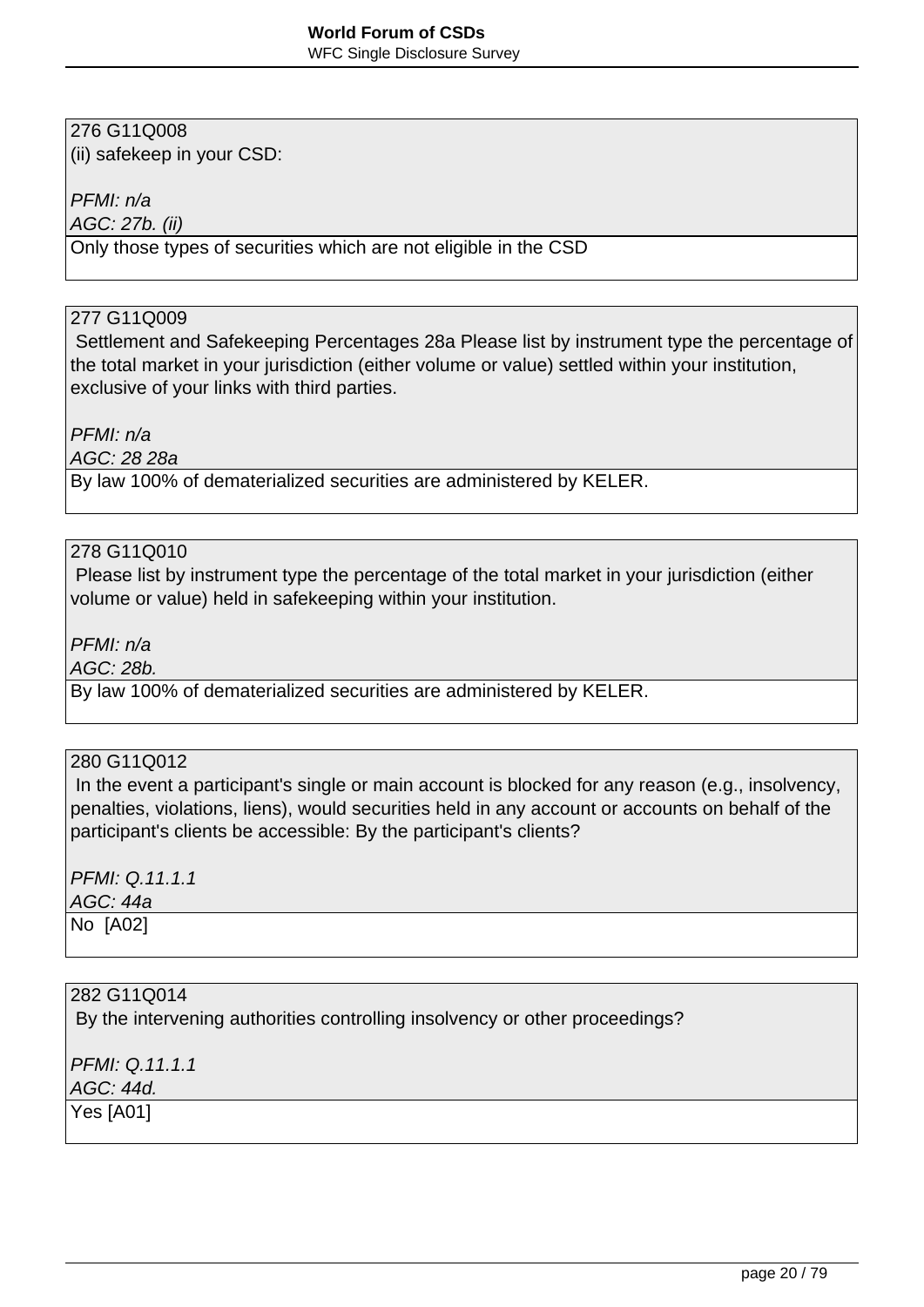If yes, please describe briefly under what conditions access would be granted to the intervening authorities:

PFMI: Q.11.1.1

AGC: 44e.

The competent authority ordering the blocking of the account may grant access upon strict rules and the decision of the court.

## 284 G11Q016

By the participant's creditors?

PFMI: Q.11.1.1 AGC: 44g, 44i No [A02]

286 G11Q018 By the CSD's creditors?

PFMI: Q.11.1.1

AGC: 44j.

No [A02]

288 G11Q020

 What is your document and record retention policy for documents and records described above in this section?

PFMI: Q.11.1.1 AGC: 47, 47a

Other: 10 years

289 G11Q021 Does the law protect participant assets from claims and liabilities of the CSD?

PFMI: Q.11.1.1 AGC: 54 Yes [A01]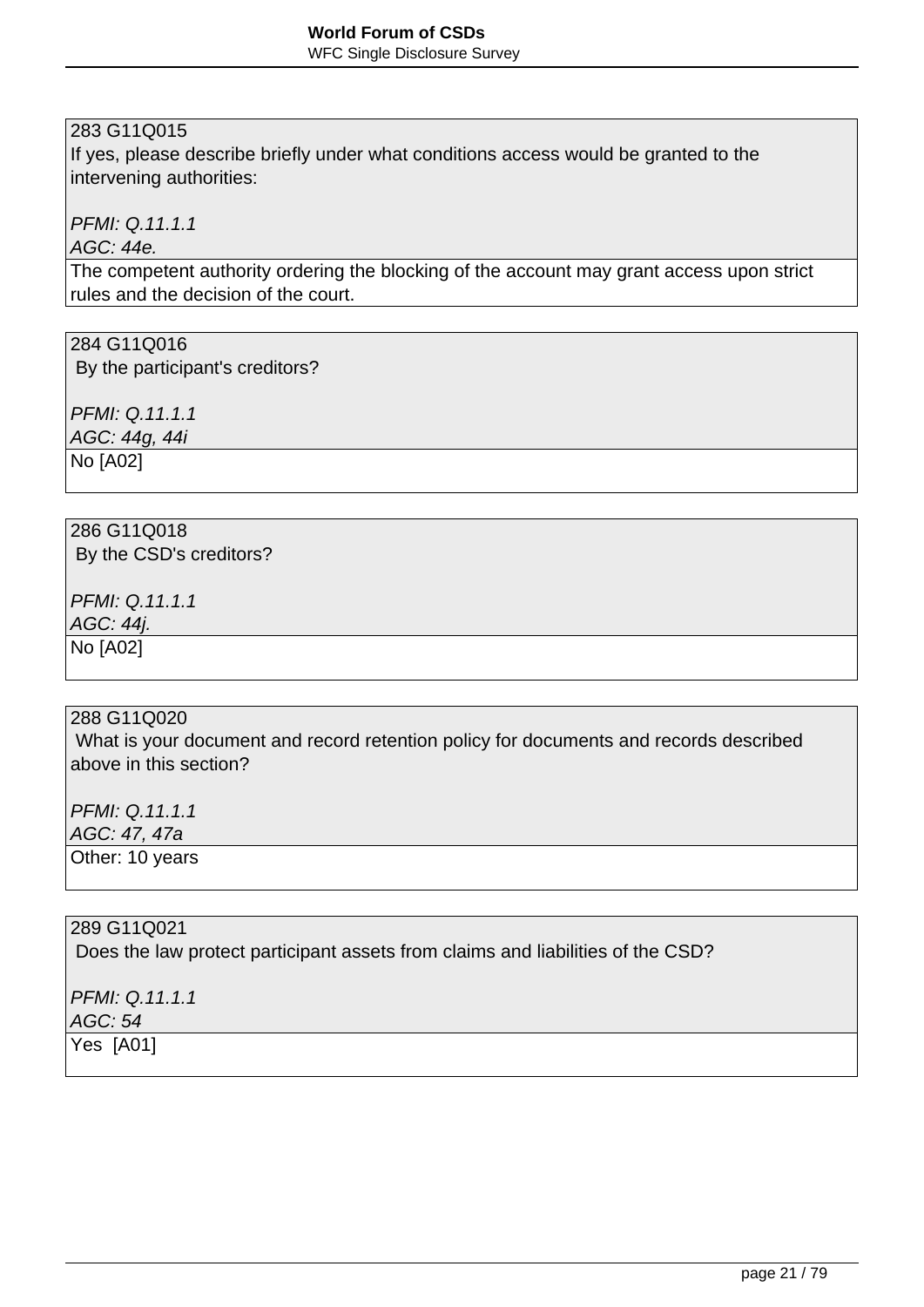#### WFC Single Disclosure Survey

## 290 G11Q022

Can the CSD assess a lien on participant accounts? (A lien would entitle the CSD to take and hold or sell the securities of the participant in payment of a debt.)

PFMI: Q.11.1.1

AGC: 55

Yes [A01]

#### 291 G11Q023

If yes, for what reasons are liens or similar claims imposed?

PFMI: Q.11.1.1

AGC: 55a

- [ X ] Fees and expenses
- $[X]$  Collateralization of overdrafts
- [ ] To secure payment for purchased securities

[ ] OTHER:

## 292 G11Q024

Please describe:

PFMI: Q.11.1.1 AGC: 55b

N/A

### 293 G11Q025

Please indicate the limits of this lien as indicated below:

PFMI: Q.11.1.1

AGC: 55c

The lien is limited to securities in the course of purchase and sale transactio [A02]

#### 295 G11Q027

 If a lien is placed on a participant's account which has been designated for its clients, will the CSD select certain securities to be subject to the lien?

PFMI: Q.11.1.1 AGC: 55e

No [A02]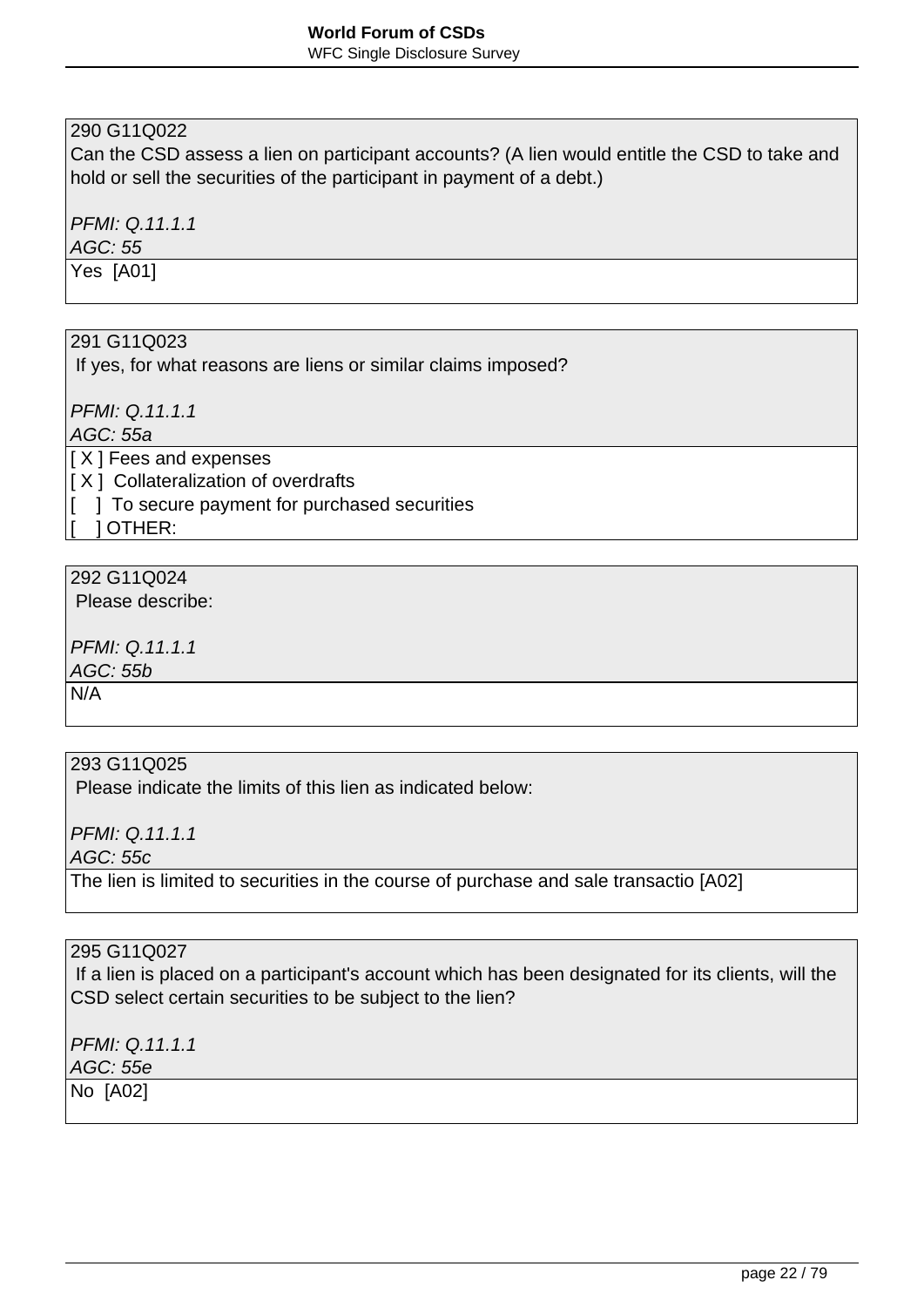Please explain:

## PFMI: Q.11.1.1

AGC: 55g

 $\overline{N}/A$ 

#### 298 G11Q030

If no, please indicate whether the entire account will be subject to the lien.

PFMI: Q.11.1.1

AGC: 55h

Other: The lien will be placed to the proprietary account.

## 299 G11Q031

 For accounts designated as client accounts, do procedures exist to restrict the placement of liens only to obligations arising from safe custody and administration of those accounts?

PFMI: Q.11.1.1

AGC: 55j

Yes [A01]

## 300 G11Q032

If yes, are the restrictions accomplished by:

PFMI: Q.11.1.1

AGC: 55k

Contract between the CSD and the participant [A01]

301 G11Q033

Please explain:

PFMI: Q.11.1.1 AGC: 55l N/A

#### 302 G11Q034

Transfer of Legal Ownership. Does the CSD have legal authority to transfer title to securities?

PFMI: Q.11.1.1 AGC: 56, 56e

Yes [A01]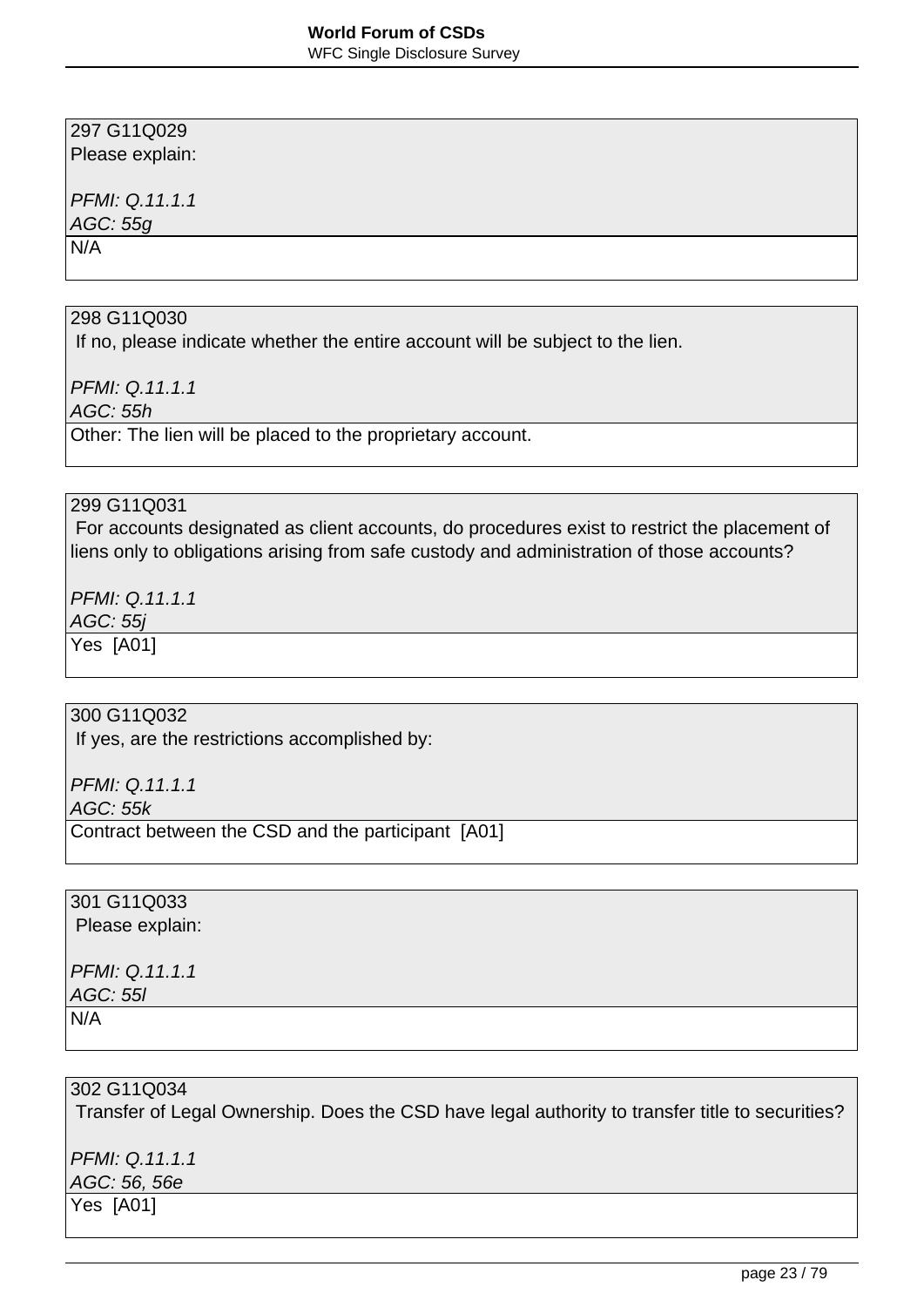WFC Single Disclosure Survey

## 303 G11Q035

When does title or entitlement to CSD securities pass between participants?

PFMI: Q.11.1.1

AGC: 56a

When the transaction is processed on an intra-day basis [A03]

## 304 G11Q036

Please describe:

PFMI: Q.11.1.1

AGC: 56b

N/A

#### 305 G11Q037

Where does title or entitlement to CSD securities pass between participants?

PFMI: Q.11.1.1

AGC: 56c

On the CSD books [A01]

## 306 G11Q038

Please describe:

PFMI: Q.11.1.1 AGC: 56d N/A

308 G11Q040

In what form does the CSD maintain records identifying the assets of each participant?

PFMI: Q.11.1.2

AGC: 45

[ X ] Computer file

[ ] Microfiche

 $\vert$ [ ] Hard copy

[ ] Computer tape

[ X ] OTHER: CD, daily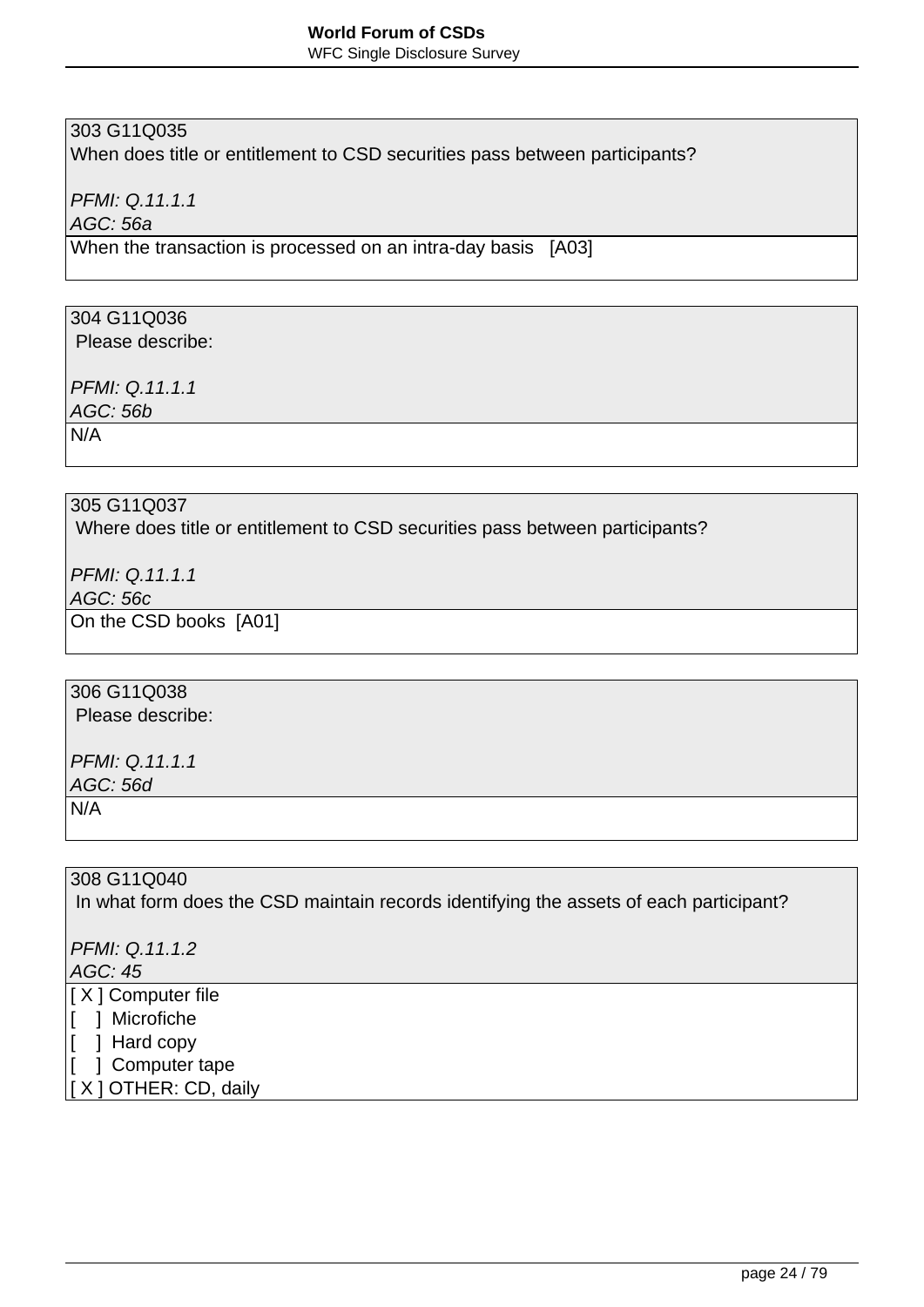WFC Single Disclosure Survey

## 309 G11Q041

In which format is the source data maintained?

PFMI: Q.11.1.2

AGC: 45b

prn file format on CD

#### 314 G11Q046

 If the securities held with the CSD are recorded by book-entry at the registrar, what are the control features at the registrar for transfer of registrar positions to and from the CSD (e.g., authentication procedures, reconciliation, confirmation of position at registrar)? Please describe:

PFMI: Q.11.1.6 AGC: 52i N/A

## 317 G11Q049

How are CSD eligible securities held by the CSD?

PFMI: Q.11.3.1 AGC: 50, 50a [ X ] In dematerialized form [ X ] In certificated form  $\vert$   $\vert$   $\vert$  OTHER:

## 319 G11Q051

 If CSD eligible securities are certificated, can CSD eligible securities be held outside of the CSD?

PFMI: Q.11.3.2

AGC: 51

Securities may move freely into and out of the CSD [A02]

| 322 G11Q054             |  |  |
|-------------------------|--|--|
| Are these certificates: |  |  |
|                         |  |  |
| PFMI: Q.11.3.2          |  |  |
| AGC: 51c                |  |  |
| [X] Bearer              |  |  |
| [X] Registered          |  |  |
| ] OTHER:                |  |  |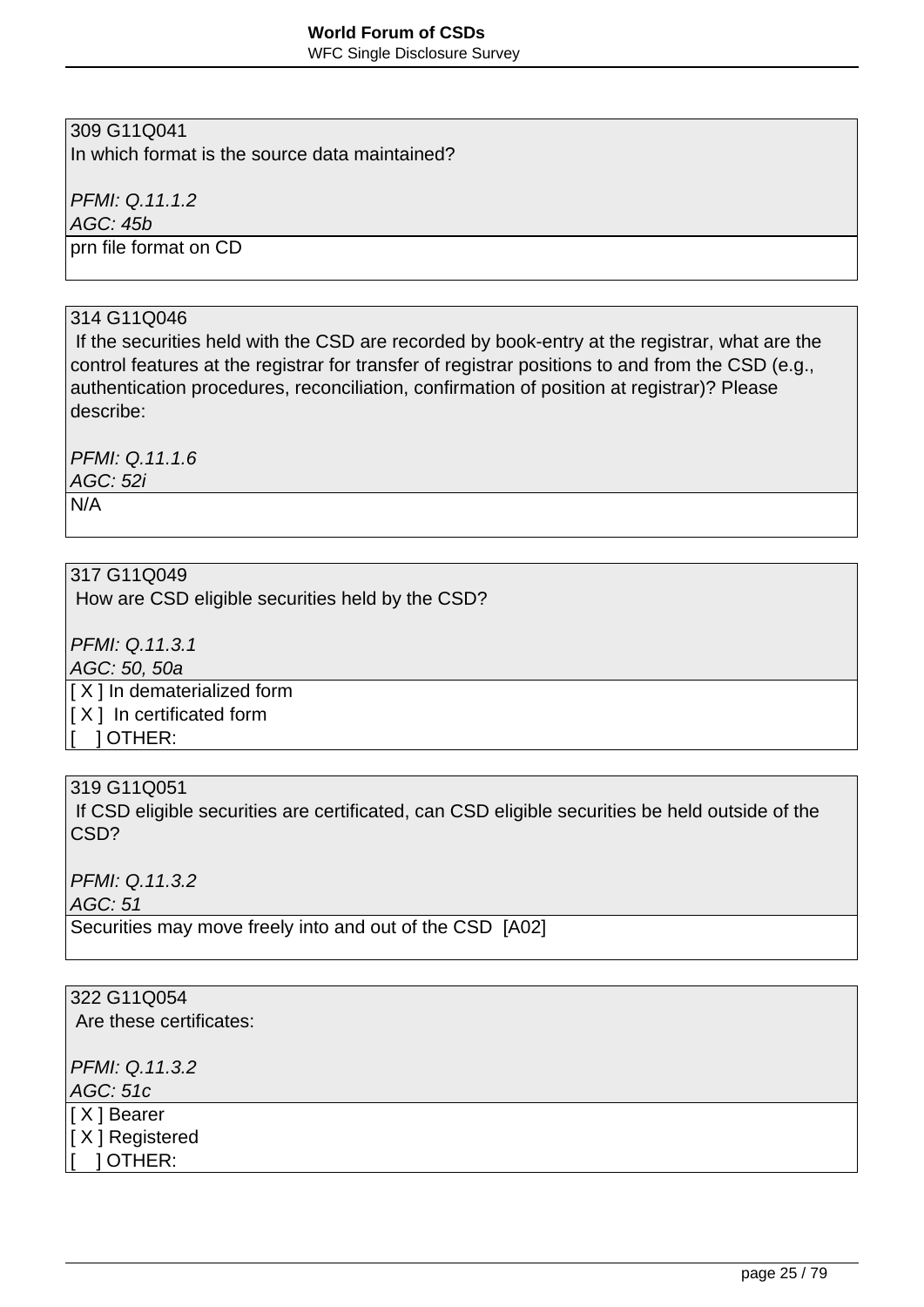WFC Single Disclosure Survey

## 323 G11Q055

If registered, how are the CSD eligible securities registered?

PFMI: Q.11.3.2

AGC: 51d

[ ] In the name of the CSD

 $[X]$  In the name of the depositing participant or its nominee

 $\vert$  ] In the name of a separate nominee of the CSD

[ ] OTHER:

## 324 G11Q056

If in the name of a separate nominee, please identify by name the nominee used:

PFMI: Q.11.3.2

AGC: 51f

N/A

## 325 G11Q057

If CSD eligible securities may be held either in or out of the CSD, are these certificates:

PFMI: Q.11.3.2

AGC: 51h

Registered [A02]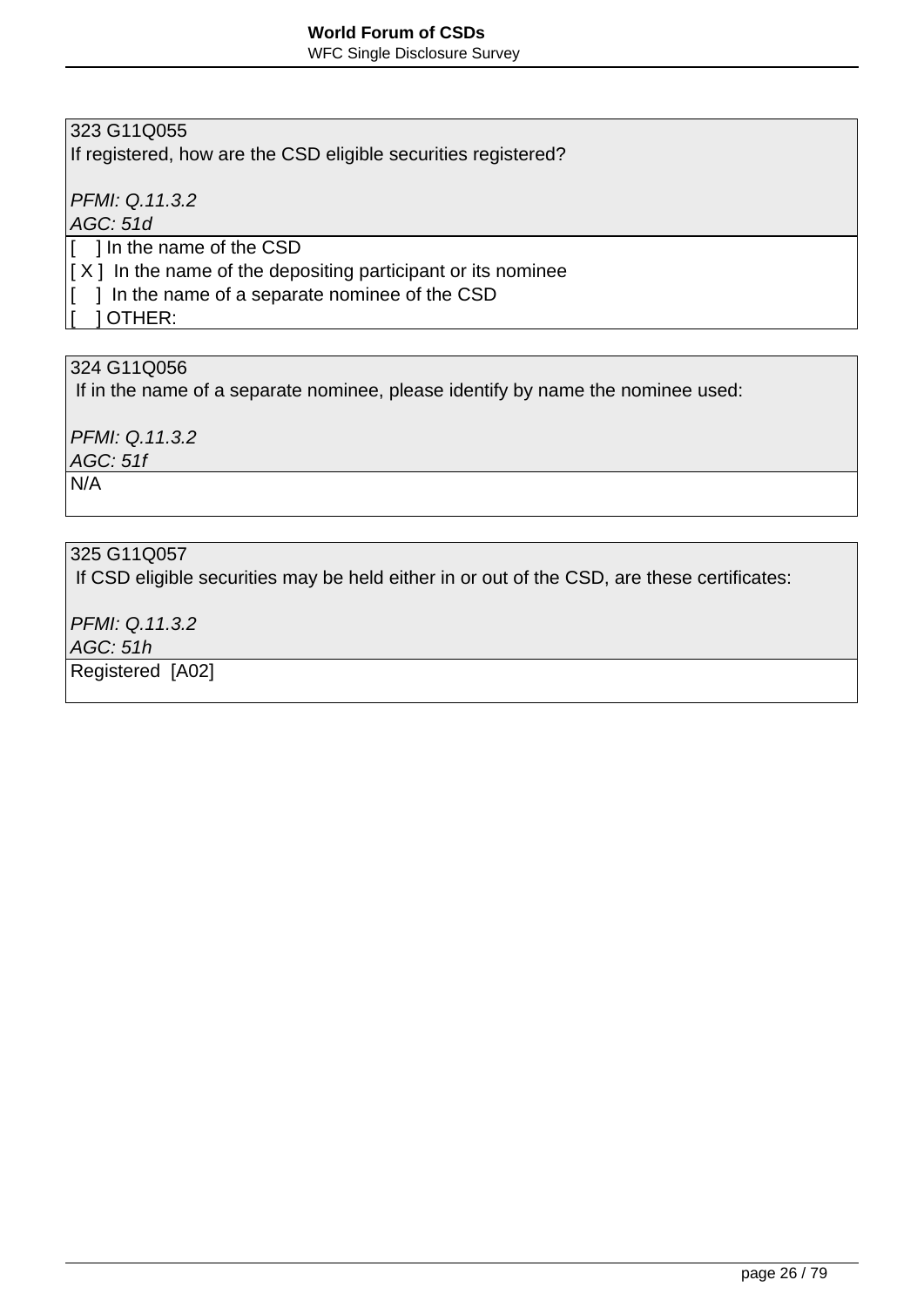What are the control features for receipt of certificates to the CSD (e.g., authentication procedures, re-registration)? Please describe:

## PFMI: Q.11.3.2

#### AGC: 51i

By taking the opportunity provided for in Section 352/A of Act CXX of 2001 on the Capital Market as of 1 January, 2010 KELER Ltd. outsourced a part of the general depository activity (safekeeping and certain partial custody tasks). From this date ERSTE Bank Hungary Ltd. (ERSTE Bank) undertakes the outsourced activity according to the instructions of KELER Ltd. The outsourcing did not change the legal relationship between the individual account holders and KELER and does not affect the performance of contractual obligations undertaken by KELERor the liability of KELER. Requests on securities deliveries in and out related to safekeeping and other requests and orders related to physical securities continue to be managed by KELER. Participants must inform KELER before deliveries. For securities delivered to ERSTE Bank the delivering party is required to issue a delivery report, securities are to be put in a package that is to be closed in line with banking standards. Usually the professional transport company used by ERSTE Bank collects the securities from the participants at their depository. The professional transport company delivers securities directly to the vault area. ERSTE Bank acknowledges receipt of the package by signing the delivery report. ERSTE Bank notifies KELER about the delivery of the securities after a detailed check. After the notification the securities are credited by KELER to the requested account or subaccount.

#### 327 G11Q059

 If securities are dematerialized: May dematerialized security positions be re-certificated and held outside the CSD?

PFMI: Q.11.3.2 AGC: 52 Yes [A01]

328 G11Q060 Are the securities held:

PFMI: Q.11.3.2 AGC: 52a, 52k

[ X ] Through book-entry at the CSD

[ ] Through book-entry at a registrar or issuer

[ ] OTHER: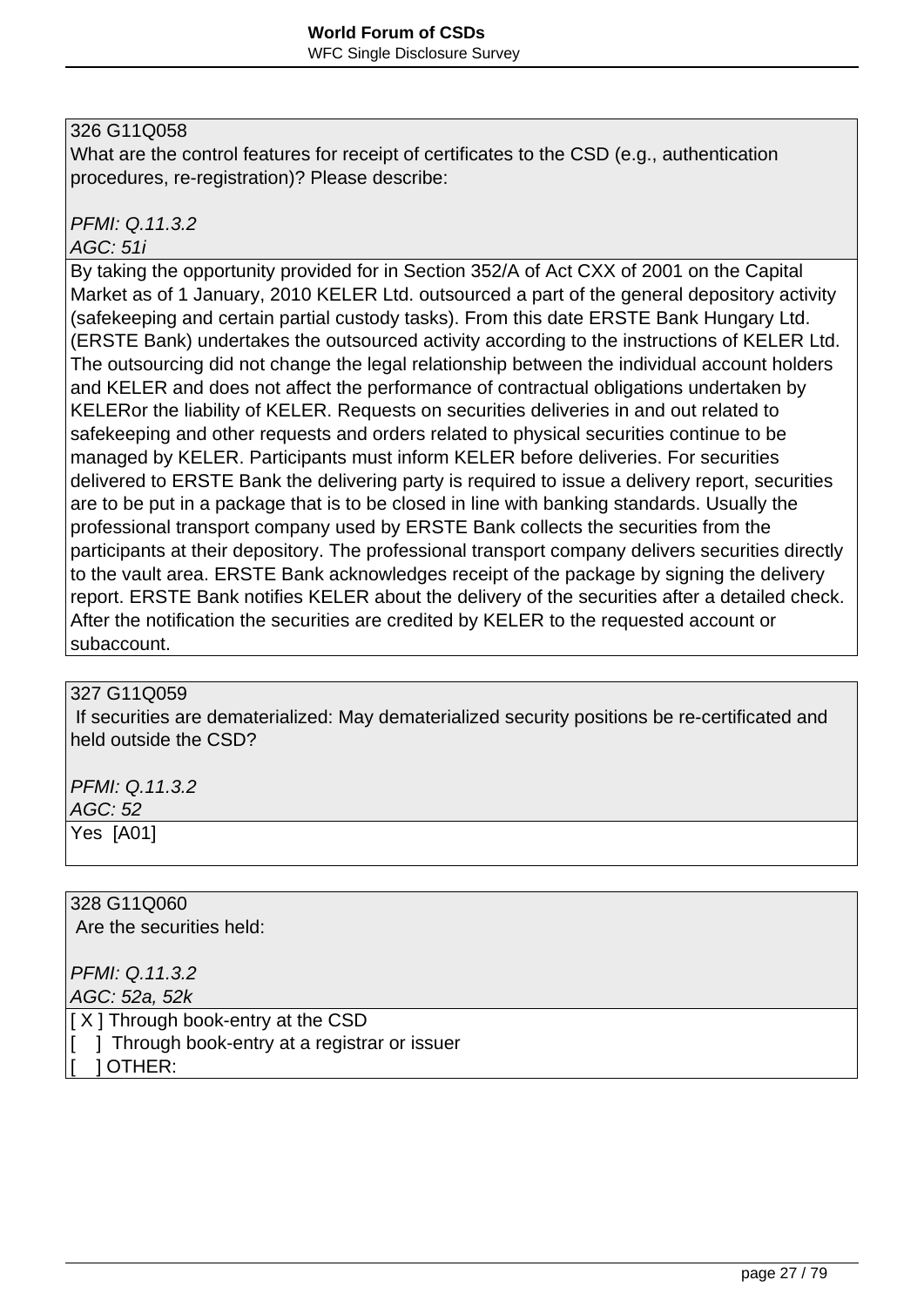WFC Single Disclosure Survey

## 329 G11Q061

Please identify which types of entities may act as registrars:

PFMI: Q.11.3.2

AGC: 52b

1 Issuers

[ ] Separate companies that perform registrar functions

[ ] CSD

[ ] OTHER:

## 330 G11Q062

 If the securities held by the CSD are recorded by book entry at the registrar, are the securities registered only to the CSD, with the CSD providing the function of recording ownership on a centralized basis for the market?

PFMI: Q.11.3.2 AGC: 52d

Other: N/A

## 332 G11Q064

Please describe:

PFMI: Q.11.3.2 AGC: 52f N/A

334 G11Q066 Please describe: PFMI: Q.11.3.2 AGC: 52h N/A

337 G11Q069

 Does the CSD accept liability (independent of any insurance coverage) for the following: Reconciliation errors with the registrar and/or the issuer that result in direct damages or losses to participants?

PFMI: Q.11.4.1 AGC: 66, 66a, 66d Yes [A03]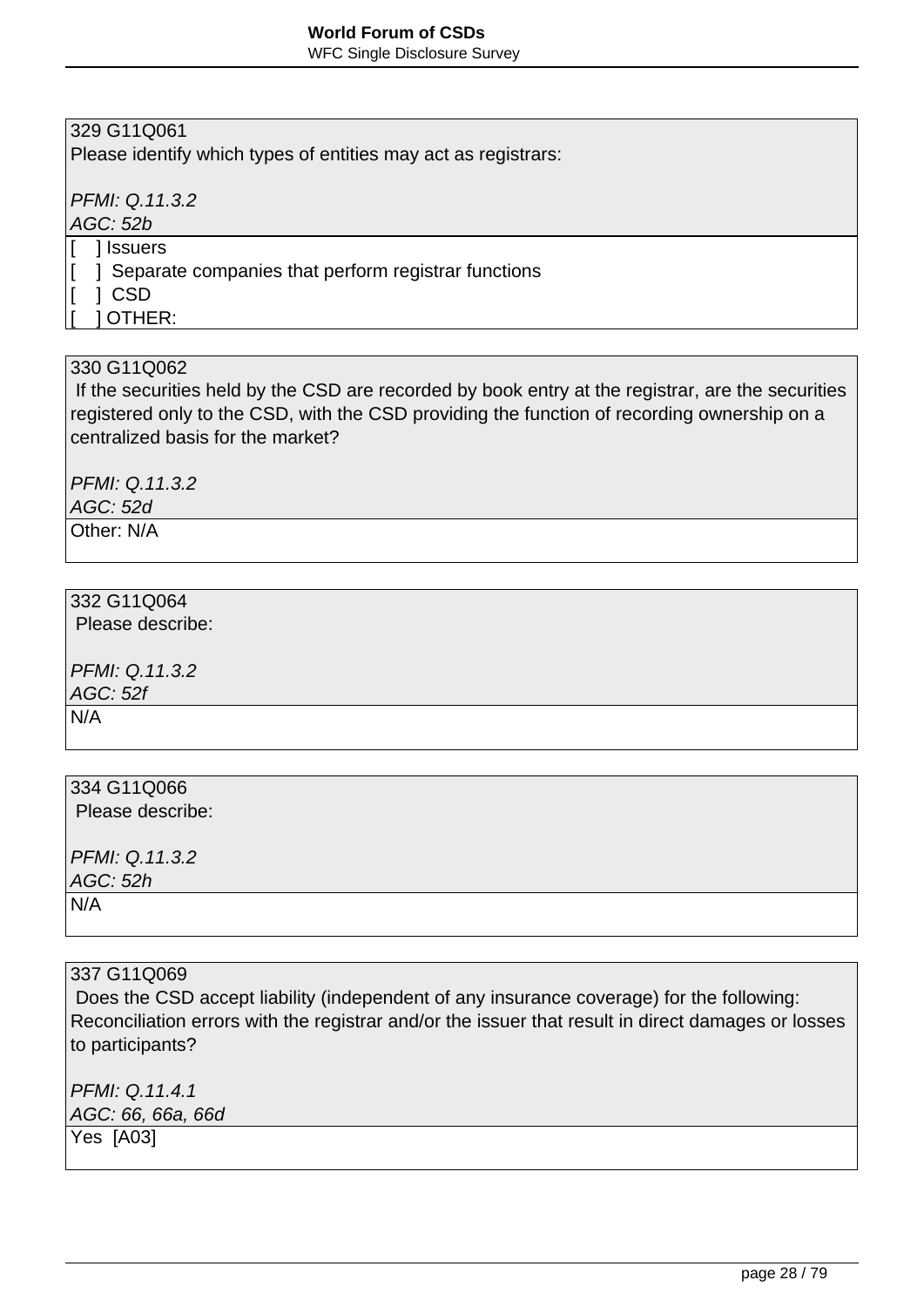If yes, please check all of the following that apply:

PFMI: Q.11.4.1

AGC: 66b 66c

[ ] Financial limits are imposed on the amount of liability assumed by the CSD  $[X]$  The CSD assumes liability for direct losses [ ] The CSD assumes liability for indirect or consequential losses

[ ] OTHER:

## 339 G11Q071

 Theft of securities (either physical certificate or electronically from accounts at the CSD) from the CSD that results in direct damages or losses to participants?

PFMI: Q.11.4.1 AGC: 66e, 66g, 66h Yes [A02]

## 340 G11Q072

If yes, please check all of the following that apply:

PFMI: Q.11.4.1

AGC: 66f

[ ] Financial limits are imposed on the amount of liability assumed by the CSD

 $[X]$  The CSD assumes liability for direct losses

- [  $\parallel$  ] The CSD assumes liability for indirect or consequential losses
	- [ ] OTHER:

### 341 G11Q073

 Failure of the CSD's systems that result in direct damages or losses to participants because they cannot use either securities or funds?

PFMI: Q.11.4.1

AGC: 66i, 66l.

Yes [A02]

#### 342 G11Q074

If yes, please check all of the following that apply:

PFMI: Q.11.4.1

AGC: 66j, 66k

[ ] Financial limits are imposed on the amount of liability assumed by the CSD

 $[X]$  The CSD assumes liability for direct losses

[  $\parallel$  ] The CSD assumes liability for indirect or consequential losses

[ ] OTHER: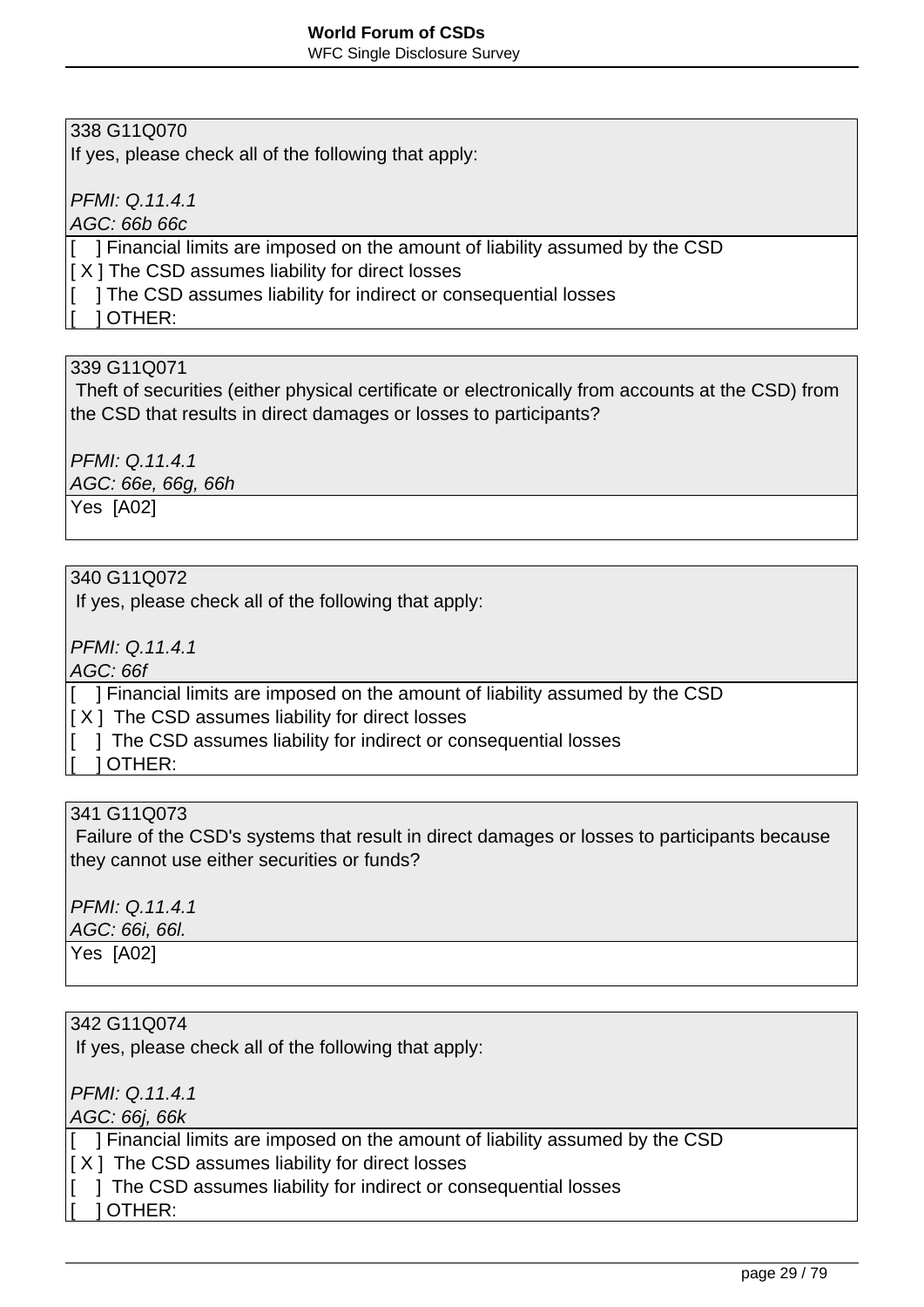Any direct damages or losses to participants caused by the CSD due to its errors, omissions or fraud?

PFMI: Q.11.4.1

AGC: 66m, 66p.

[ X ] Yes

[ ] No [ ] Not applicable

[ ] OTHER:

#### 344 G11Q076

If yes, please check all of the following that apply:

PFMI: Q.11.4.1

AGC: 66n.

[ ] Financial limits are imposed on the amount of liability assumed by the CSD

- $[X]$  The CSD assumes liability for direct losses
- [  $\blacksquare$  ] The CSD assumes liability for indirect or consequential losses
	- [ ] OTHER:

#### 346 G11Q078

Is the CSD immune from legal action in its own jurisdiction?

PFMI: Q.11.4.2

AGC: 68

No [A02]

#### 348 G11Q080

 Does the CSD have Fidelity insurance (that is, insurance to cover loss of securities or money resulting, for example, from acts such as forgery, theft, fraud and/or employee dishonesty)?

PFMI: Q.11.4.3

AGC: 92

No [A02]

#### 350 G11Q082

What is the amount of the deductible?

PFMI: Q.11.4.3 AGC: 92b. N/A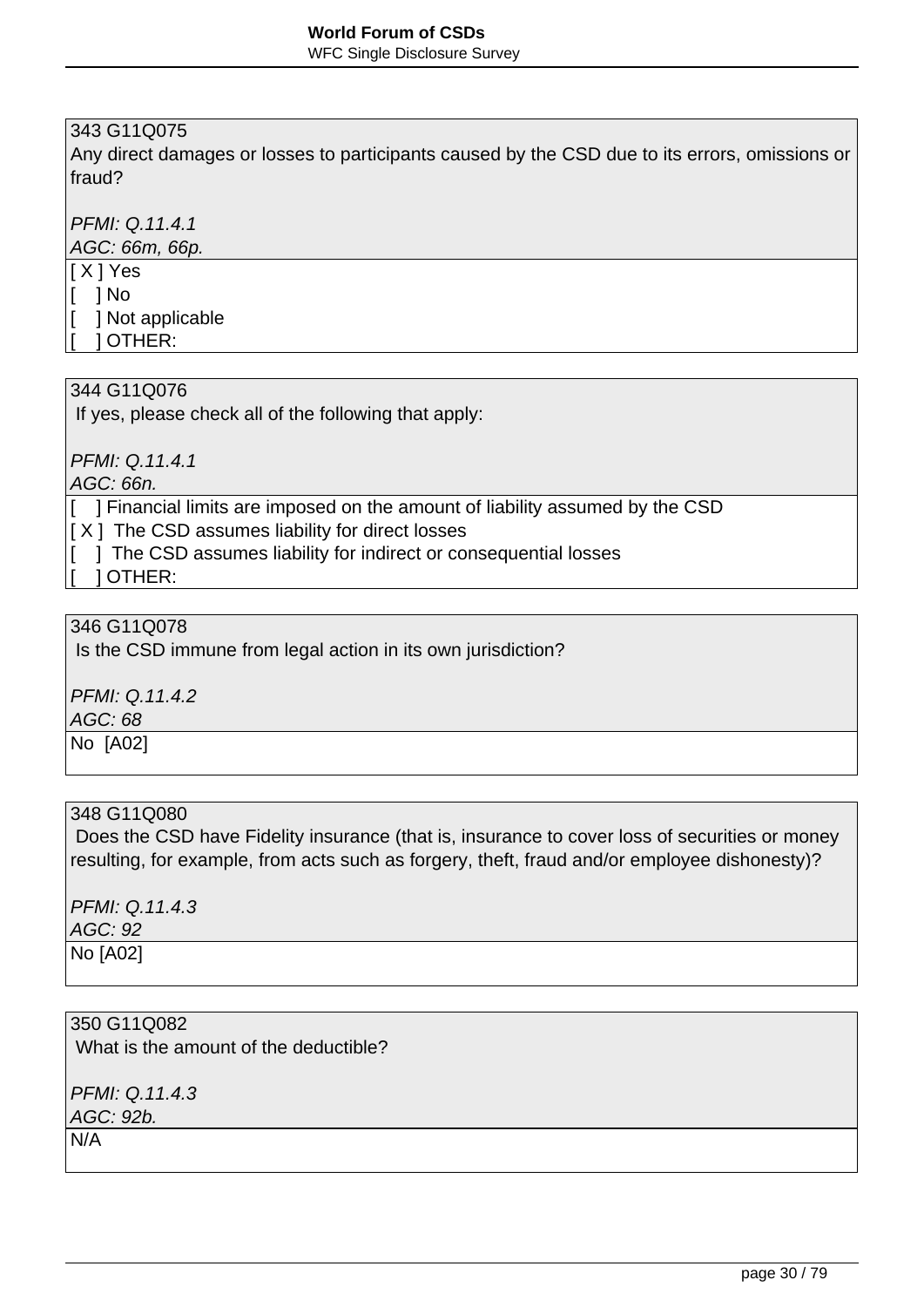WFC Single Disclosure Survey

## 351 G11Q083

Does the CSD have insurance for Operational Errors?

PFMI: Q.11.4.3

AGC: 93

No [A02]

### 353 G11Q085

What is the amount of the deductible?

PFMI: Q.11.4.3

AGC: 93b.

N/A

## 354 G11Q086

Does the CSD have Errors and Omissions insurance?

PFMI: Q.11.4.3

AGC: 94

Yes [A01]

#### 355 G11Q087

What is the amount of the coverage?

PFMI: Q.11.4.3

AGC: 94a.

Professional liability insurance, coverage: HUF 100 million per event and 150 million per year

356 G11Q088

What is the amount of the deductible?

PFMI: Q.11.4.3 AGC: 94b. HUF 5 Million each and every loss

#### 357 G11Q089

Does the CSD have insurance for the Premises?

PFMI: Q.11.4.3 AGC: 95

Yes [A01]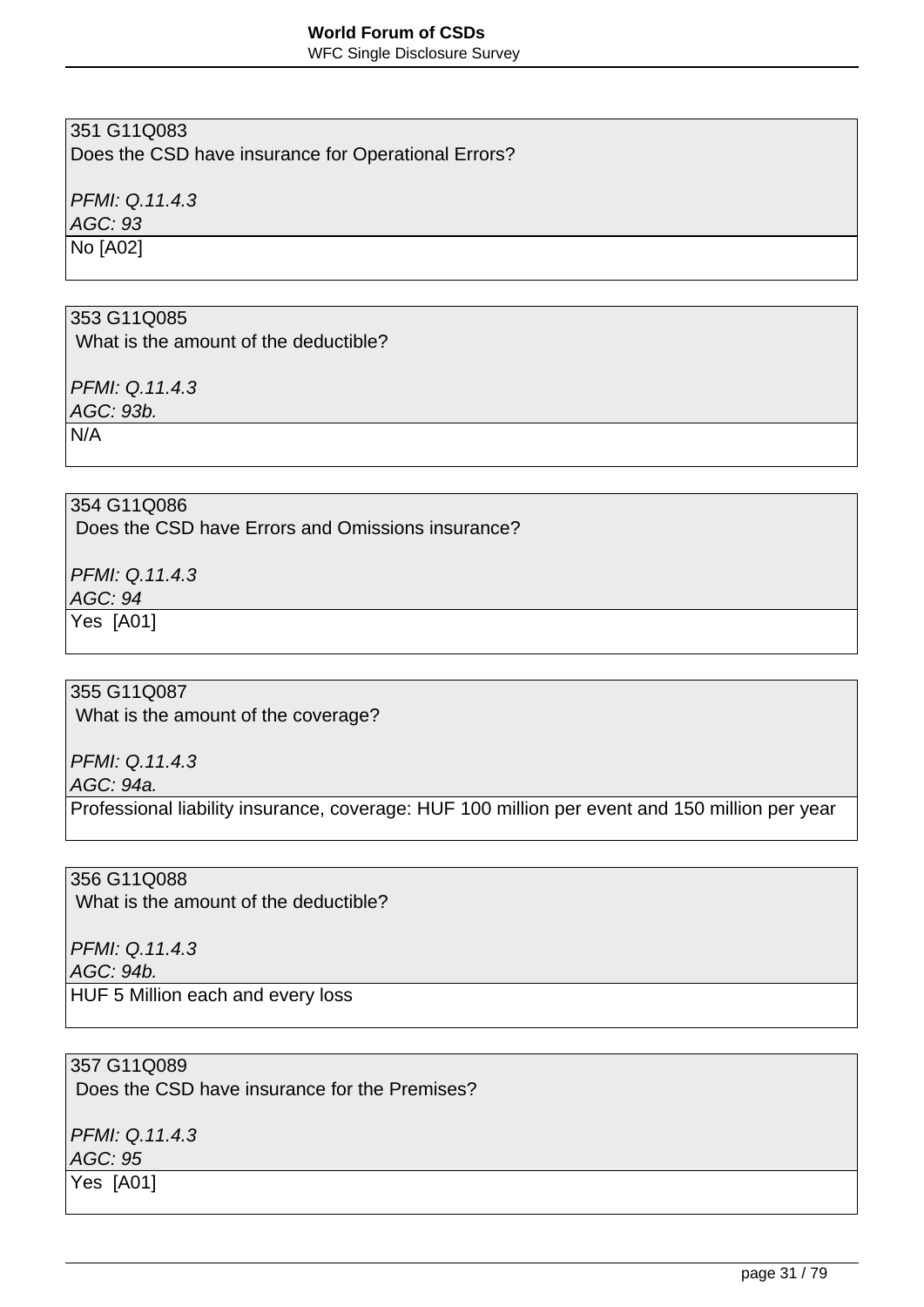WFC Single Disclosure Survey

## 358 G11Q090

What is the amount of the coverage?

PFMI: Q.11.4.3

AGC: 95a.

Third party liability insurance including tenants liability. 20 million HUF per incident and 50 million HUF per year

#### 359 G11Q091

What is the amount of the deductible?

PFMI: Q.11.4.3

AGC: 95b.

50 thousand HUF per incident

#### 360 G11Q092

Does the CSD have any other insurance?

PFMI: Q.11.4.3

AGC: 96, 96d

Yes [A01]

## 361 G11Q093

If so, what is it for?

PFMI: Q.11.4.3

AGC: 96a.

1. Property insurance including robbery 2. Employers liability 3. Chief officers liability insurance

#### 362 G11Q094

What is the amount of the coverage?

PFMI: Q.11.4.3

AGC: 96b.

1. 931 million HUF aggregate 2. 10 million HUF per incident and 20 million HUF per year 3. 2 billion HUF per incident and 2 billion HUF per year

#### 363 G11Q095

What is the amount of the deductible?

PFMI: Q.11.4.3

AGC: 96c.

1. 0.1-1 million HUF depending on the type of property and type of incident (natural vs. robbery) 2. 50 thousand HUF per incident 3. 1%, but min. 1 million HUF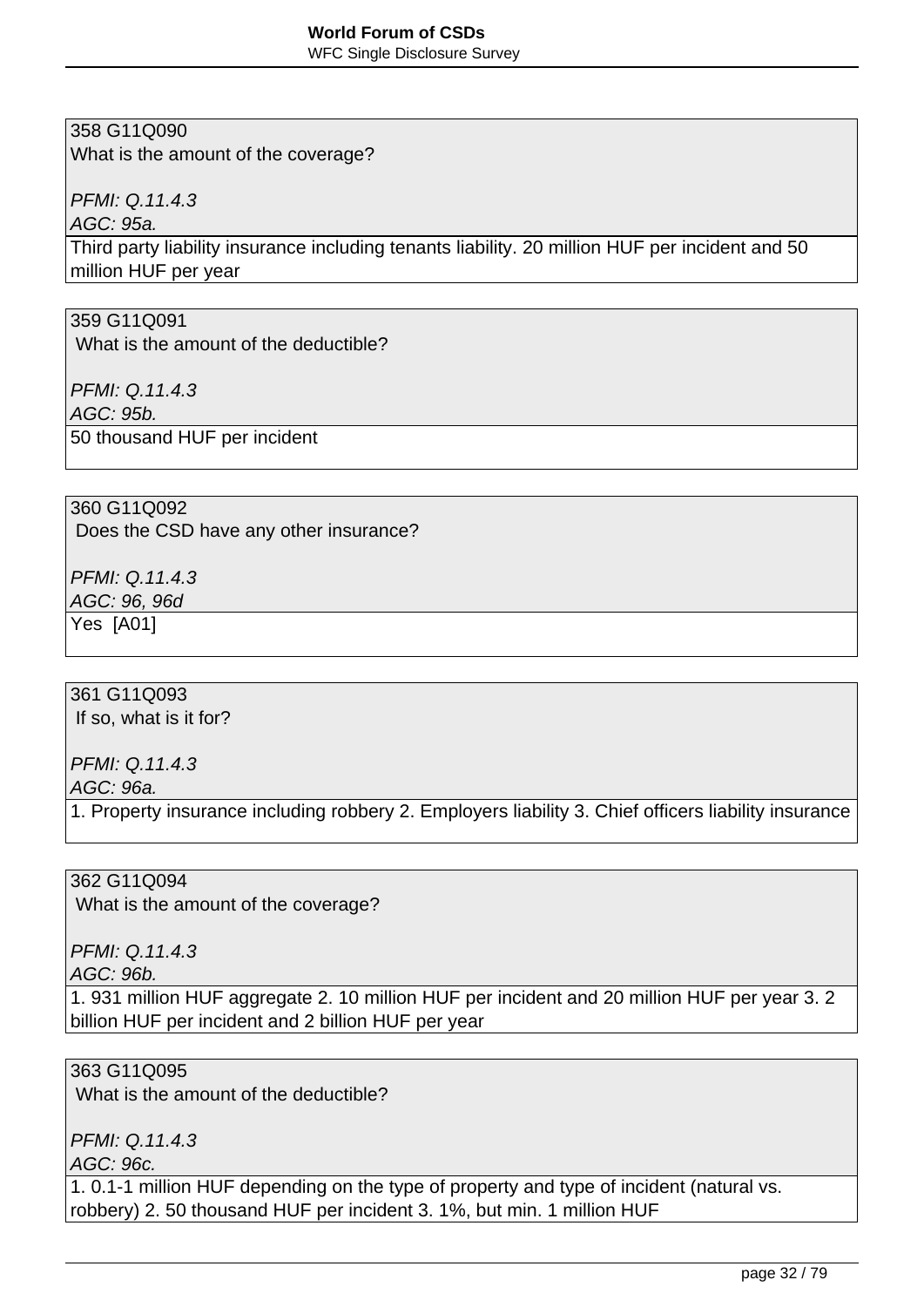Who is the insurance carrier? If more than one insurance carrier, please list each carrier here and provide your responses to questions 97a and 97b in corresponding order.

PFMI: Q.11.4.3

AGC: 97

Allianz Hungaria Ins. Co.

## 365 G11Q097

Who is the insurance carrier's parent company, if applicable? (If inapplicable, simply type n/a.)

PFMI: Q.11.4.3

AGC: 97a.

Allianz Versicherungs AG, Germany

#### 366 G11Q098

What is the term of the policy?

PFMI: Q.11.4.3

AGC: 97b.

1.1.2017. - 31.12.2017. both days inclusive, except Chief Officers liability insurance: 1.5.2016. – 30.4.2017

367 G11Q099

Who does the insurance cover?

PFMI: Q.11.4.3 AGC: 97c, 97d

[ ] CSD

[ ] Direct CSD participants

[ ] Final investors

[ ] Not applicable

[ X ] OTHER: KELER is the Central Depository. The insurance covers the institution. KELER CCP, the subsidiary of KELER has separate insurance coverage.

369 G11Q101 filecount - Upload document here:

PFMI: Q.11.4.3 AGC: 98a.

 $\Omega$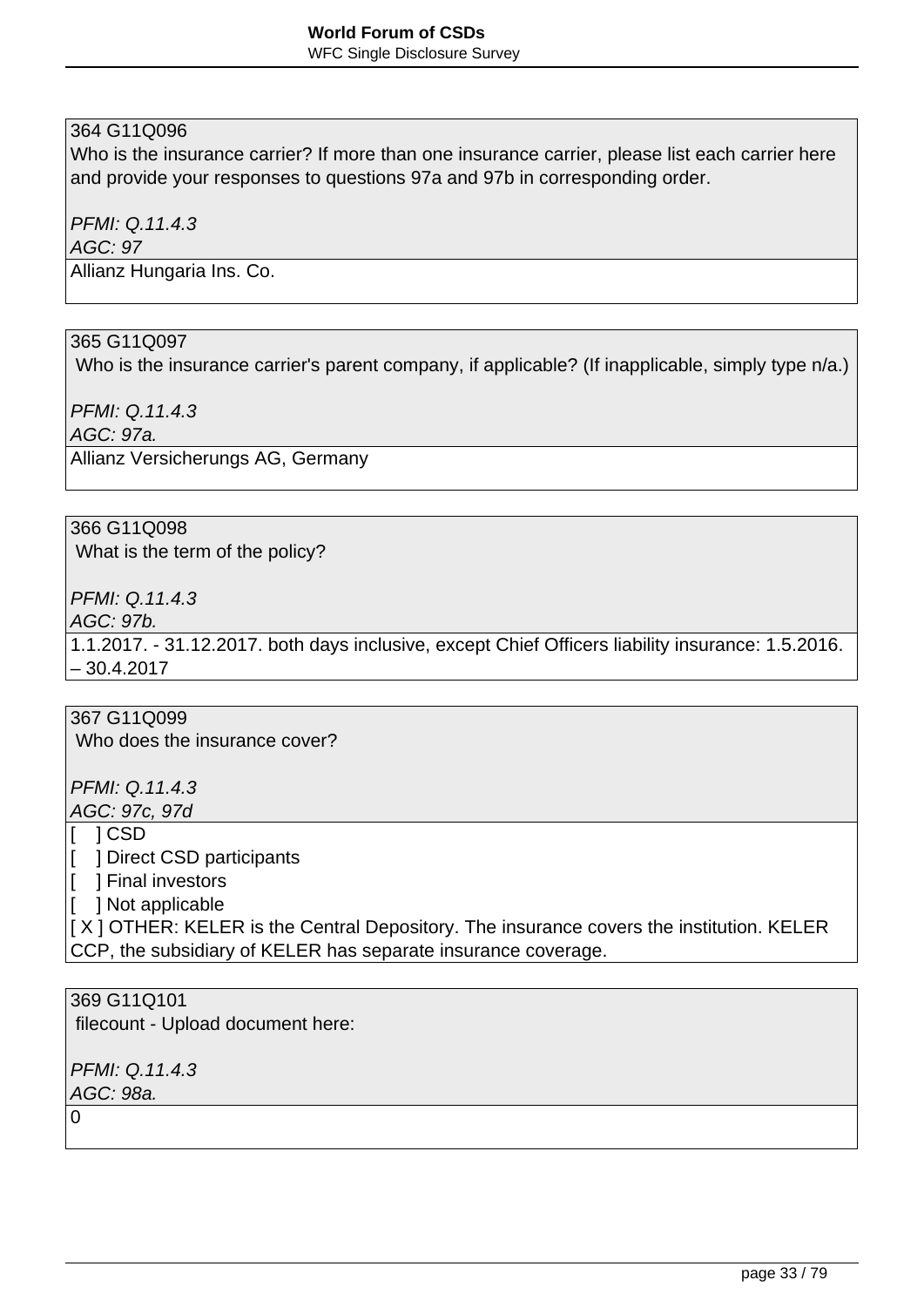Do the CSD's written contracts, rules, or established practices and procedures provide protection against risk of loss of participant assets by the CSD in the form of indemnification?

PFMI: Q.11.4.3

AGC: 67a, 67b.

[ ] Yes  $\vert$  [  $\chi$  ] No [ ] Not applicable [ ] OTHER:

#### 372 G11Q104

 Please provide details of the relevant sections of the contracts, rules or practices where this information is found

PFMI: Q.11.4.3 AGC: 67c.

N/A

# 373 G11Q105

Insurance

PFMI: Q.11.4.3

AGC: 67d.

[ X ] Yes

[ ] No

[ ] Not applicable

[ ] OTHER:

374 G11Q106

Please explain (then please answer 67f):

PFMI: Q.11.4.3

AGC: 67e.

Act CXX of 2001 on Capital Market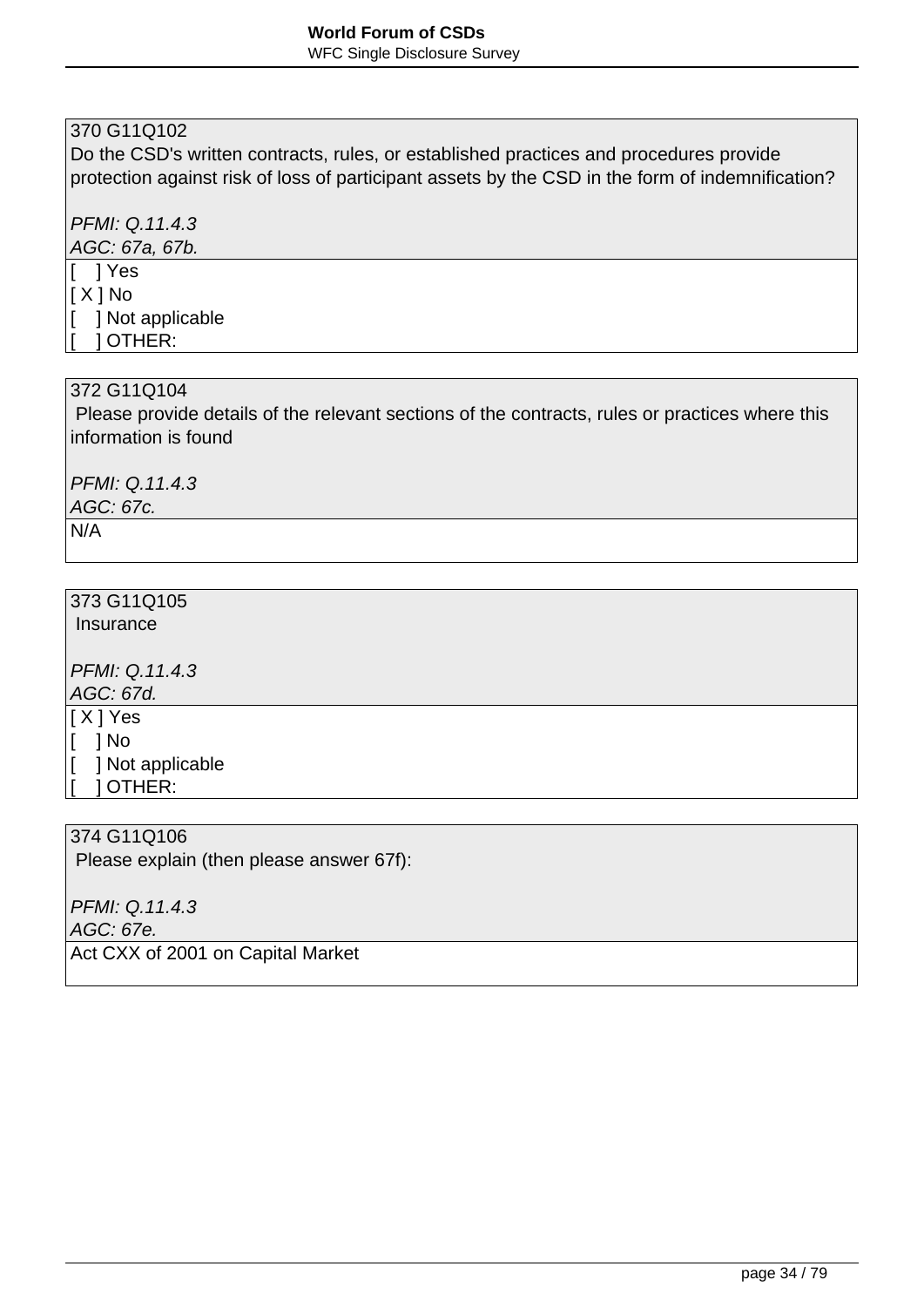Please provide details of the relevant sections of the contracts, rules or practices where this information is found

PFMI: Q.11.4.3

AGC: 67f.

"Section 340/A. (2) a); Section 340/B. f) of Act CXX of 2001 on Capital Market Please see question 7 documents uploaded.

Note: the indicated section is not effective anymore because the subject is going to be regulated by the CSD (EU) regulation which does not require the conclusion of insurance coverage, however the current insurance coverage was concluded according to the provisions of the above indicated act of law."

## 376 G11Q108

Acknowledgement of liability for losses caused by CSD's own actions.

PFMI: Q.11.4.3 AGC: 67g.

Yes [A01]

## 377 G11Q109

Please explain (then please answer 67i):

PFMI: Q.11.4.3

AGC: 67h.

General Business Rules of KELER Ltd. and KELER CCP Ltd. detail rules regarding acknowledgement of liability.

#### 378 G11Q110

 Please provide details of the relevant sections of the contracts, rules or practices where this information is found.

PFMI: Q.11.4.3

AGC: 67i.

KELER General Business Rules 10.4. KELER CCP General Business Rules 11.4. Please see documents uploaded.

| 379 G11Q111<br>Other |  |
|----------------------|--|
| PFMI: Q.11.4.3       |  |
| AGC: 67j.            |  |
| No [N]               |  |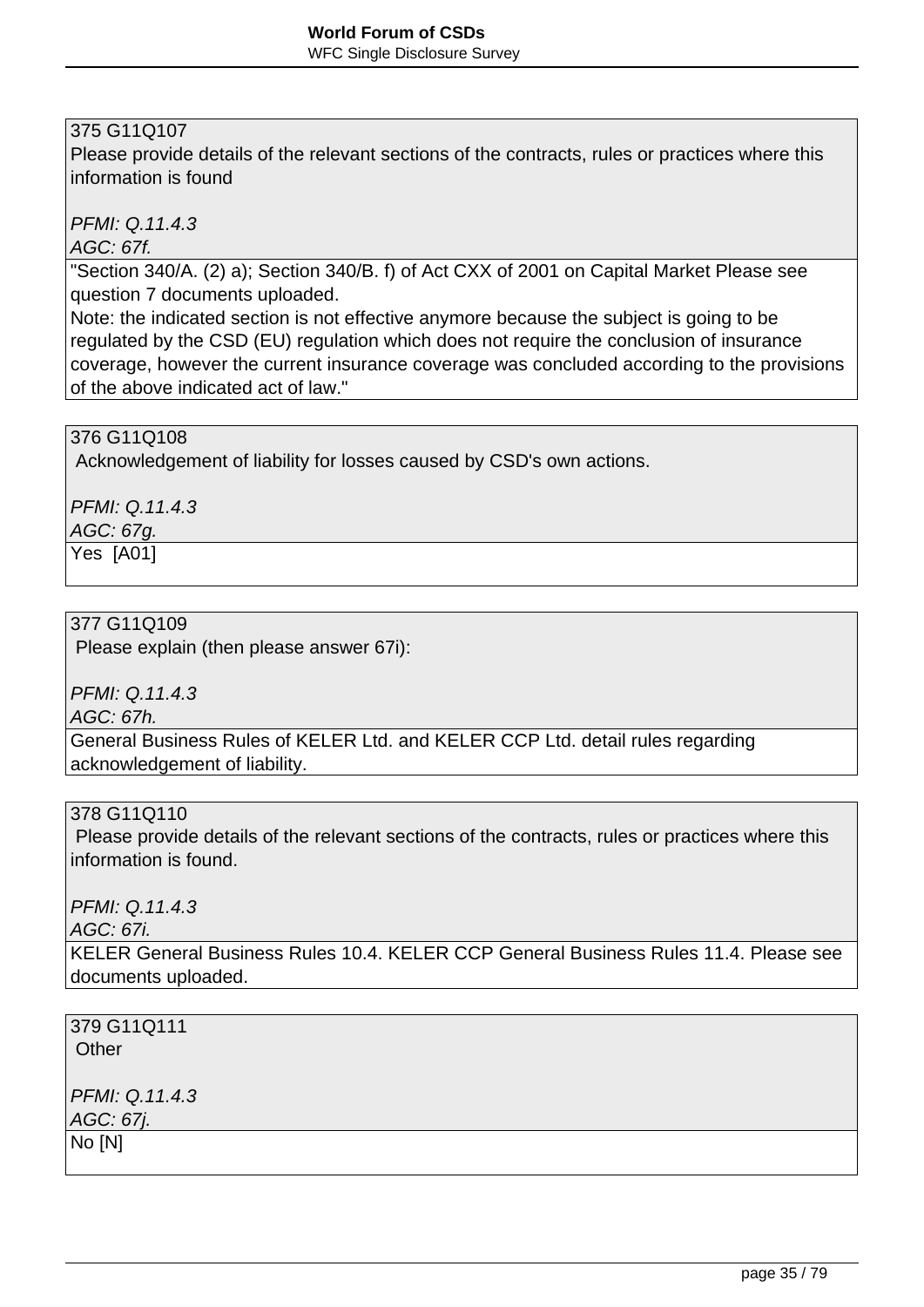Please provide details of the relevant sections of the contracts, rules or practices where this information is found.

PFMI: Q.11.4.3

AGC: 67l.

N/A

### 383 G11Q115

Are participants permitted to maintain more than one account at the CSD?

PFMI: Q.11.5.1 AGC: 41

Yes [A01]

#### 384 G11Q116

If yes, please indicate number:

PFMI: Q.11.5.1 AGC: 41a, 41c

[ ] An unlimited number of accounts

[ X ] More than one account

 $[X]$  OTHER: Participants may open an unlimited number of securities subaccounts.

## 385 G11Q117

If more than one account what is the maximum?

PFMI: Q.11.5.1

AGC: 41b

Most of the participants have one main account (below that, they are able to segregate their assets by opening sub-accounts), some participants have opened two or three separate main securities accounts for different activities (e.g. treasury vs custody).

387 G11Q119

 Are participants required/permitted to segregate assets held for their own benefit from those they hold for their clients?

PFMI: Q.11.5.2 AGC: 42 [ X ] Yes [ ] No [ ] Not applicable [ ] OTHER: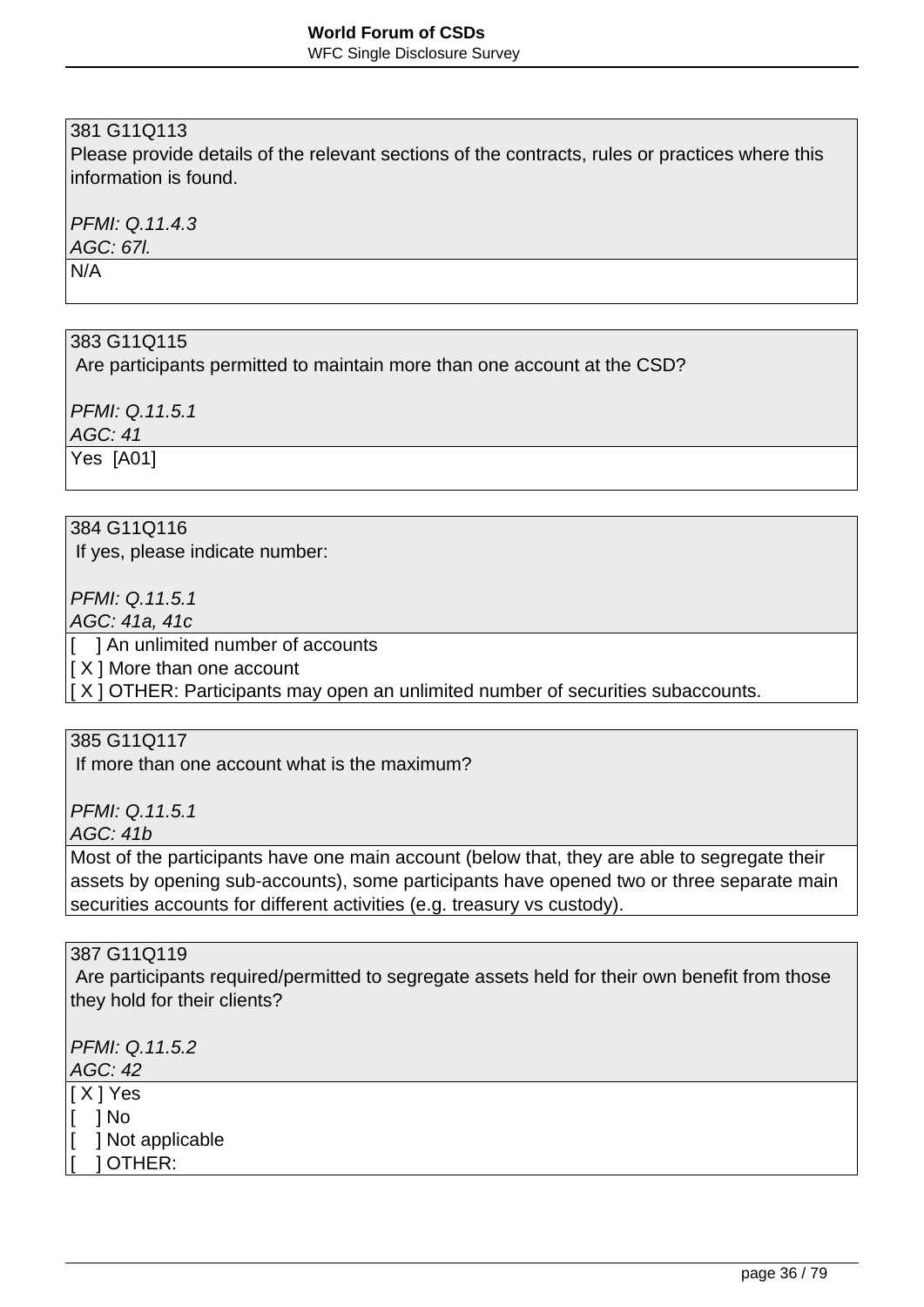WFC Single Disclosure Survey

# 388 G11Q120

If yes, is segregation required or simply permitted?

PFMI: Q.11.5.2

AGC: 42a

Required [A01]

### 389 G11Q121

How does segregation occur?

PFMI: Q.11.5.2

AGC: 42b, 42c

[ $X$ ] By separately designated participant accounts.

 $[X]$  By sub-accounts within a single participant account.

[ ] By separately designated beneficial owner accounts.

[ ] OTHER:

#### 390 G11Q122

 Does the CSD permit its participants to open accounts in the participant's own nominee name(s)?

PFMI: Q.11.5.2

AGC: 43, 43b

Other: Main accounts within KELER must be in the participants' own name, however a nominee name can be applied to any underlying subaccount. Laws exist to acknowledge the rights of beneficial owners with respect to shares registered in a nominee name.

392 G11Q124

 Does the CSD maintain records that identify the assets of each participant and segregate the system's own assets from the assets of participants?

| PFMI: Q.11.5.2   |  |  |
|------------------|--|--|
| AGC: 53, 53a     |  |  |
| $[X]$ Yes        |  |  |
| 1 No             |  |  |
| ] Not applicable |  |  |
| <b>OTHER:</b>    |  |  |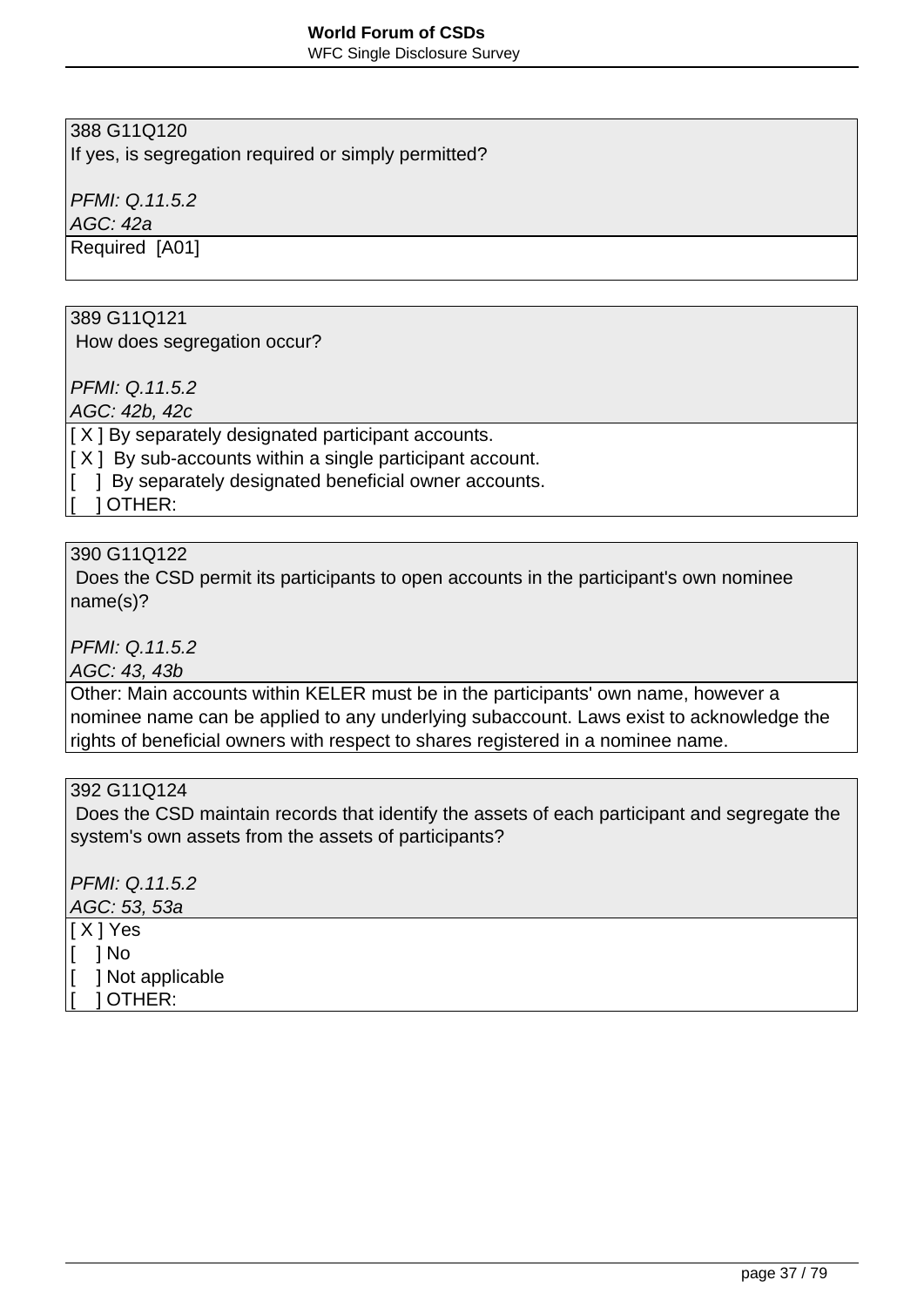# 394 G11Q126

Please indicate services you provide.

PFMI: Q.11.6.1

AGC: 35

[ $X$ ] Own list or: AGC: Information in advance on corporate (annual or special) meetings in order that owners can vote.

[X] Tax assistance where foreign holders may be entitled to tax relief at source or through a claim.

 $[X]$  In order to avoid fails, an automatic securities lending facility - if requested - is provided for.

 $[X]$  Collateral handling in support of activities including securities lending, overdraft coverage, cash management,repurchase agreements, etc.

 $[X]$  Same day turnaround settlements.

 $[X]$  Information on distribution of new issues (IPO, Privatization).

[ ] Not applicable

 $[X]$  OTHER: NOTE: Tax assistance applies only in case when the non-domestic custodian of foreign holder is direct client of KELER. OTHER SERVICES: 1.Cross-border settlement and custody 2. Share Registrar and paying agent services

# 395 G11Q127

Automatic securities lending facility is provided for:

PFMI: Q.11.6.1

AGC: 35a

[ X ] Brokers

[ X ] Banks

- [ ] Other financial institutions
- [ ] OTHER:

### 396 G11Q128

If collateral handling, please provide details

PFMI: Q.11.6.1

AGC: 35c

KELER Ltd. handles collateral assets for the below reasons: -for KELER CCP, -Cash financing transactions to support settlement are also subject to collateral from the participant. -Securities and/or cash for SLB transactions

-In addition, KELER handles collateral for the Central Bank to back credit lines.

397 G11Q129 Other, please explain:

PFMI: Q.11.6.1

AGC: 35d

NOTE: Tax assistance applies only in case when the non-domestic custodian of foreign holder is direct client of KELER. OTHER SERVICES: 1.Cross-border settlement and custody 2. Share Registrar and paying agent services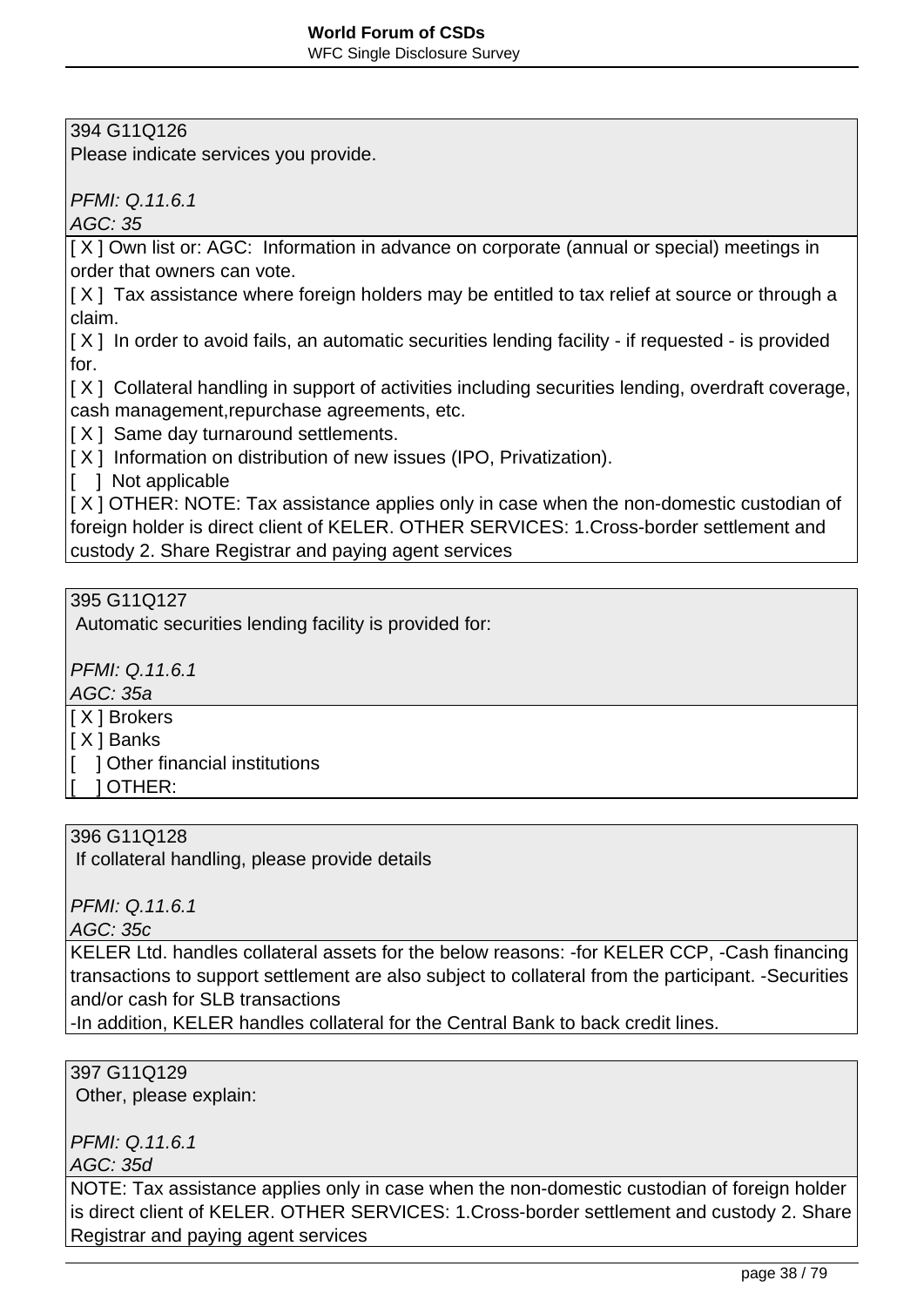WFC Single Disclosure Survey

# 398 G11Q130

What procedures are in place for the processing of corporate action entitlements?

PFMI: Q.11.6.1

AGC: 36

[ ] Credited to the securities account on the day indicated below regardless of whether actually collected by the CSD on the scheduled date.

[X] Credited to the securities account upon actual receipt by the CSD.

 $\vert$  X ] Corporate action entitlements are handled by an entity separate from the CSD.

[ ] Not applicable

[ ] OTHER:

399 G11Q131 Credited to the securities account:

PFMI: Q.11.6.1

AGC: 36a

[ ] On pay date.

 $\lceil$  1 On pay date +1.

 $\lceil$  1 On pay date  $+2$ .

[ ] OTHER:

400 G11Q132

Name of entity:

PFMI: Q.11.6.1

AGC: 36c

Securities distribution is the responsibility of the issuer based on record date positions provided by KELER and payment details provided by the investor. Paying agent is appointed by the issuer. In case of reorganisations, the entitlements are credited to the CSD participants' securities accounts by KELER.

## 401 G11Q133

What procedures are in place for the processing of interest and dividends?

PFMI: Q.11.6.1

AGC: 37, 37d.

[ ] Credited to the cash account on the day indicated below regardless of whether actually collected by the CSD on the scheduled date.

[ $X$ ] Credited to the cash account upon actual receipt by the CSD.

- $[X]$  Income and dividend collection is handled by an entity separate from the CSD.
- [ ] Not applicable

[ ] OTHER: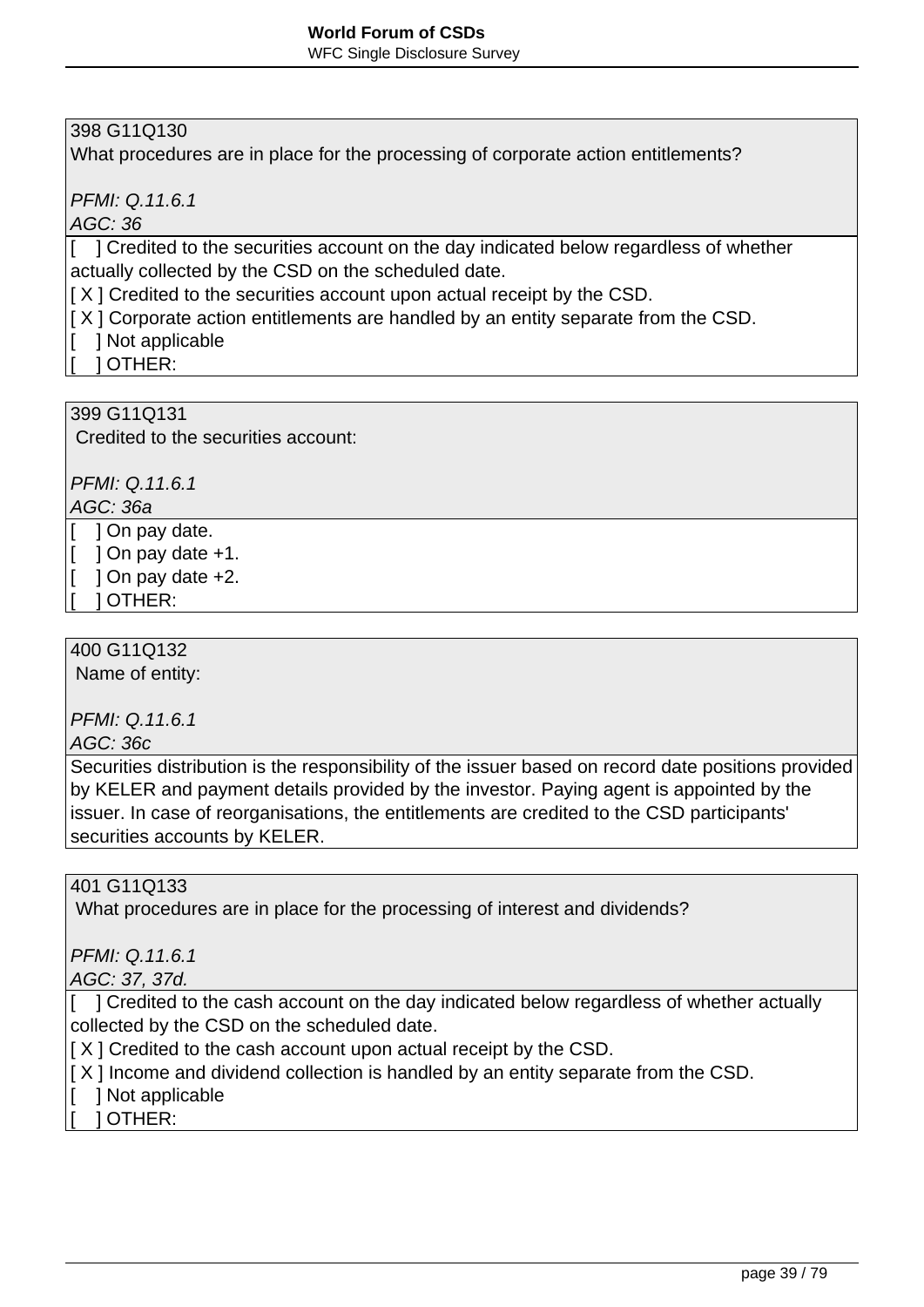WFC Single Disclosure Survey

### 402 G11Q134

Credited to the cash account:

PFMI: Q.11.6.1

AGC: 37a

[ ] On pay date.  $[$  ] On pay date  $+1$ .  $[$  ] On pay date  $+2$ . [ ] OTHER:

403 G11Q135

Name of entity:

PFMI: Q.11.6.1

AGC: 37c

Cash ditributions are the responsibility of the issuer based on record date positions provided by KELER and payment details provided by the investor. Paying agent is appointed by the issuer. KELER provides paying agent services.

405 G11Q137

filecount - Add relevant appendices for this group.

PFMI: n/a

AGC: n/a

0

# Exchange-of-value settlement systems (PFMI Principle 12)

408 G12Q003 Does the CSD guaranty settlement? PFMI: Q.12.1.1 AGC: 66u. Yes [A02]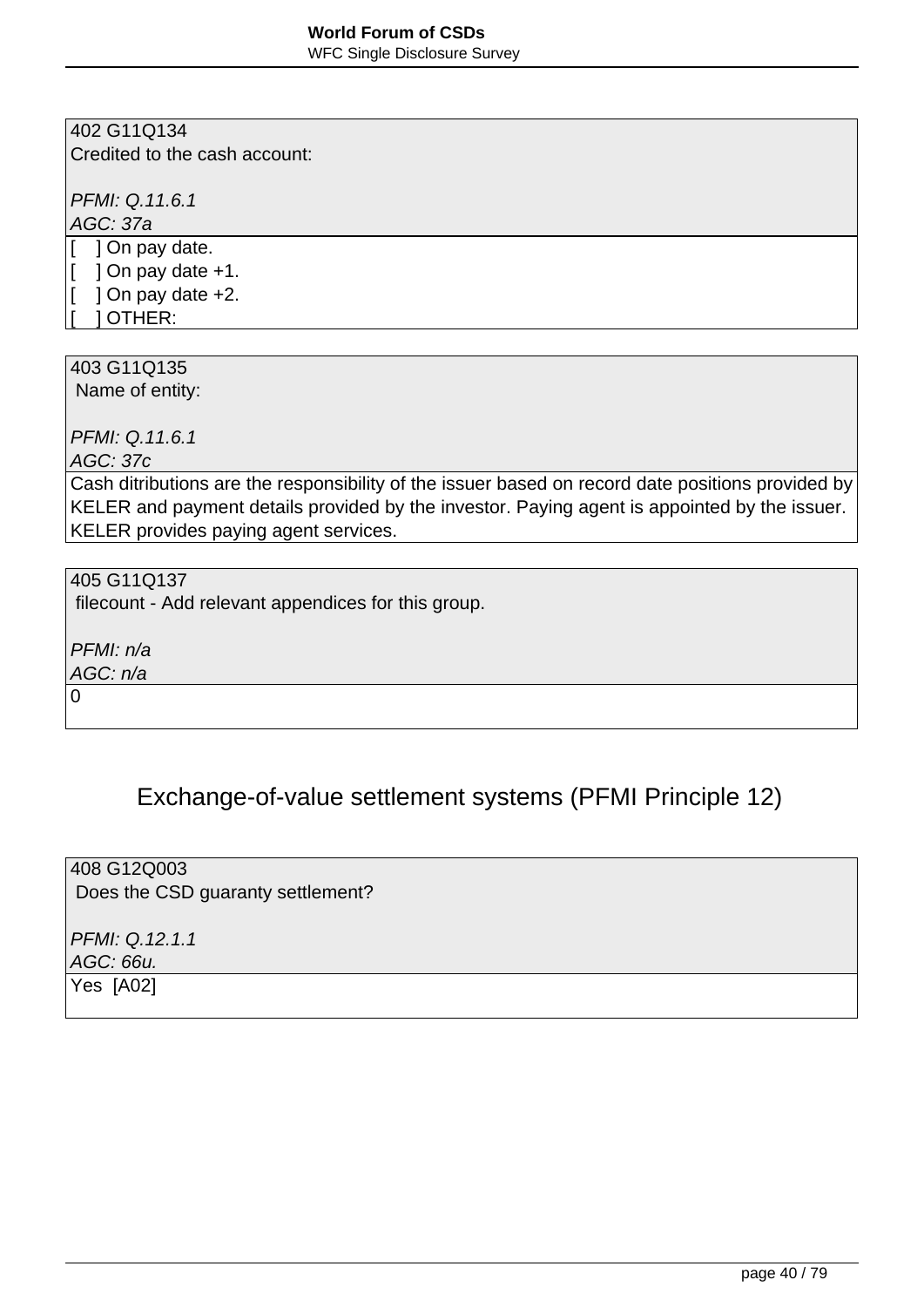# 409 G12Q004

Please explain how this is accomplished. What are the procedures and safeguards that permit the CSD to guaranty settlement?

PFMI: Q.12.1.1

#### AGC: 66v.

KELER CCP Ltd. (subsidiary of KELER) as central counterparty guarantees transactions concluded on the guaranteed markets of the Budapest Stock Exchange to its clients. The guarantee is supported by individual collateral of clearing members, collective guarantee funds and KELER CCP's assets.

#### 411 G12Q006

 The Committee on Payment and Settlement Systems of the Bank for International Settlements (BIS) has identified three common structural approaches or models for linking delivery and payment in a securities settlement system. Please indicate which model your procedures most closely resemble.

PFMI: Q.12.1.2

### AGC: 48

[ X ] Model1

- [ ] Model2
- $X$  ] Model3
- [ ] Not applicable
- [ ] OTHER:

### 412 G12Q007

 Please briefly describe your settlement process, including how do your settlement procedures vary from the model chosen above?

PFMI: Q.12.1.3

AGC: 48a

No difference from standard models. Note: Model 1 for off-exchange settlements, Model 3 for on-exchange cash market settlements

415 G12Q010

Are the cash and security movements simultaneous?

PFMI: Q.12.1.3 AGC: 49 Yes [A01]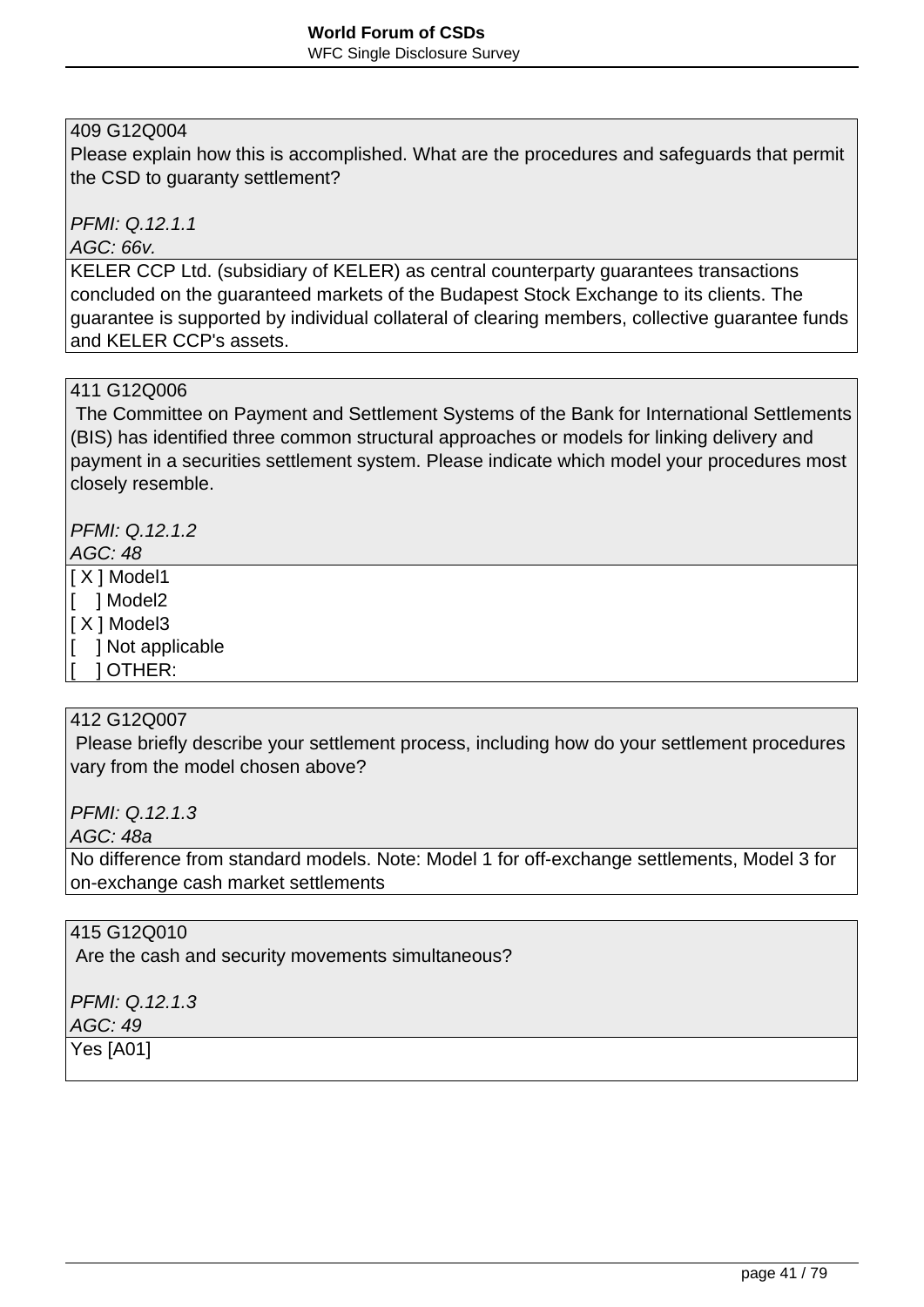# 417 G12Q012

filecount - Add relevant appendices for this group.

PFMI: n/a

AGC: n/a 0

# Participant default rules and procedures (PFMI Principle 13)

421 G13Q004

 During the past three years, has there been a situation where a participant defaulted which resulted in a significant loss?

PFMI: Q.13.1.2 AGC: 77

No [A02]

### 423 G13Q006

 Does the stock exchange have default protections that extend to the CSD, such as the following?

PFMI: Q.13.1.2

### AGC: 80

[ ] Margin requirements for stock exchange members

- [ ] Guaranty fund for stock exchange members
- [ ] Financial requirements for stock exchange membership
- $|X|$  No
- [ ] Not applicable
- [ ] OTHER:

| 424 G13Q007<br>Please explain: |  |
|--------------------------------|--|
| PFMI: Q.13.1.2<br>AGC: 80a     |  |
| N/A                            |  |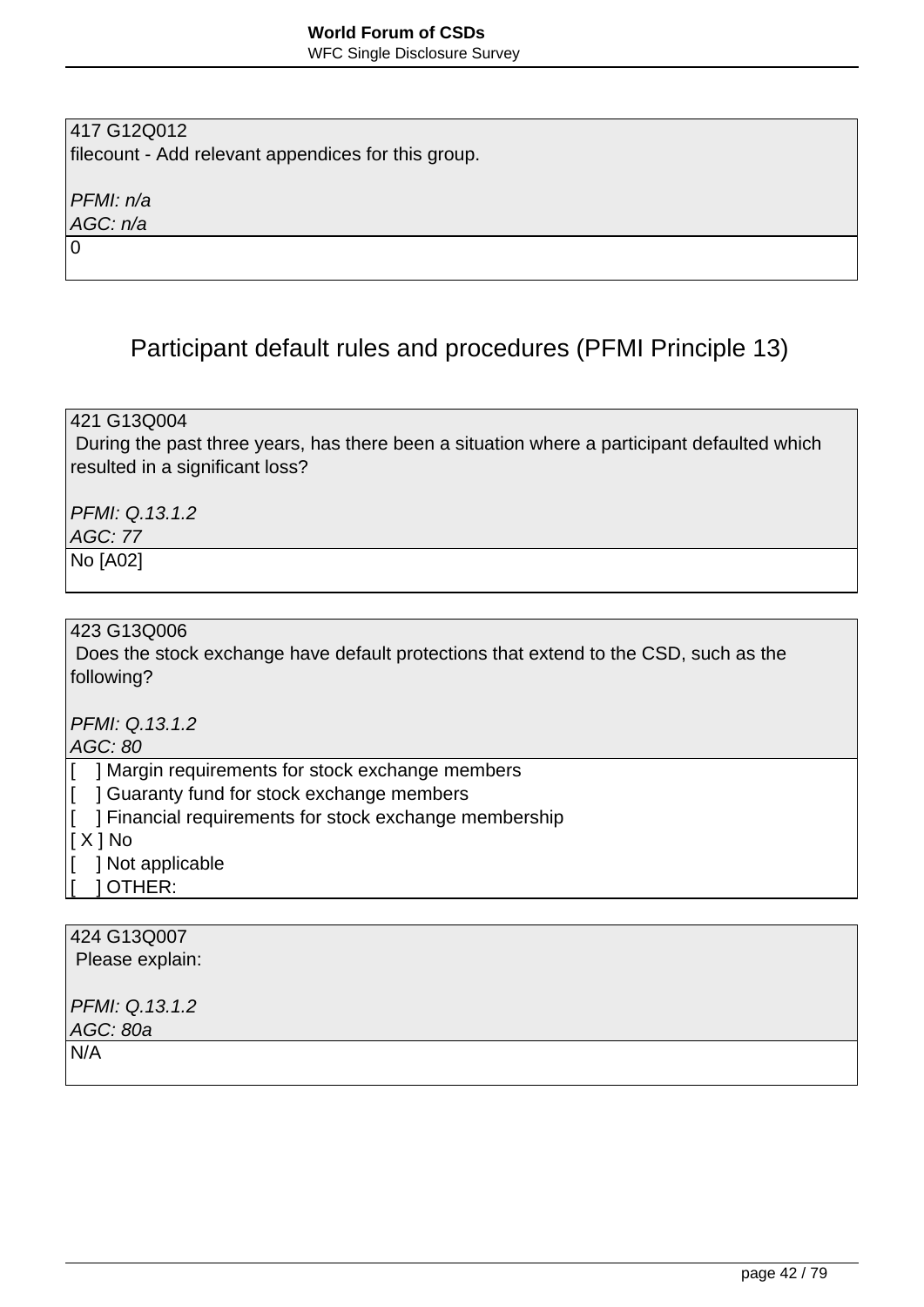427 G13Q010

Participant Default Protections Resulting from a Participant Failure. If a participant defaults, how is the loss covered? (Choose all that apply?)

PFMI: Q.13.1.4

AGC: 76, 76d

[  $\overline{ }$  ] CSD insurance covers the loss

[ ] The CSD guaranty fund covers the loss

[ ] Loss is shared among participants

[ ] Not applicable

[X] OTHER: The CCP within the KELER Group does have loss sharing mechanism and KELER Ltd. takes part in the CCP's default procedures as a CSD. However it does not guarantee any transactions and does not have own loss sharing mechanism.

430 G13Q013 Please explain:

PFMI: Q.13.1.4 AGC: 76d

N/A

438 G13Q021 filecount - Add relevant appendices for this group.

PFMI: n/a

AGC: n/a

 $\Omega$ 

# General business risk (PFMI Principle 15)

440 G14Q002 Is a financial audit performed by an Audit Firm, Regulatory Authority, or other external party?

PFMI: Q.17.2.3 AGC: 15

Yes [Y]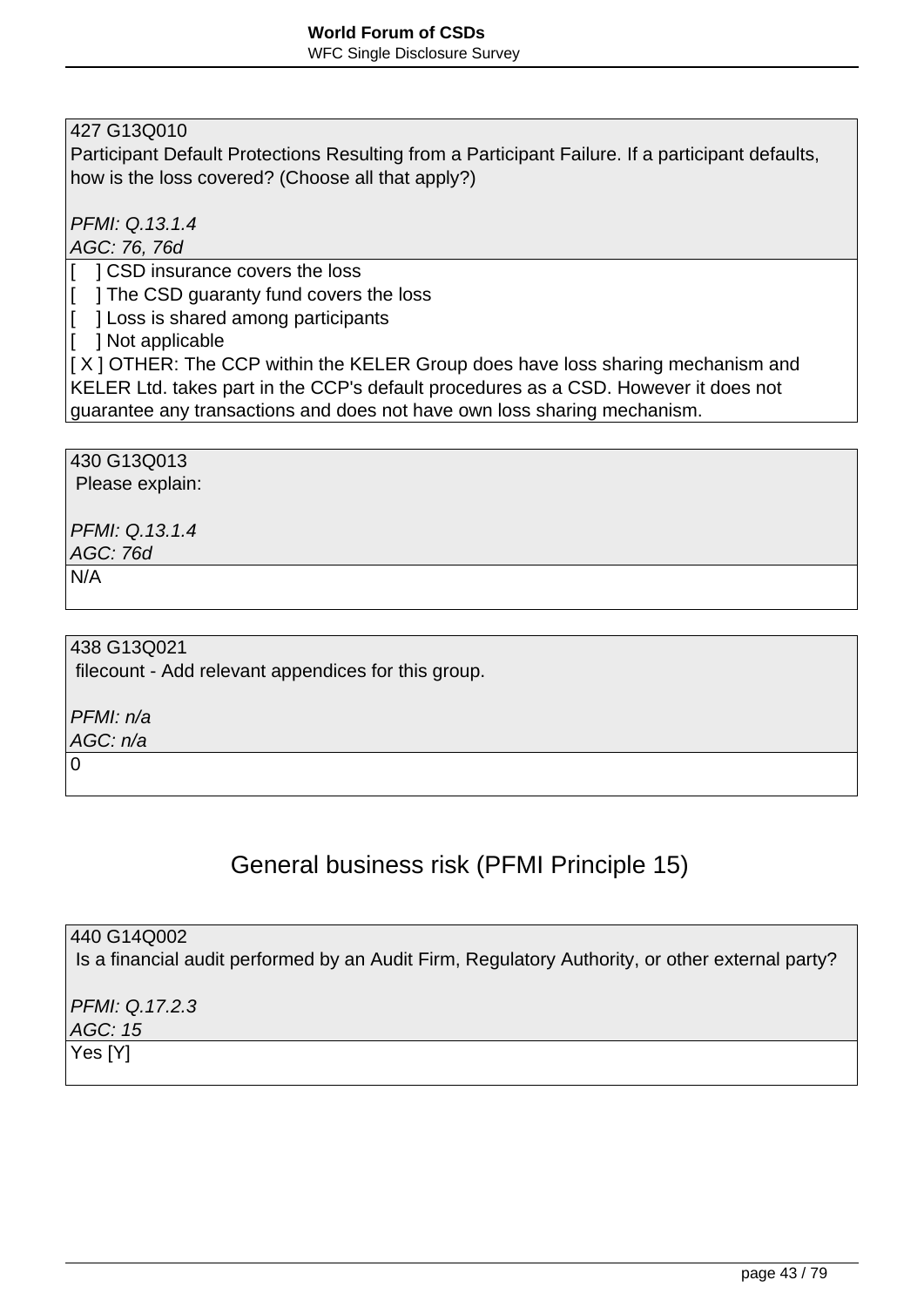# 441 G14Q003

If yes, please state the name(s) of the entity(ies) who perform the financial audit.

PFMI: n/a

AGC: 15a.

The National Bank of Hungary, KPMG Hungary Ltd

# 442 G14Q004

 Please list the date of your last financial audit performed by an Audit Firm, Regulatory Authority, or other external party:

PFMI: n/a

AGC: 15b.

15/04/2016

# 443 G14Q005

Please list the period that the audit covered:

PFMI: n/a

AGC: 15c.

Start date: 01/01/2015

End date: 31/12/2015

# 444 G14Q006

How frequently does the financial audit occur?

PFMI: n/a AGC: 15d.

Annually [A02]

### 446 G14Q008

 Please select the statement that most accurately characterizes the results of the last financial audit:

PFMI: n/a

AGC: 15g.

No material exceptions found. [A01]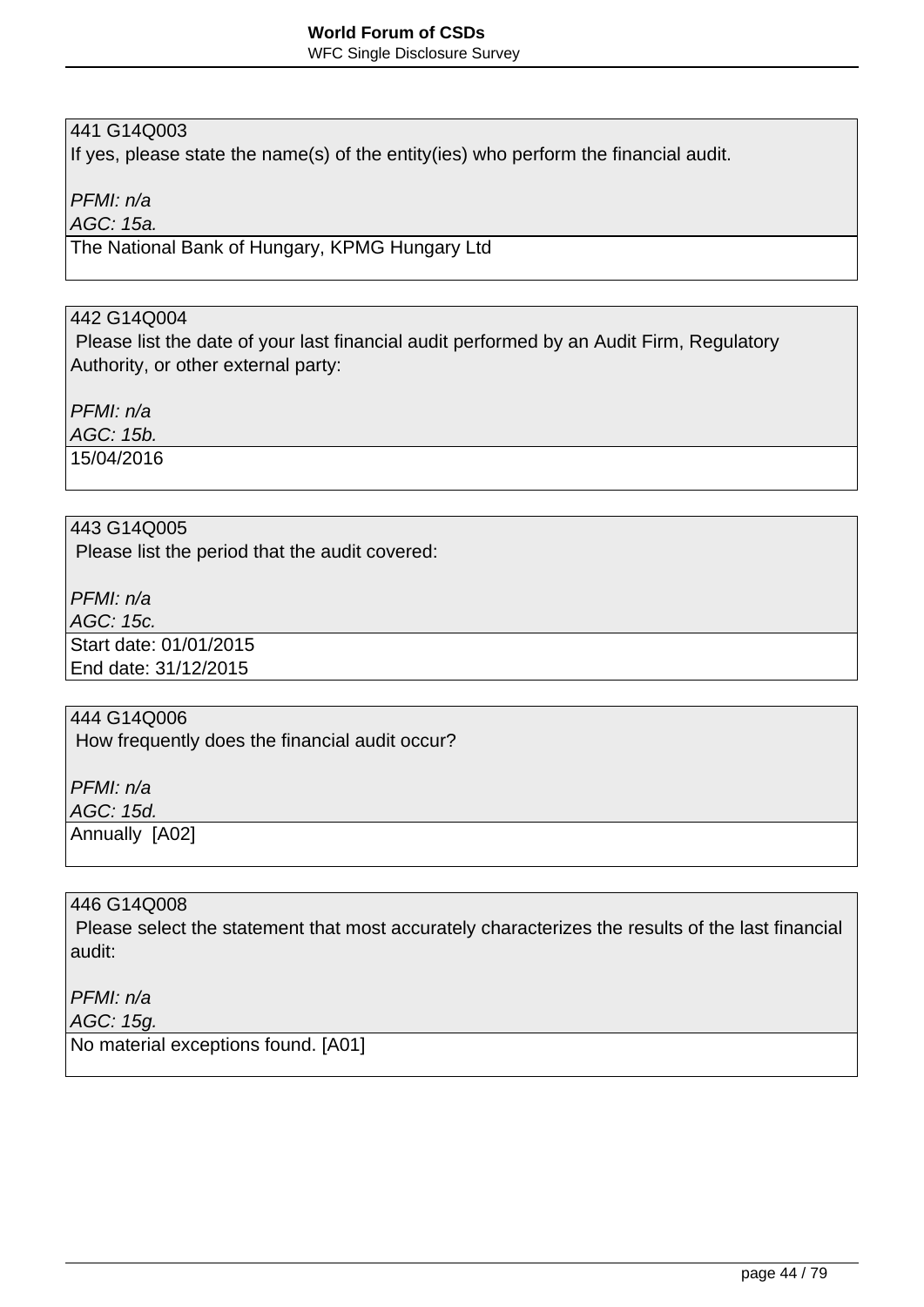#### WFC Single Disclosure Survey

# 448 G14Q010

Has there been any material loss by the CSD during the past three years?

PFMI: n/a

AGC: 86

No [A02]

#### 450 G14Q012

Has the CSD been subject to any litigation involving a participant during the past three years?

PFMI: n/a

AGC: 87

No [A02]

# 452 G14Q014

Has the CSD realized revenues sufficient to cover expenses during the past three years?

PFMI: n/a

AGC: 88, 88a

Yes for all three years [A01]

#### 453 G14Q015

 Has any participant suffered any losses in the past three years due to the CSD's performance?

PFMI: n/a AGC: 30, 30m

No [A02]

### 454 G14Q016

 If yes, please select all of the following in which loss has occurred. You will be prompted to enter the number of instances and total loss in USD thereafter.

PFMI: n/a

AGC: 30a, 30j

- [ **] Corporate Action**
- [ ] Settlement Process Securities
- [ ] Settlement Process Cash
- [ ] System Outage
- [ ] OTHER: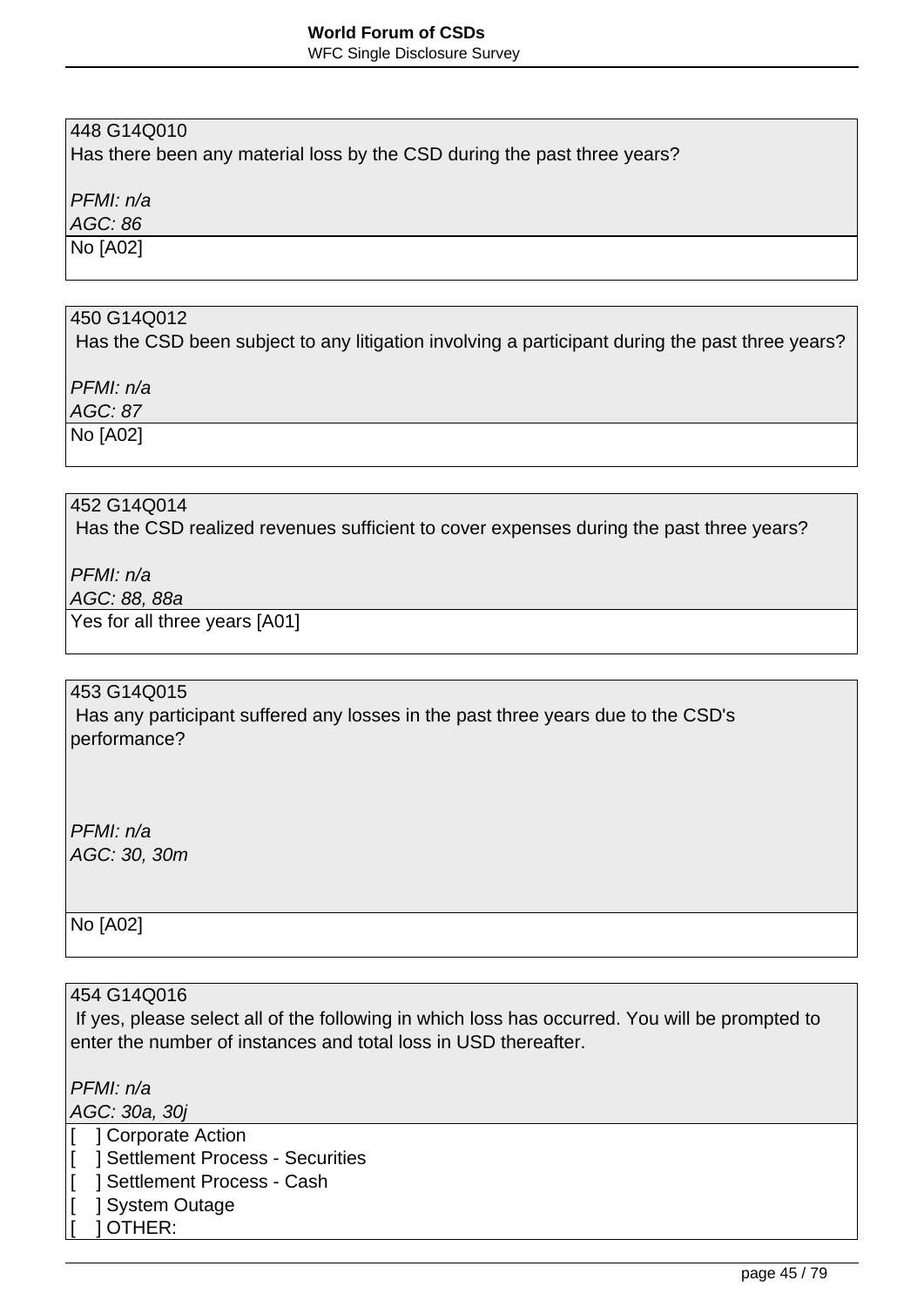WFC Single Disclosure Survey

# 456 G14Q018

Corporate Action. Please specify total loss in USD:

PFMI: n/a

AGC: 30c.

N/A

# 458 G14Q020

Settlement Process - Securities. Please specify total loss in USD:

PFMI: n/a

AGC: 30e.

N/A

# 460 G14Q022

Settlement Process - Cash. Please specify total loss in USD:

PFMI: n/a

AGC: 30g.

N/A

# 462 G14Q024

System Outage. Please specify total loss in USD:

PFMI: n/a

AGC: 30i.

N/A

463 G14Q025

For Other, please specify number of instances:

PFMI: n/a AGC: 30k.

N/A

#### 464 G14Q026

For Other, please specify total loss in USD:

PFMI: n/a

AGC: 30l.

N/A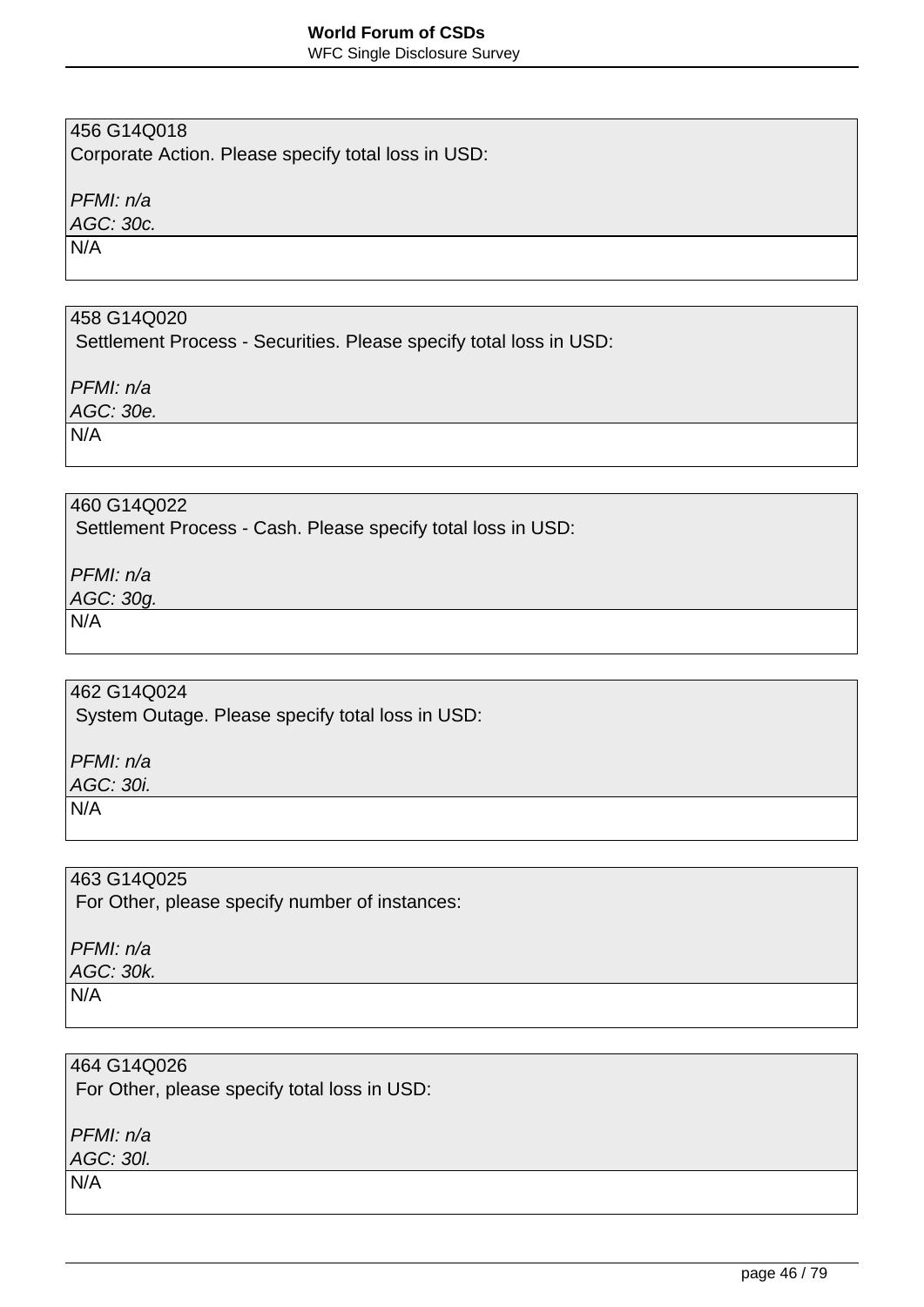WFC Single Disclosure Survey

# 468 G14Q030

Does the CSD maintain a reserve for operating losses?

PFMI: Q.15.2.1

AGC: 89, 89b

Yes [A01]

# 471 G14Q033

Please describe and indicate reserve (for operating losses) amount:

PFMI: Q.15.2.2

AGC: 89a.

Based on audited data of financial year 2013, 2014 and 2015, capital requirement for operational risk under pillar I. is approximately USD 3,3 million (USD/HUF exchange rate at 31 December 2015: 286,63).

#### 482 G14Q044

filecount - Add relevant appendices for this group.

PFMI: n/a

AGC: n/a

 $\Omega$ 

# Custody risk (PFMI Principle 16)

#### 485 G15Q003

 Are there any activities performed by a third party on behalf of the CSD for the CSD participants (e.g., vaulting of physical securities, registration, entitlement processing, etc.)?

# PFMI: Q.16.1.1

AGC: 29, 29i [ X ] Yes

- [ ] No
- [ ] Not applicable
- [ ] OTHER:

# 486 G15Q004

If third parties are employed, please indicate which services they supply:

PFMI: Q.16.1.1

AGC: 29a.

Some services in connection with custody of non-dematerialized securities.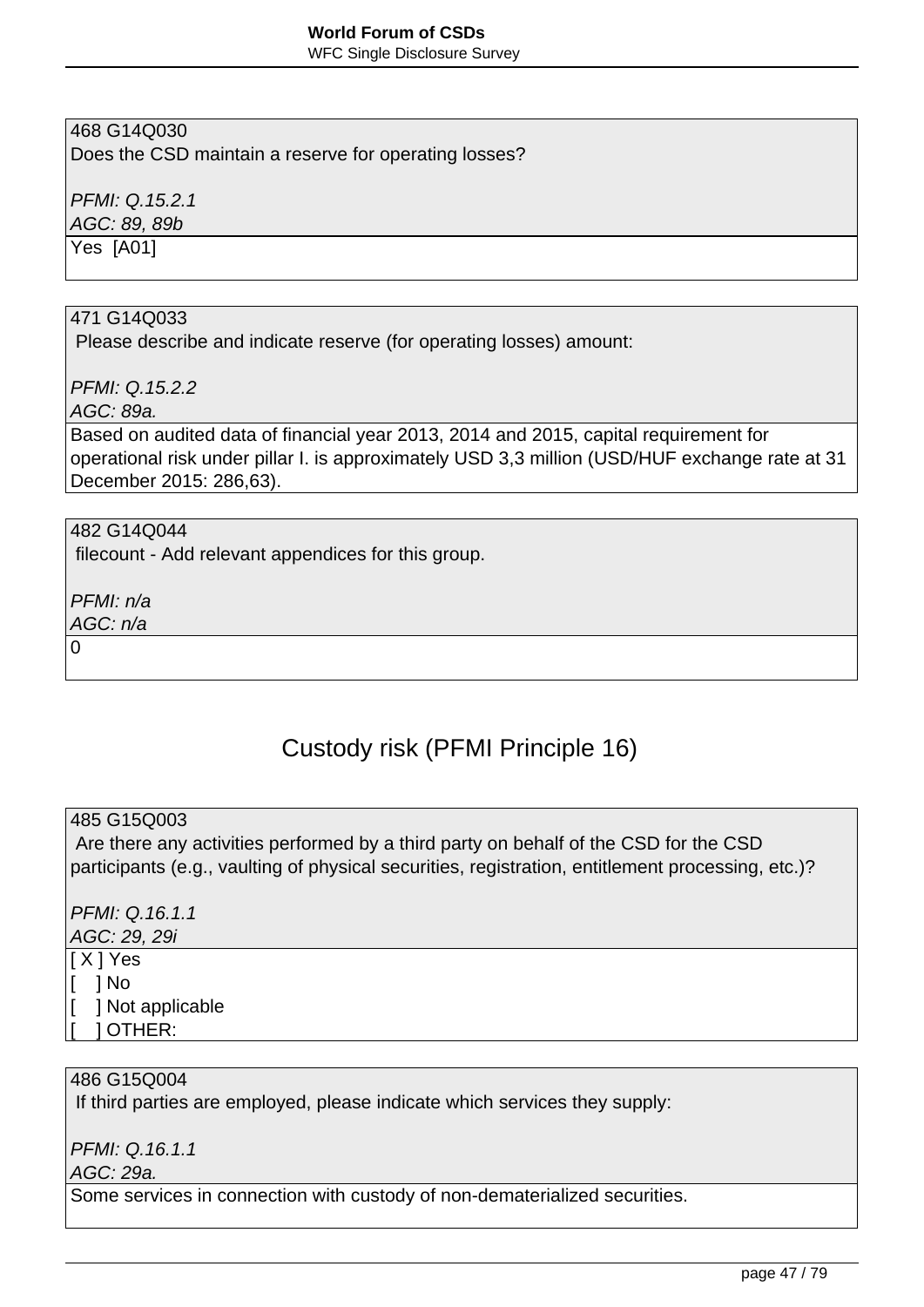# 487 G15Q005

If third parties are employed, does the CSD assume liability for losses incurred by participants as a result of the actions/inactions of the third parties?

PFMI: Q.16.1.1

AGC: 29b.

Yes [Y]

### 488 G15Q006

If you acknowledge responsibility, please indicate whether your responsibility is assumed

PFMI: Q.16.1.1

AGC: 29c, 29e.

[X] regardless of whether such loss was caused by any action or inaction of the agent [X] if such loss was caused by the agent's action or inaction and such action or inaction was deemed to be negligence on the part of the agent

[ ] if such loss was caused by the agent's action or inaction and such action or inaction was deemed to be gross negligence on the part of the agent

[ ] if the loss was caused by the willful default or other willful conduct on the part of the agent [ ] OTHER:

# 489 G15Q007

If you acknowledge responsibility for agents, your responsibility is assumed for losses

PFMI: Q.16.1.1

AGC: 29d, 29h.

[ X ] without limit

[ X ] which are not consequential losses

- [ ] subject to a monetary limit not based on insurance limits
- ] subject to a monetary limit based on insurance limits
- [ ] OTHER:

### 496 G15Q014

 Please describe briefly the arrangements / procedures / facilities you maintain to ensure that eligible securities held at the CSD are handled at least as efficiently as compared to securities held outside the CSD, particularly in relation to income, corporate actions and proxy services.

PFMI: Q.16.3.1

### AGC: 62

After the physical security is credited by KELER to the requested account the treatment of the security is the same as the dematerialised securities. All physical securities are booked to securities account, income and corporate action services are provided upon the data recorded in KELER's systems. At the instruction of the issuer KELER undertakes to complete coupon cutting, in case of securities without coupon stamping corresponding to coupon cutting related to payment of dividend, yield and interest and to annul and destroy securities and coupons.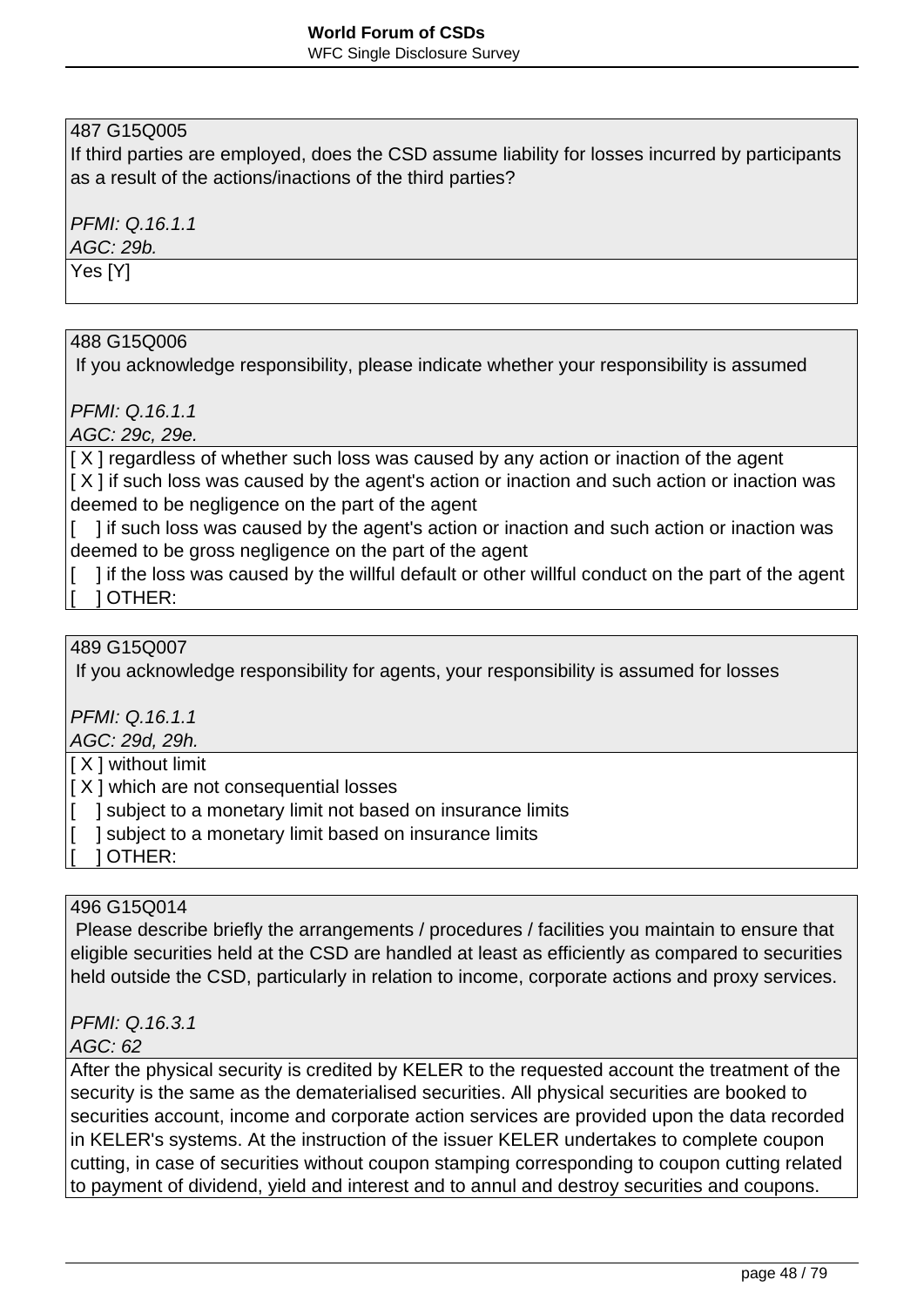WFC Single Disclosure Survey

# 503 G15Q021

filecount - Add relevant appendices for this group.

PFMI: n/a

AGC: n/a 0

# Operational risk (PFMI Principle 17)

514 G16Q011 Internal Audit. Is an internal audit undertaken in your CSD?

PFMI: Q.17.2.3

AGC: 14

Yes [Y]

### 515 G16Q012

 If yes, what areas does the audit cover (financials, operations, etc.) and which department in your CSD handles it?

PFMI: Q.17.2.3

AGC: 14a.

The audits of internal audit department cover IT, financials, operations, security and all other functions of the depository

#### 516 G16Q013

Please list the date of your last internal audit and the period that the audit covered:

PFMI: Q.17.2.3 AGC: 14b. Start date: 01/01/2015 End date: 15/10/2016 Audit date: 30/11/2016

517 G16Q014

How frequently does the internal audit occur?

PFMI: Q.17.2.3

AGC: 14c.

Two or more times a year [A01]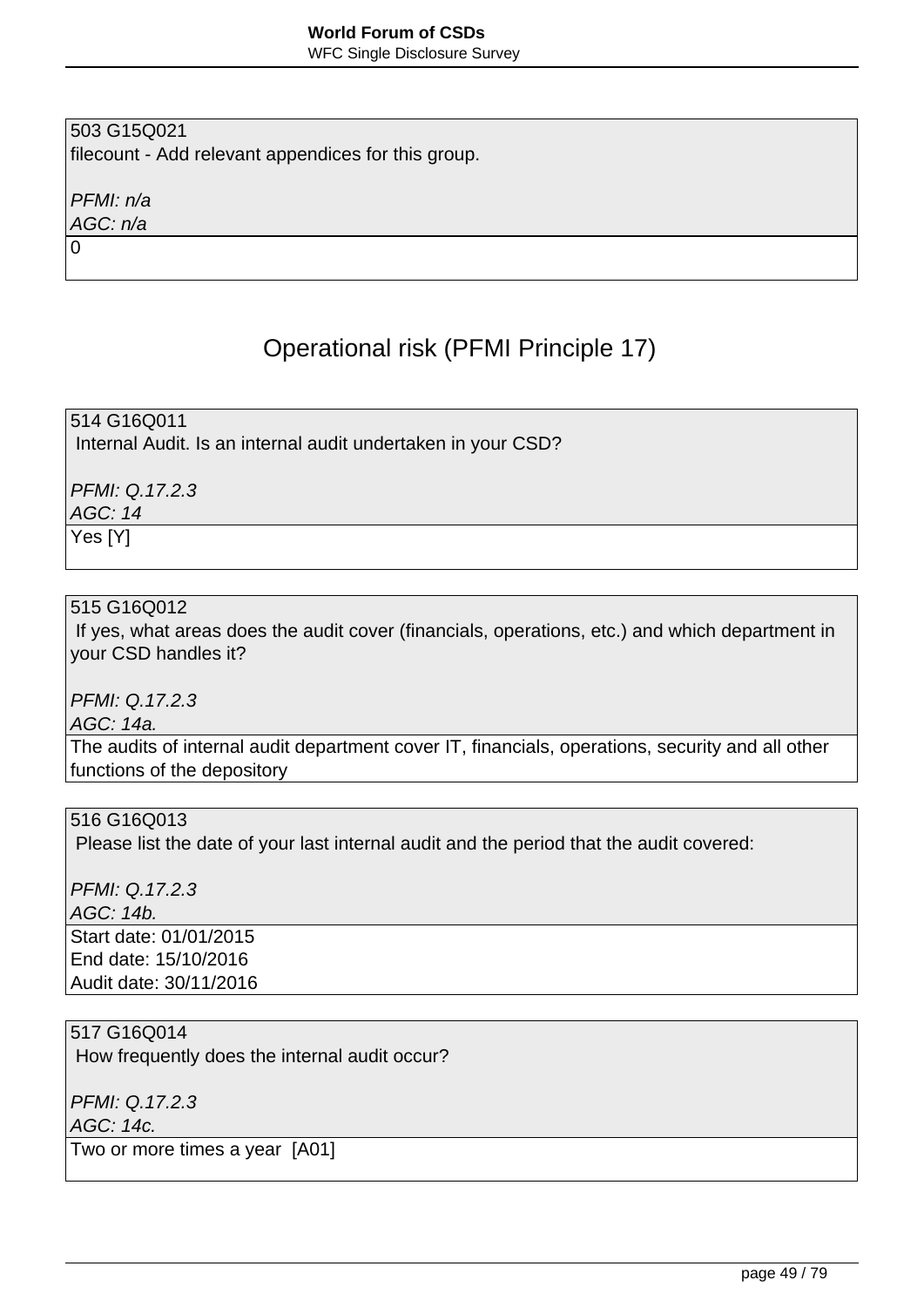WFC Single Disclosure Survey

# 519 G16Q016

Are the results of the internal audit publicly available?

PFMI: Q.17.2.3

AGC: 14e.

No [N]

### 520 G16Q017

 Please select the statement that most accurately characterizes the results of the last internal audit:

PFMI: Q.17.2.3

AGC: 14f.

Minor exceptions found. [A02]

#### 521 G16Q018

If minor or material exceptions were found, what actions were taken? Please describe:

PFMI: Q.17.2.3

AGC: 14g.

Action plan was prepared containing the findings, proposed measures, responsible departments and deadlines.

### 523 G16Q020

 Is an operational audit performed by an Audit Firm, Regulatory Authority, or other external party?

PFMI: Q.17.2.4 AGC: 16 Yes [Y]

524 G16Q021

If yes, please state the name(s) of the entity(ies) who perform the operational audit.

PFMI: Q.17.2.4

AGC: 16a.

The National Bank of Hungary, KPMG Hungary Ltd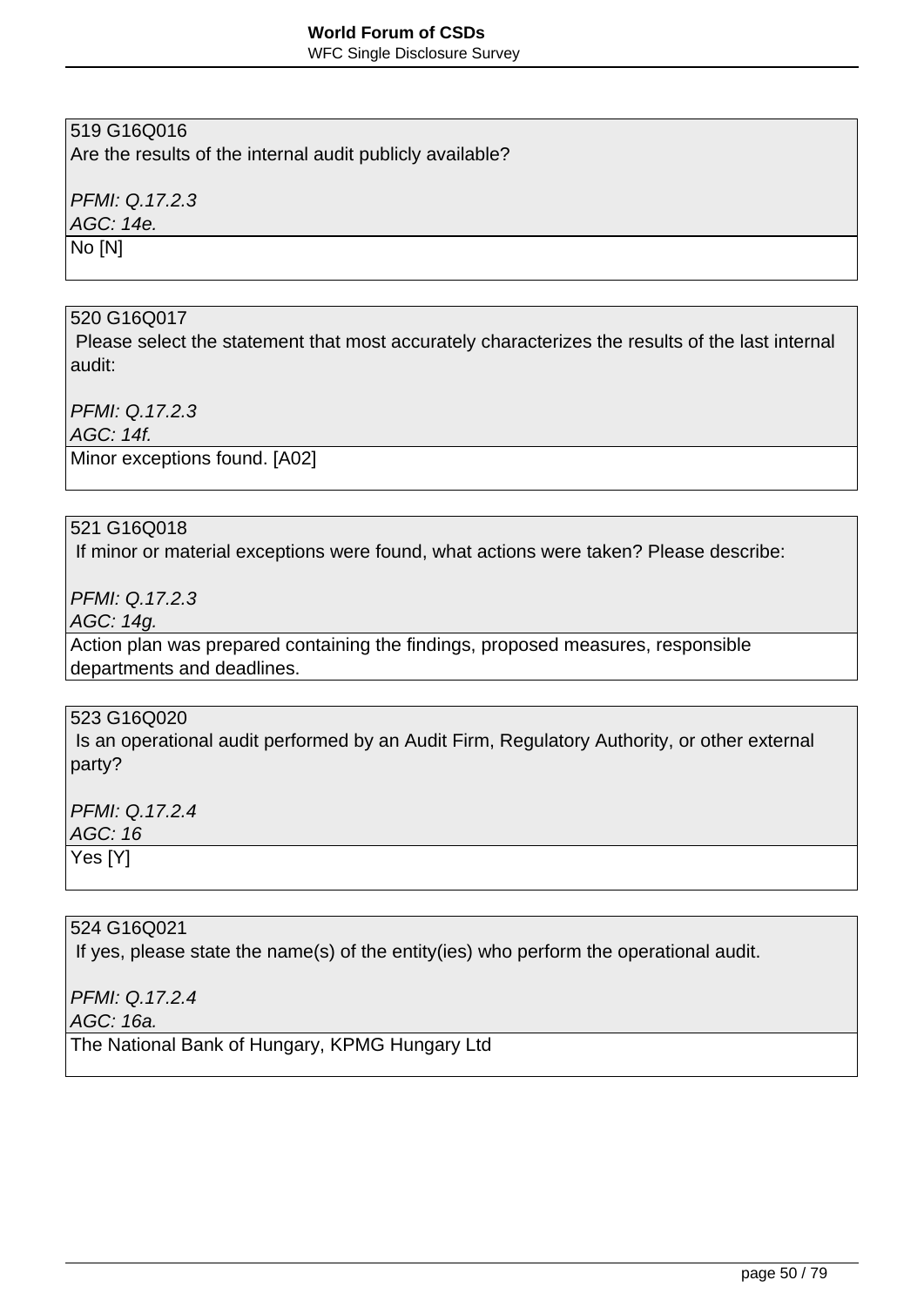Please list the date of your last operational audit performed by an Audit Firm, Regulatory Authority, or other external party:

PFMI: Q.17.2.4

AGC: 16b.

22/12/2016

#### 526 G16Q023

Please list the period that the audit covered:

PFMI: Q.17.2.4 AGC: 16c. Start date: 01/01/2016 End date: 22/12/2016

#### 527 G16Q024

How frequently does the operational audit occur?

PFMI: Q.17.2.4 AGC: 16d. Annually [A02]

#### 529 G16Q026

 Please select the statement that most accurately characterizes the results of the last operational audit:

PFMI: Q.17.2.4

AGC: 16g.

Minor exceptions found. [A02]

### 530 G16Q027

If minor or material exceptions were found, what actions were taken? Please describe:

PFMI: Q.17.2.4

AGC: 16h.

Action plan was prepared containing the findings, proposed measures, responsible departments and deadlines.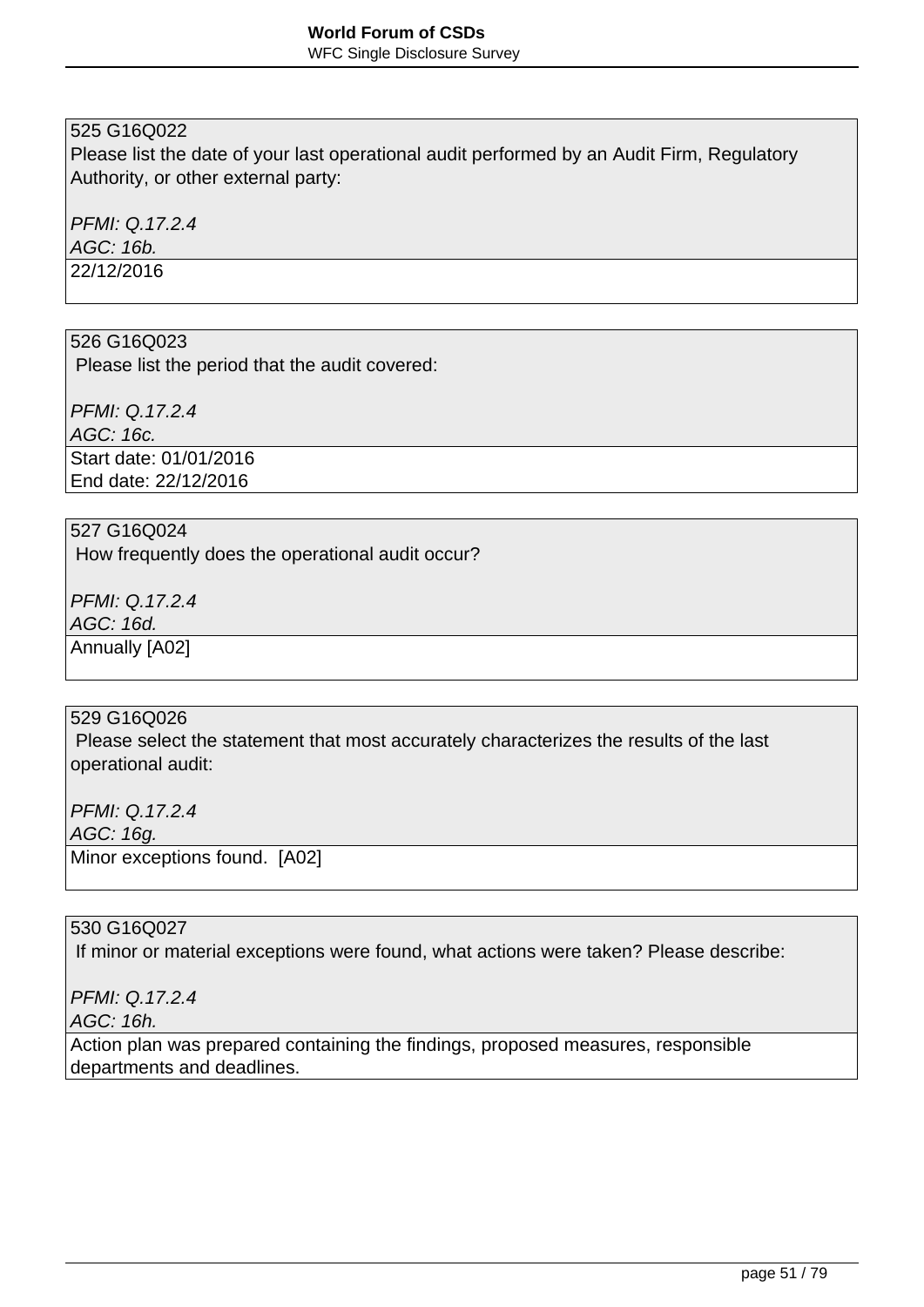WFC Single Disclosure Survey

# 537 G16Q034

How is access to the physical building controlled?

PFMI: Q.17.5.1

AGC: 74

[ X ] By guards [ X ] By electronic keys [ X ] personal ID card  $|$ [ X ] By alarm system

[ ] OTHER:

### 538 G16Q035

Please explain:

PFMI: Q.17.5.1 AGC: 74a. N/A

### 541 G16Q038

Regarding data security: Are passwords used by participants to access their accounts?

PFMI: Q.17.5.3 AGC: 71 71a. Yes [A01]

#### 542 G16Q039

Does each user have a unique user ID?

PFMI: Q.17.5.3 AGC: 71c. Yes [A01]

# 543 G16Q040

Are passwords regularly changed?

PFMI: Q.17.5.3

AGC: 71e.

Other: It is up to the policies and practices of the participants. KELER offers the possibility to change passwords but does not require them to be changed regularly.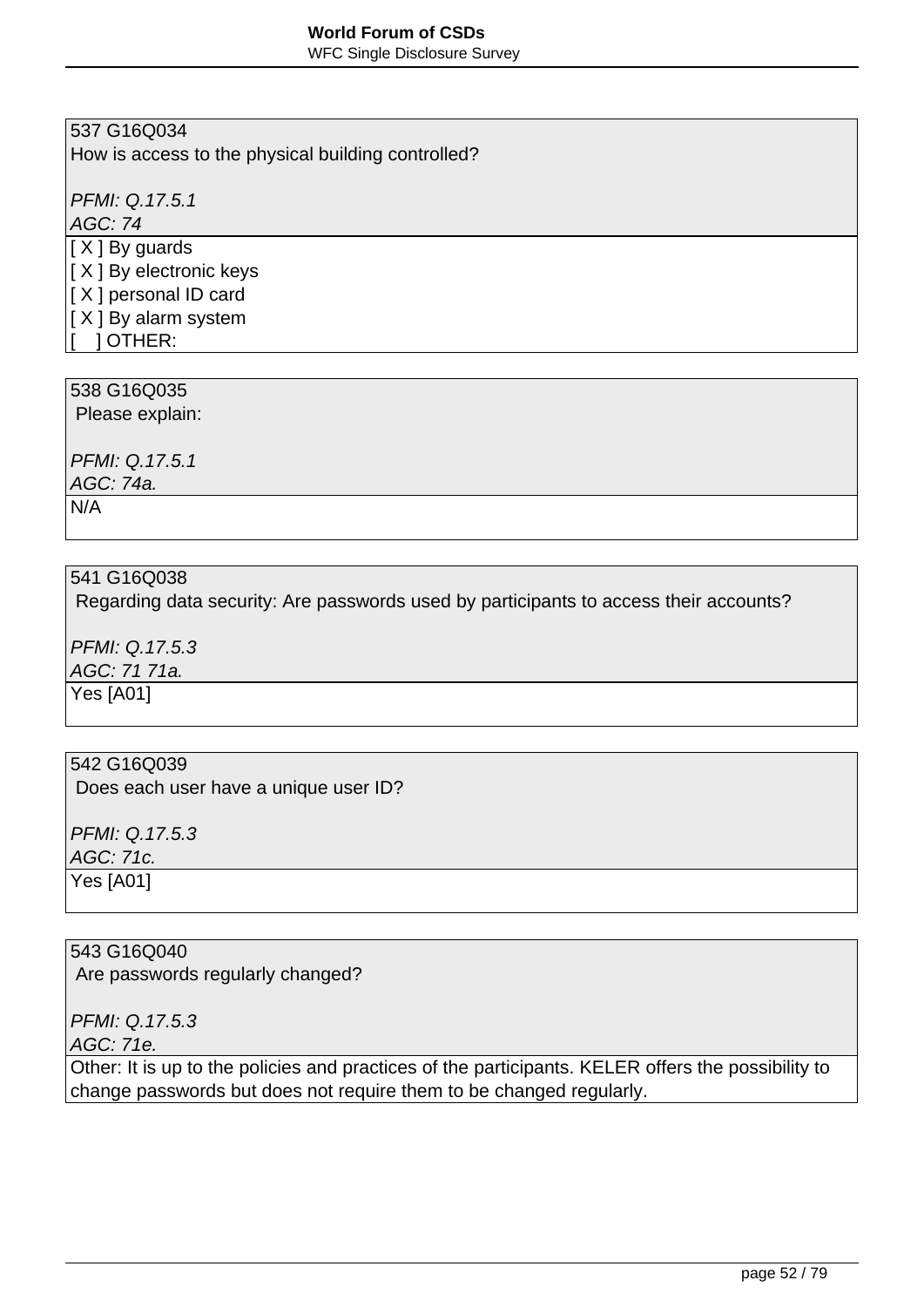Is there a user lock-out after a pre-set number of unsuccessful User ID attempts?

PFMI: Q.17.5.3

AGC: 71h.

Yes [A01]

# 546 G16Q043

How many?

PFMI: Q.17.5.3

AGC: 71i.

3

# 550 G16Q047

How quickly can the main system be reactivated in the event of an outage?

PFMI: Q.17.6.2

AGC: 82

Other: Depends on the situation. Electric failure: 1-2 minutes Server farm outage: 50-80 minutes Office (building) outage: 2 hours

553 G16Q050

Will the CSD publicly announce any system interruption?

PFMI: Q.17.6.4

AGC: 84

Yes [A01]

554 G16Q051 To whom will the CSD disclose any system interruptions?

PFMI: Q.17.6.4

AGC: 84a.

[ X ] To the CSD regulators

 $[X]$  To all direct participants

 $\begin{bmatrix} 1 \\ 1 \end{bmatrix}$  To direct and indirect participants

- $[X]$  To the public via the internet
- $\vert \vert$  ] In the press
- [ ] OTHER: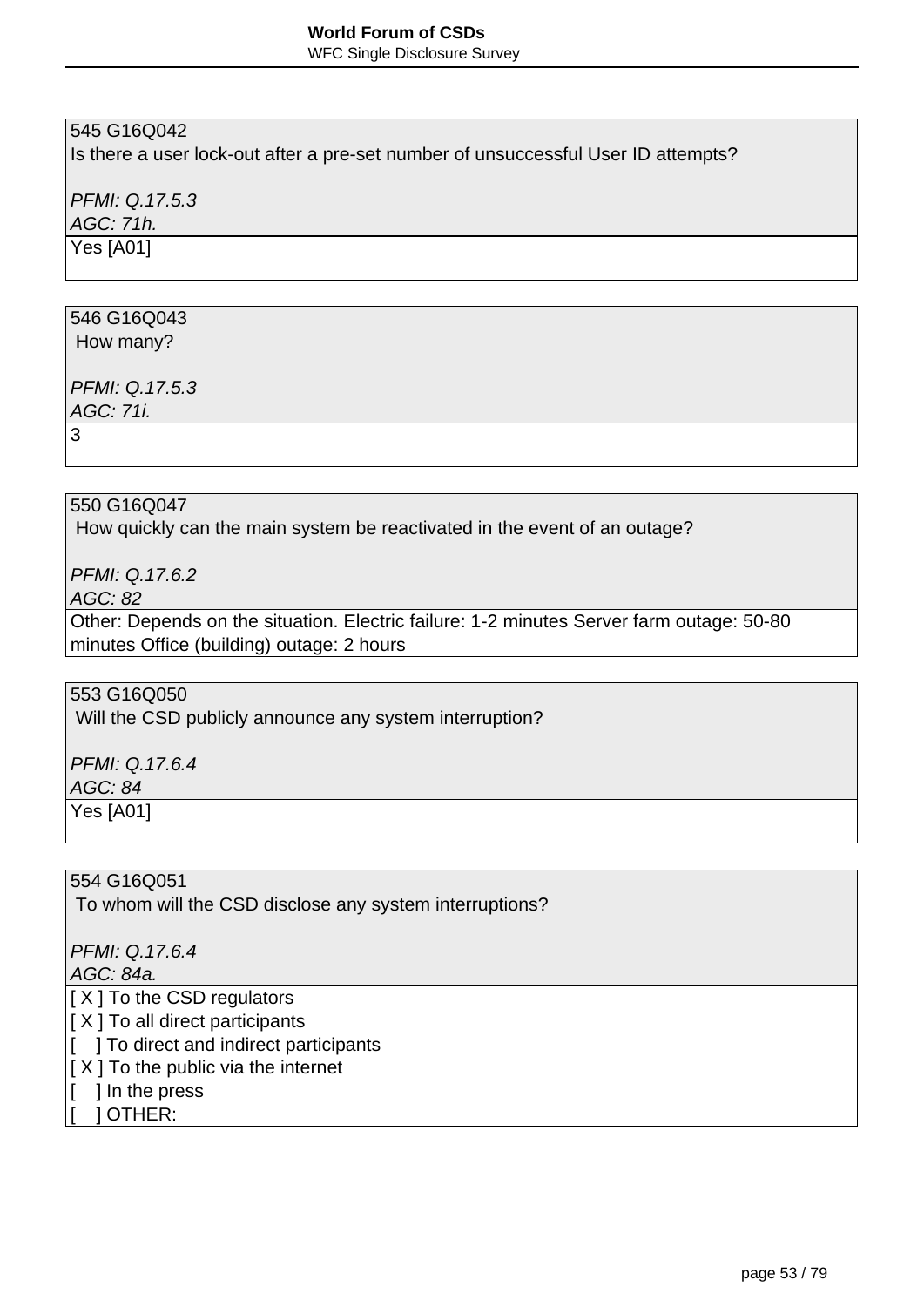WFC Single Disclosure Survey

## 555 G16Q052

If so, please list webpage address:

PFMI: Q.17.6.4

AGC: 84b.

www.keler.hu

# 557 G16Q054

Please explain:

PFMI: Q.17.6.4

AGC: 84d.

Budapest Stock Exchange

# 558 G16Q055

How will the CSD disclose any system interruptions?

PFMI: Q.17.6.4

AGC: 84e.

[ X ] By e-mail

 $[X]$  By telephone

[ ] Public announcement

[ ] Press release

[ X ] OTHER: Via KELER's proprietary communication system

# 559 G16Q056

Please explain:

PFMI: Q.17.6.4

AGC: 84f.

Via KELER's proprietary communication system

### 561 G16Q058

 If a back-up system exists, how quickly can the back-up system be activated in the event of the main system failing?

PFMI: Q.17.6.5 AGC: 83

1 - 4 hours [A01]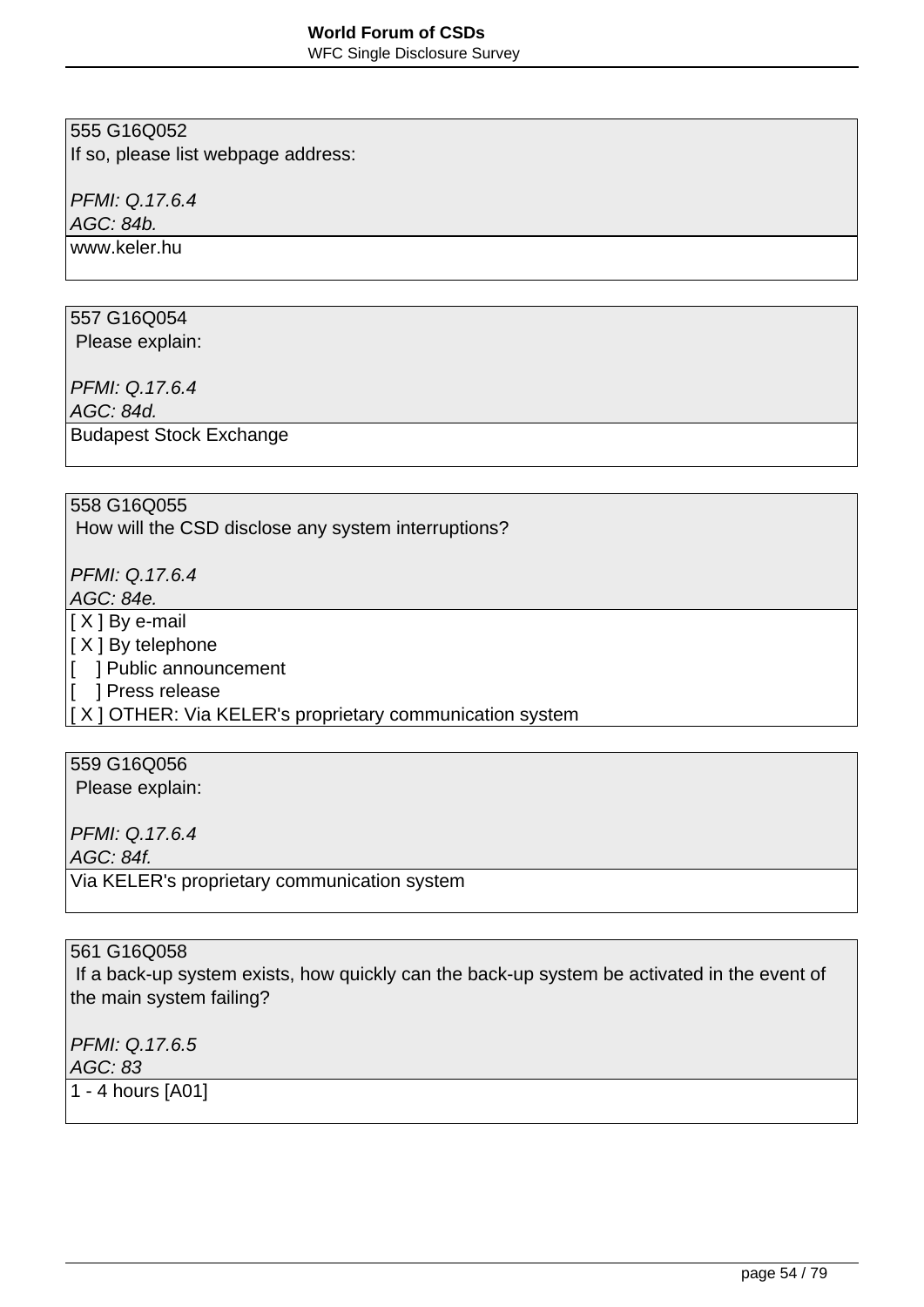BUSINESS RECOVERY PLAN. This section is intended to identify key aspects of the CSD's Business Recovery Plan (BRP), including testing requirements and past results, expected recovery time periods, and the independent review and validation (if any) of the BRP. Do you have a formal business recovery plan?

#### PFMI: Q.17.6.8 AGC: 81 Yes [Y]

#### 566 G16Q063

Does your Business Recovery Plan include:

PFMI: Q.17.6.8

AGC: 81a, 81h.

[ X ] Back-up of all computer files

[ X ] Off-site data storage

 $[X]$  Back-up files stored and locked

 $[X]$  Off-site operations facility

[ ] OTHER:

## 567 G16Q064

 Please identify both the frequency and the last date of testing for the following third party: CSD participants/members

PFMI: Q.17.6.8

AGC: 81b.

Live BCP test is carried out yearly. Last date: 25 October 2016 live testing of contingency infrastructure.

#### 568 G16Q065

 Please identify both the frequency and the last date of testing for the following third party: Stock exchange

PFMI: Q.17.6.8

AGC: 81c.

Live BCP test is carried out yearly. Last date: 25 October 2016 live testing of contingency infrastructure.

### 569 G16Q066

Please identify both the frequency and the last date of testing for the following third party: Central bank

PFMI: Q.17.6.8

AGC: 81d.

Live BCP test is carried out yearly. Last date: 25 October 2016 live testing of contingency infrastructure.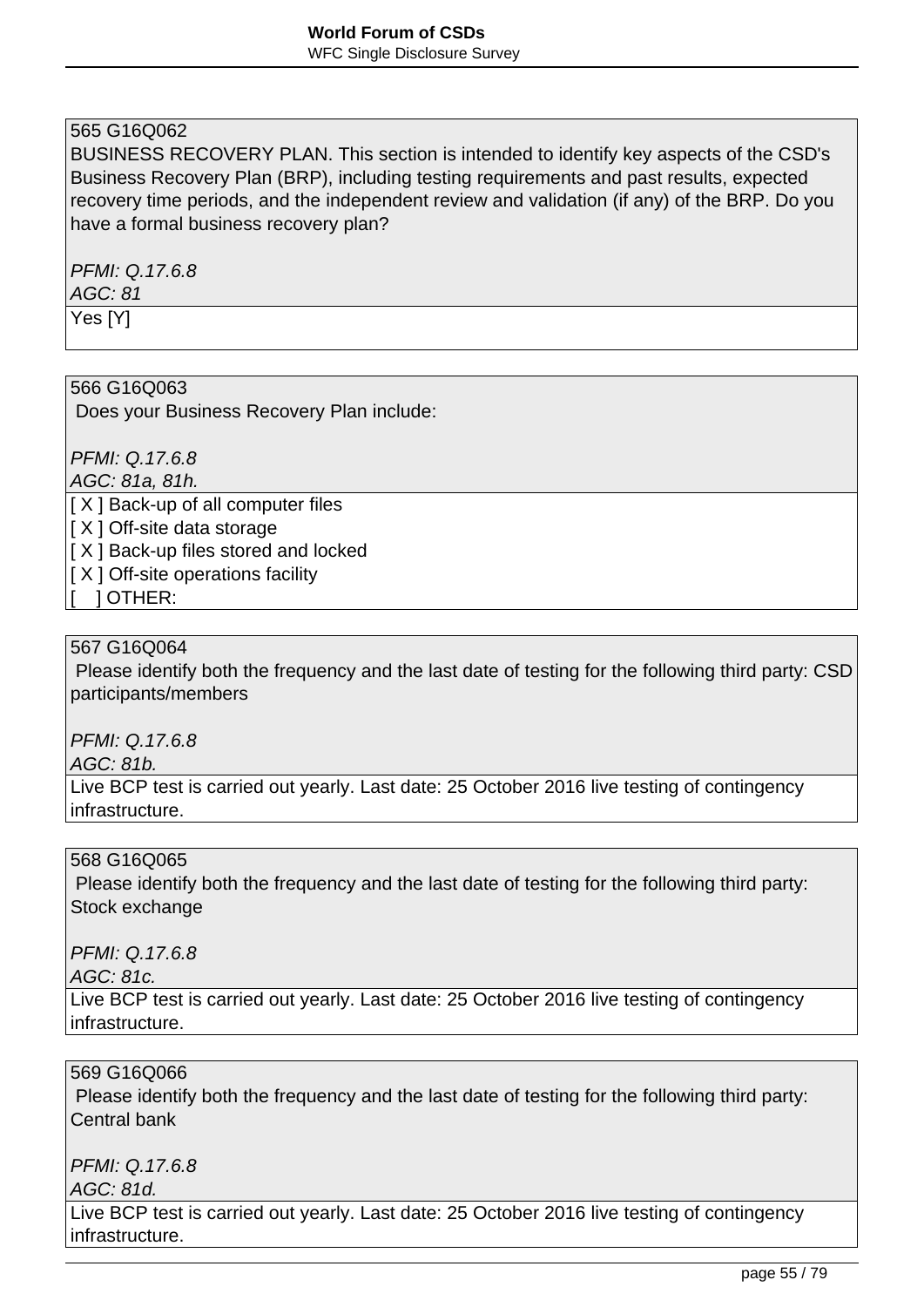Please identify both the frequency and the last date of testing for the following third party: Local brokers

PFMI: Q.17.6.8

AGC: 81e.

Live BCP test is carried out yearly. Last date: 25 October 2016 live testing of contingency infrastructure.

#### 571 G16Q068

 Please identify both the frequency and the last date of testing for the following third party: Any other third party

PFMI: Q.17.6.8

AGC: 81f.

Live BCP test is carried out yearly. Last date: 25 October 2016 live testing of contingency infrastructure.

#### 572 G16Q069

In the past three years, has it been necessary to activate the recovery plan in a live situation?

PFMI: Q.17.6.8

AGC: 85

Yes [A01]

# 573 G16Q070

If yes, how much time was needed to implement the recovery plan?

PFMI: Q.17.6.8 AGC: 85a. Less than 1 hour [A01]

### 574 G16Q071

How much time was needed to recover and restore business to normal operations?

PFMI: Q.17.6.8 AGC: 85b. 4 - 8 hours [A02]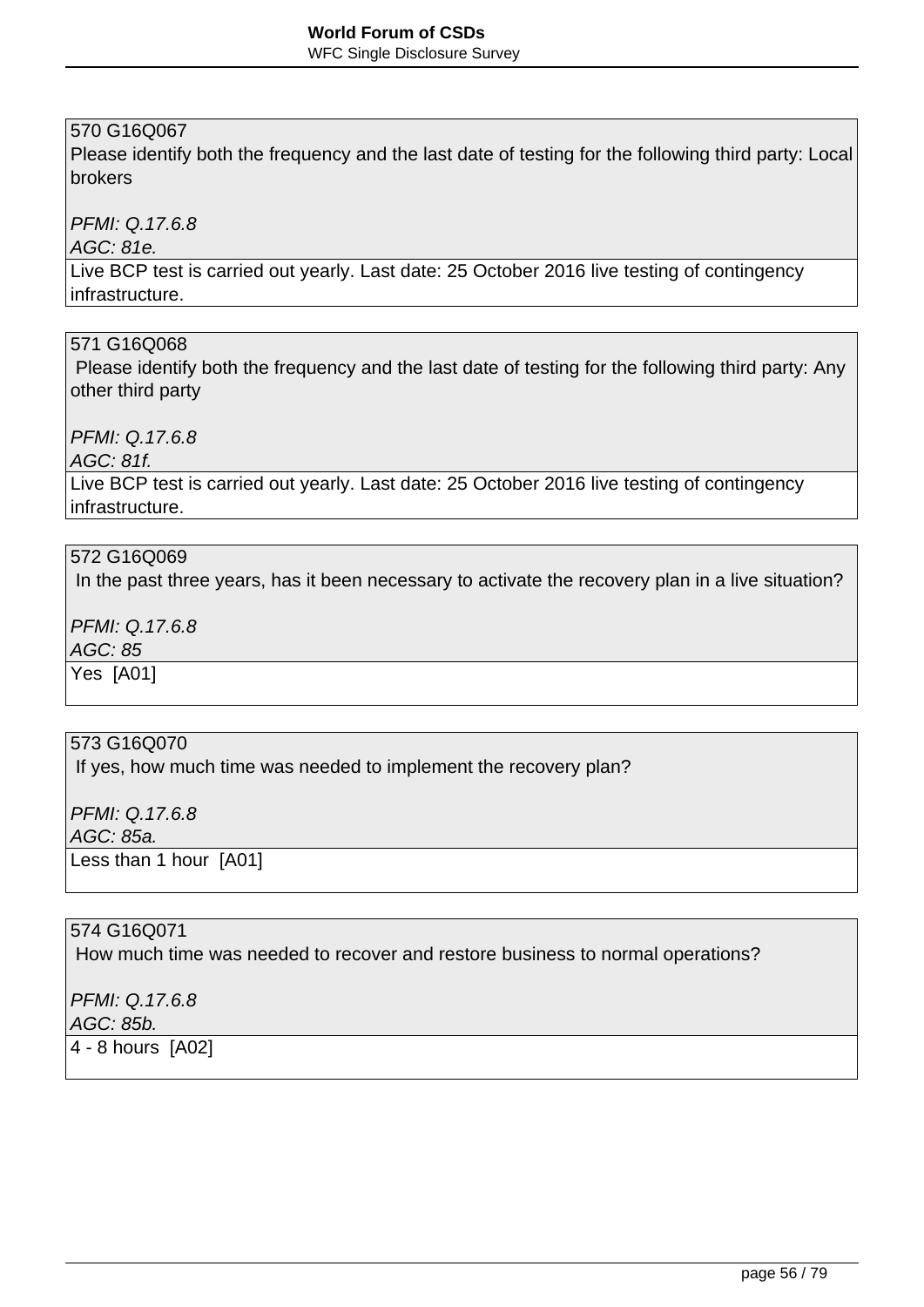What was the impact to the market?

PFMI: Q.17.6.8

AGC: 85c, 85d.

[X] All securities settlements took place as scheduled on the same day with good value

 $[X]$  All cash settlements took place as scheduled on the same day with good value

[ ] All securities settlements took place one business day late with good value

- [ ] All cash settlements took place one business day late with good value
- [ ] All securities settlements took place one business day late with value one day late

 $\begin{bmatrix} 1 \\ 1 \end{bmatrix}$  All cash settlements took place one business day late with value one day late

- $\begin{bmatrix} 1 \\ 1 \end{bmatrix}$  All securities settlements took place more than one business day late
- [ ] All cash settlements took place more than one business day late
- $\begin{bmatrix} 1 \\ 1 \end{bmatrix}$  As a result of the system failure, all fines and penalties for late settlements were waived

[ ] Even though there was a system failure, all fines and penalties for late settlements were still assessed

[ ] OTHER:

### 578 G16Q075

 Are procedures and controls (firewalls) in place to avoid systemic collapse or contamination if one of the linked entities should experience business interruptions for whatever reason?

PFMI: Q.17.7.1

AGC: 39

[ X ] Yes

[ ] No

1 Not applicable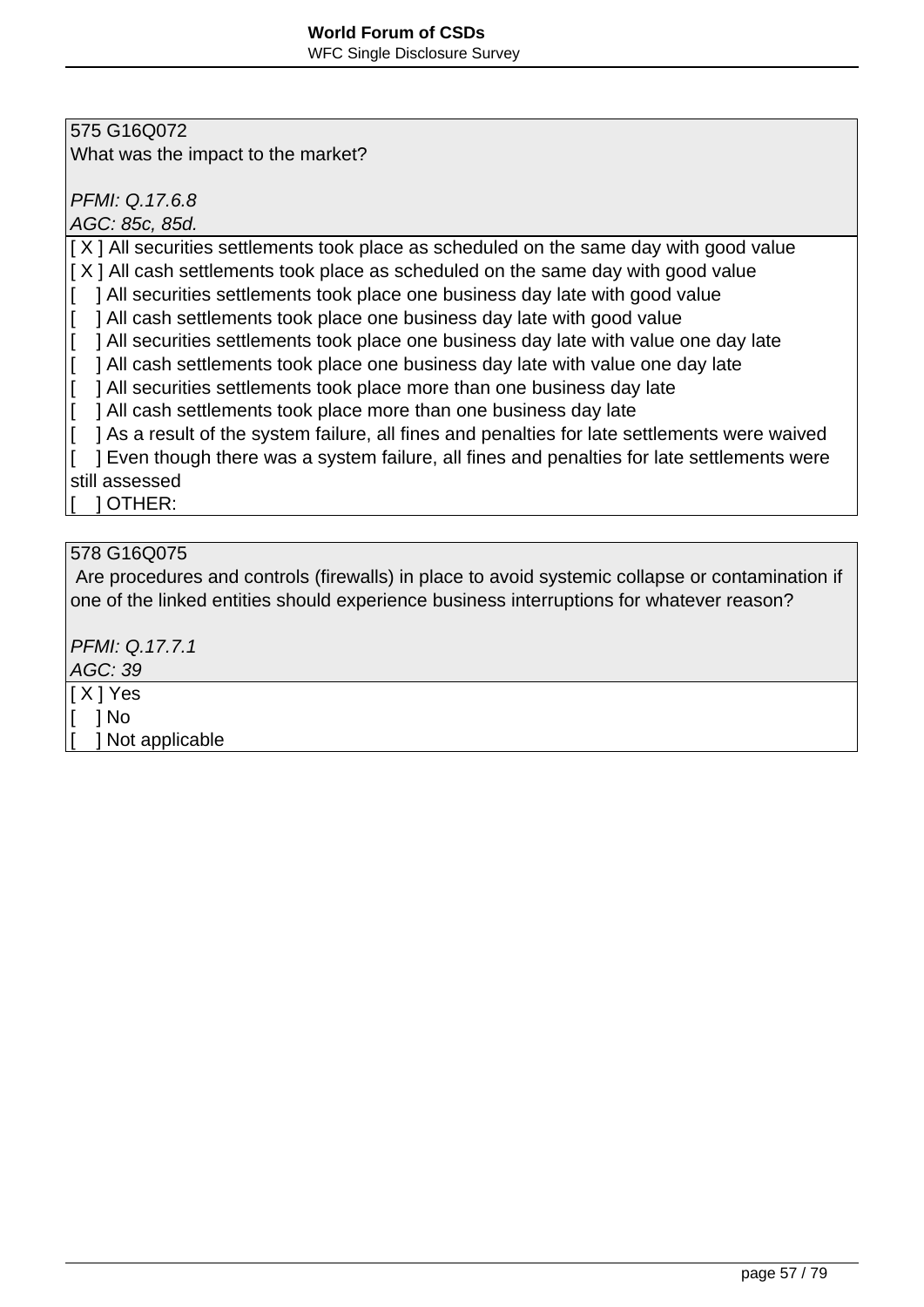#### 579 G16Q076 Please explain

PFMI: Q.17.7.1 AGC: 39a

KELER prepared its formalized Business Continuity Plan (BCP) with consultancy and quality assurance from KPMG Hungary Ltd. in 2003. With the preparation of the BCP KELER had the following goals: - To ensure the continuity of business operations in case of undesirable events. - In case of any disruption in normal business operations, to resume operations within the shortest possible time at the lowest possible cost. The cornerstone of our BCP is the indepth analysis of the potential risk factors ant their possible effects on the operation of the company, based on which the critical business processes and their supporting resources were defined. In order to manage extensive crisis situations, a back-up site was set up in 2004, which serves as an alternative site for operations and an alternative workplace for staff if the operations can not be continued at the prior site. Data are replicated real-time in the back-up site. Business Continuity Plan (BCP) ensures the expected business continuity in case of incidents, partial stops or crisis. In the event that KELER is unable to provide the service supported by alternative means in accordance with its BCP or in case the Clients' co-operation is required KELER notifies Clients without delay. KELER communicates updates primarily via email to both network management and operations contacts. The latest BCP-Disaster Recovery Plan (DRP) testing of KELER's back-up site workstations and most of its business processes was carried out by KELER on 25 October 2016. The real life disaster recovery test was carried out successfully, clients were using KELER's services without any problems and the test did not substantially influence day-to-day operations. BCP and DRP regulations, and recovery plans are regularly (1 year period) reviewed, tested and updated, as well as audited by external parties (supervisory institutions and auditing organisations). Latest relevant external audits have been conducted during November and December 2016.

### 584 G16Q081

filecount - Add relevant appendices for this group.

PFMI: n/a AGC: n/a Yes [A01]0

# Access and participation requirements (PFMI Principle 18)

### 587 G17Q003

 Are prospective participants subject to an initial review and approval process regarding compliance with eligibility requirements?

PFMI: Q.18.1.1 AGC: 19 Yes [A01]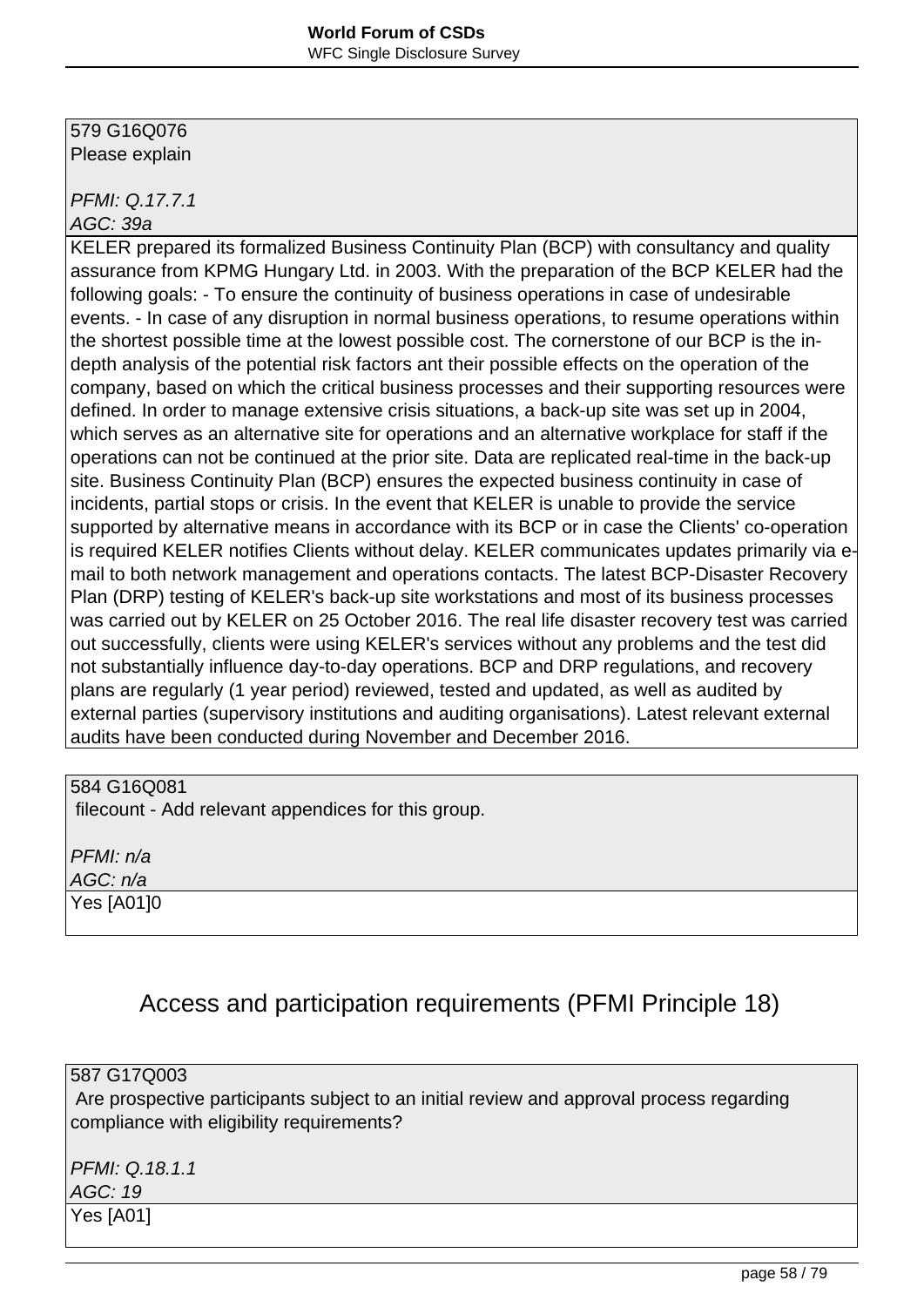What governs the relationship between the CSD and the participants?

PFMI: Q.18.2.2

AGC: 20

[ X ] Relevant law and regulation

 $[X]$  Standard participation contract

 $[X]$  Established terms and conditions of participation

[ ] By-laws of the CSD

[ X ] Rules of the CSD

- [ ] Not applicable
	- [ ] OTHER:

592 G17Q008

Please explain:

PFMI: Q.18.2.2

AGC: 20a

N/A

# 594 G17Q010

 PARTICIPANTS AND PARTICIPATION. The purpose of this section is to understand issues relating to participation in the CSD, including eligibility requirements, conditions of participation, and supervision of participants. What types of entities are eligible to become participants and how many of each type are there currently?

PFMI: Q.18.2.3

AGC: 17, 17q

[ X ] Banks

[ X ] Brokers

[ ] Individuals

[ X ] Foreign Institutions

[ ] Not applicable

[ X ] OTHER: Others include commodities exchange service provider, investment fund manager, issuer, stock exchange, foreign organization performing clearing house activity, participant of an organized market as provided for in law, organization performing central depository activity, central counterparty, the Hungarian State, the institution managing the estate of the Hungarian State, The Central Bank of Hungary, National Deposit Insurance Fund, Investor Protection Fund, payment institution, electronic money institution.

### 595 G17Q011

How many Bank participants are there currently? (then please answer 17b)

PFMI: Q.18.2.3 AGC: 17a.

44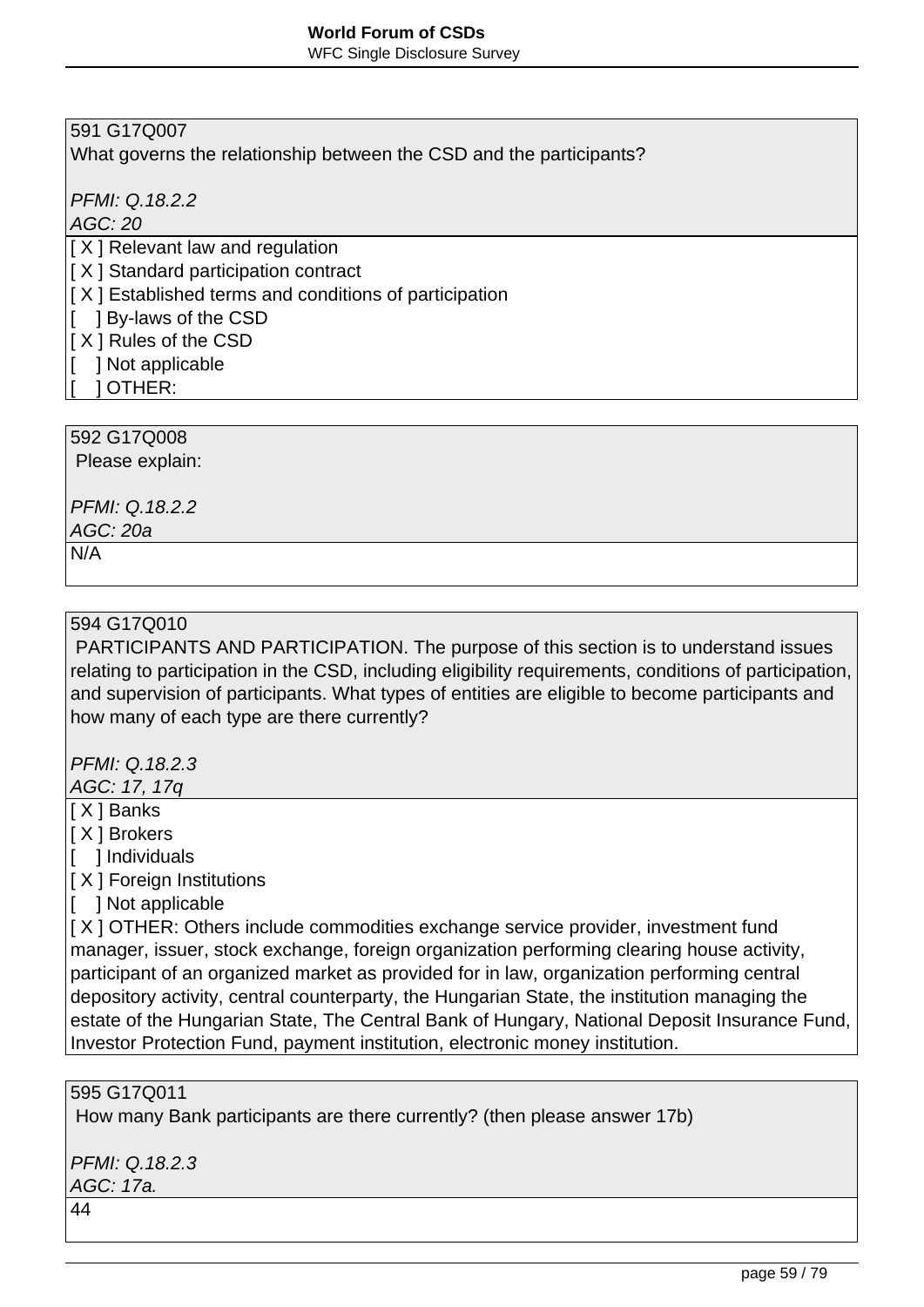Please select the features included in the eligibility requirements for Banks.

PFMI: Q.18.2.3

AGC: 17b, 17d

[ X ] Financial Thresholds

[ X ] Regulatory Oversight

[ ] Market Experience

 $|$ [ X ] OTHER: Financial Thresholds apply to (CCP) clearing members only.

# 597 G17Q013

Please explain:

PFMI: Q.18.2.3

AGC: 17d.

Financial Thresholds apply to (CCP) clearing members only.

### 598 G17Q014

How many Broker participants are there currently? (then please answer 17f)

PFMI: Q.18.2.3

AGC: 17e.

17

# 599 G17Q015

Please select the features included in the eligibility requirements for Brokers.

PFMI: Q.18.2.3 AGC: 17f, 17h

[ X ] Financial Thresholds

[ X ] Regulatory Oversight

[ ] Market Experience

 $\vert$  [ X ] OTHER: Financial Thresholds apply to (CCP) clearing members only.

### 601 G17Q017

Please select the features included in the eligibility requirements for Individual participants.

PFMI: Q.18.2.3 AGC: 17j.

- [ ] Financial Thresholds
- [ ] Regulatory Oversight
- [ ] Market Experience
- [ X ] OTHER: N/A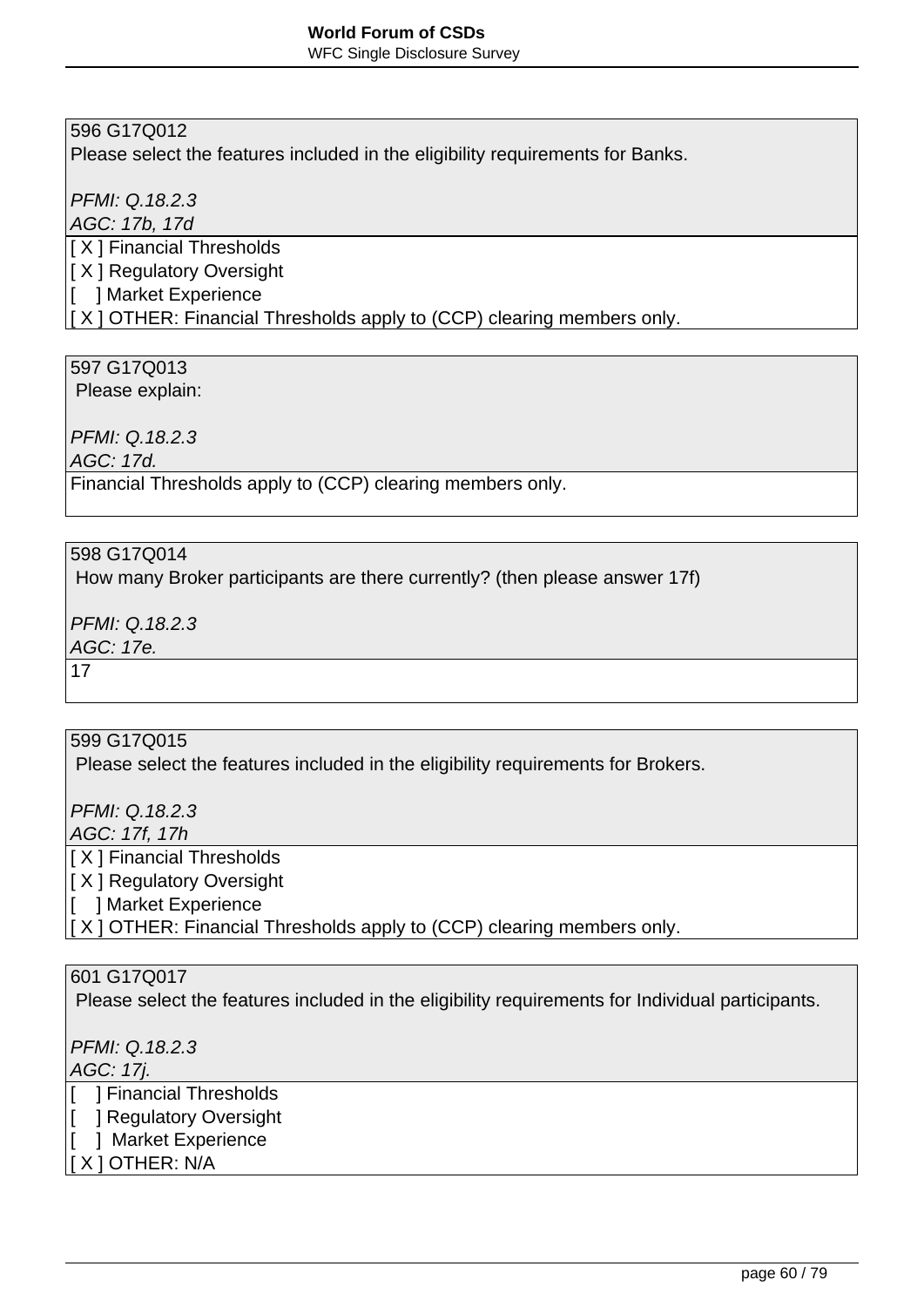WFC Single Disclosure Survey

# 602 G17Q018

How many Foreign Institution participants are there currently?

# PFMI: Q.18.2.3

AGC: 17m.

17

# 603 G17Q019

 Please select the features included in the eligibility requirements for Foreign Institution participants.

PFMI: Q.18.2.3

AGC: 17n, 17p.

[ X ] Financial Thresholds

[ X ] Regulatory Oversight

[ ] Market Experience

 $[X]$  OTHER: Financial Thresholds apply to (CCP) clearing members only.

### 604 G17Q020

If you have selected "Other entities" above, please explain:

PFMI: Q.18.2.3

AGC: 17q.

Others include commodities exchange service provider, investment fund manager, issuer, stock exchange, foreign organization performing clearing house activity, participant of an organized market as provided for in law, organization performing central depository activity, central counterparty, the Hungarian State, the institution managing the estate of the Hungarian State, The Central Bank of Hungary, National Deposit Insurance Fund, Investor Protection Fund, payment institution, electronic money institution.

605 G17Q021

Indicate how many "Other entities" are currently participants?

PFMI: Q.18.2.3

AGC: 17r.

68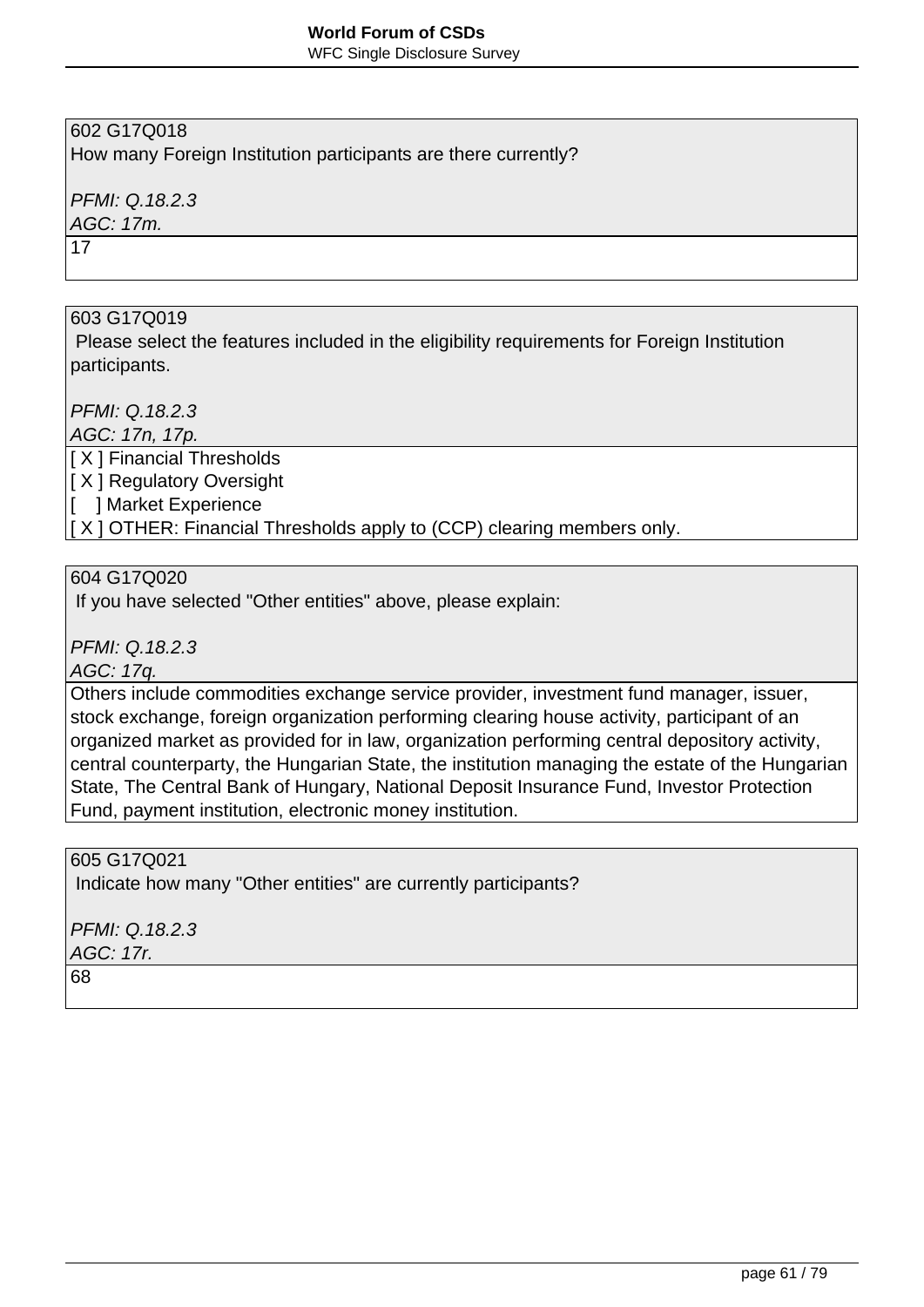Please select the features included in the eligibility requirements for the participants referred to above as "Other entities".

PFMI: Q.18.2.3

AGC: 17s, 17u

[ X ] Financial Thresholds

[ X ] Regulatory Oversight

[ ] Market Experience

 $[X]$  OTHER: Financial Thresholds apply to (CCP) clearing members only.

#### 609 G17Q025

Where can a description of the specific eligibility requirements for Bank participants be found?

PFMI: Q.18.2.5

AGC: 17c.

Capital Market Act, KELER General Business Rules, KELER CCP General Business Rules (all of them can be downloaded in the questionnaire)

### 610 G17Q026

 Where can a description of the specific eligibility requirements for Broker participants be found?

PFMI: Q.18.2.5

AGC: 17g.

Capital Market Act, KELER General Business Rules, KELER CCP General Business Rules (all of them can be downloaded in the questionnaire)

### 612 G17Q028

 Where can a description of the specific eligibility requirements for Foreign Institution participants be found?

PFMI: Q.18.2.5

AGC: 17o.

Capital Market Act, KELER General Business Rules, KELER CCP General Business Rules (all of them can be downloaded in the questionnaire)

#### 613 G17Q029

 Where can a description of the specific eligibility requirements for participants described above as "Other entities" be found?

PFMI: Q.18.2.5

AGC: 17t.

Capital Market Act, KELER General Business Rules, KELER CCP General Business Rules (all of them can be downloaded in the questionnaire)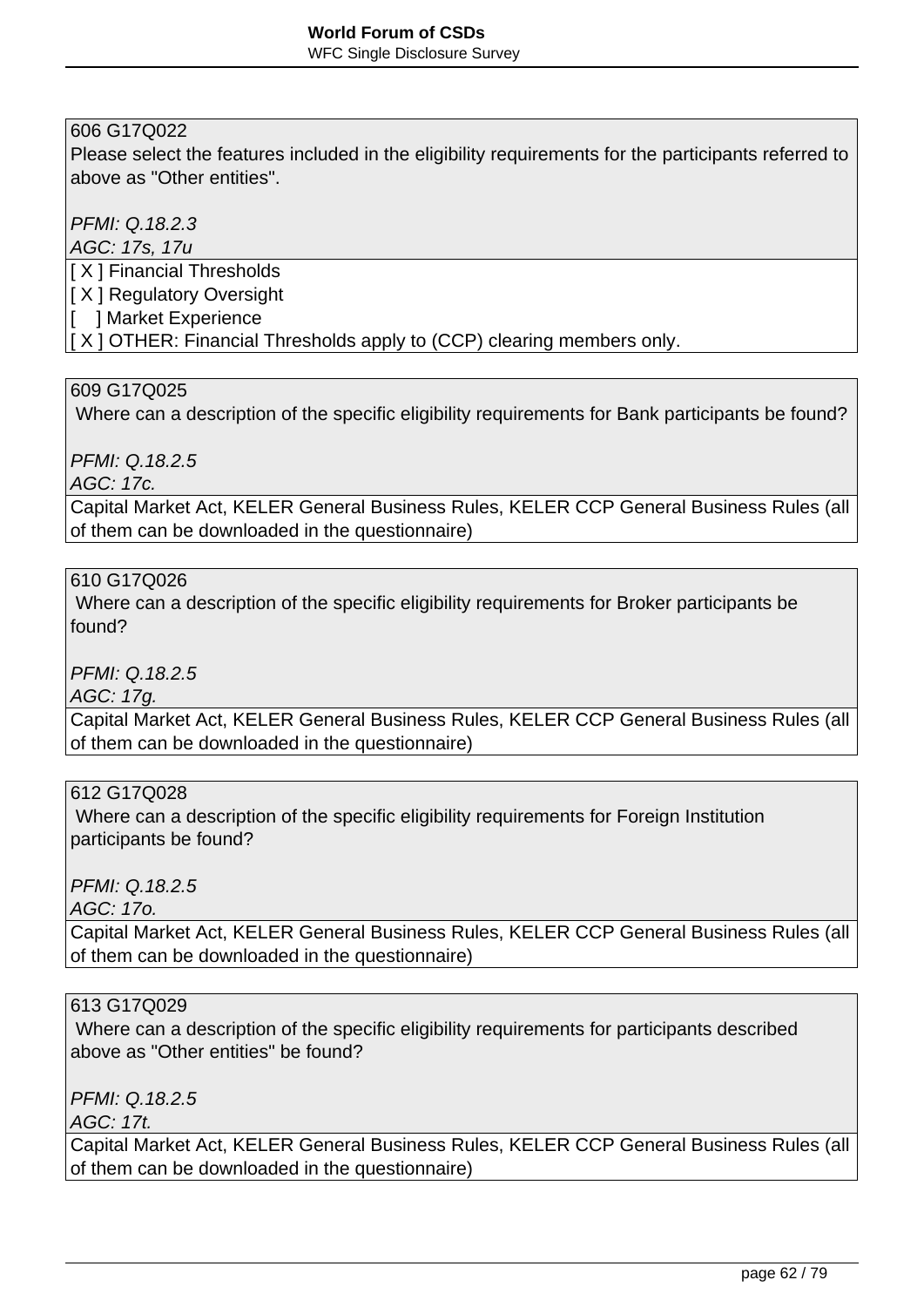How does the CSD notify participants of material changes to the conditions of participation?

PFMI: Q.18.2.5

AGC: 22

- [ X ] By e-mail
- [ ] By telephone

[ X ] By public announcement

- $[X]$  By press release
- [ ] Not applicable

 $[X]$  OTHER: Via KELER's proprietary communication system, the official website of the Hungarian authority for announcement purposes (www.kozzetetelek.hu) and KELER's website (www.keler.hu).

615 G17Q031

Please explain:

PFMI: Q.18.2.5

AGC: 22a.

Via KELER's proprietary communication system, the official website of the Hungarian authority for announcement purposes (www.kozzetetelek.hu) and KELER's website (www.keler.hu).

# 617 G17Q033

Who enforces compliance with the CSD's conditions of participation?

PFMI: Q.18.3.1

AGC: 23

[ X ] The CSD

 $[X]$  The exchange

- [ X ] The CSD's regulator
- [ ] Not applicable
- [ ] OTHER:

# 618 G17Q034

Please explain:

PFMI: Q.18.3.1 AGC: 23a

N/A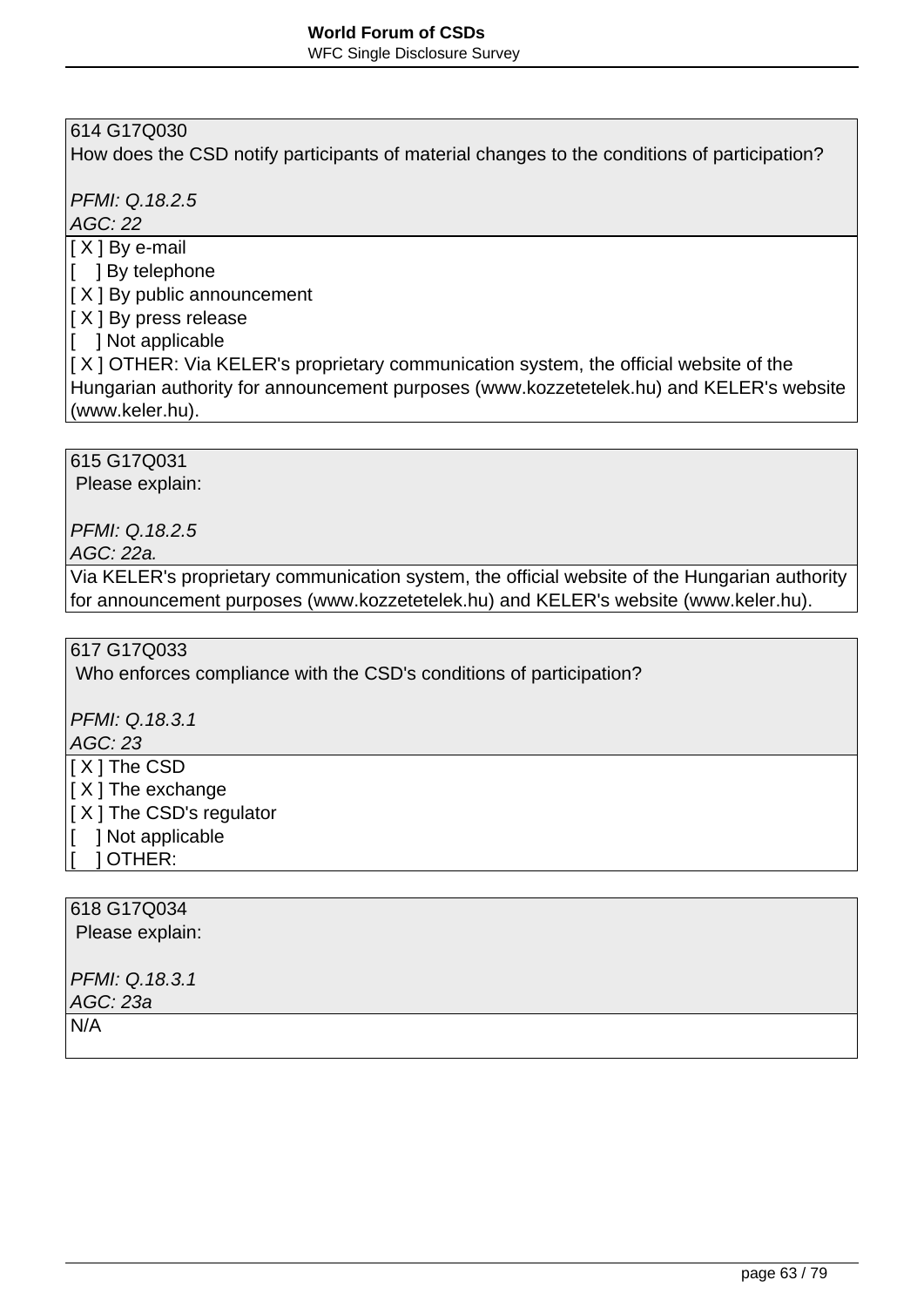Does the CSD have forms of oversight management for assessing and monitoring of the following?

PFMI: Q.18.3.1

AGC: 79

[ X ] Participant eligibility requirements

- [ X ] Participant volumes
- $[X]$  Participant financial strength
- [ ] Other loss or default protections the CSD maintains
- $[X]$  Collateral requirements for participants
- [ ] Debit caps for participants
- $[X]$  Settlement controls that minimize or eliminate the risk of default by a participant
- $[X]$  Blocking of securities movement before receipt of payment
- $[X]$  Blocking payment until securities are moved
- [ ] Not applicable
- [ ] OTHER:

621 G17Q037

Please explain the requirements:

PFMI: Q.18.3.1

AGC: 79b

KELER Ltd., the CSD collects collateral only in case of cash financing transactions to support settlement.

# 623 G17Q039

What type or types of settlement controls

PFMI: Q.18.3.1

AGC: 79d.

[ ] Blocking or freezing of securities positions

[ ] Controlling DVP settlement

[ X ] Simultaneous DVP

[ ] OTHER:

# 626 G17Q042

Please explain:

PFMI: Q.18.3.1

AGC: 79g.

 $N/A$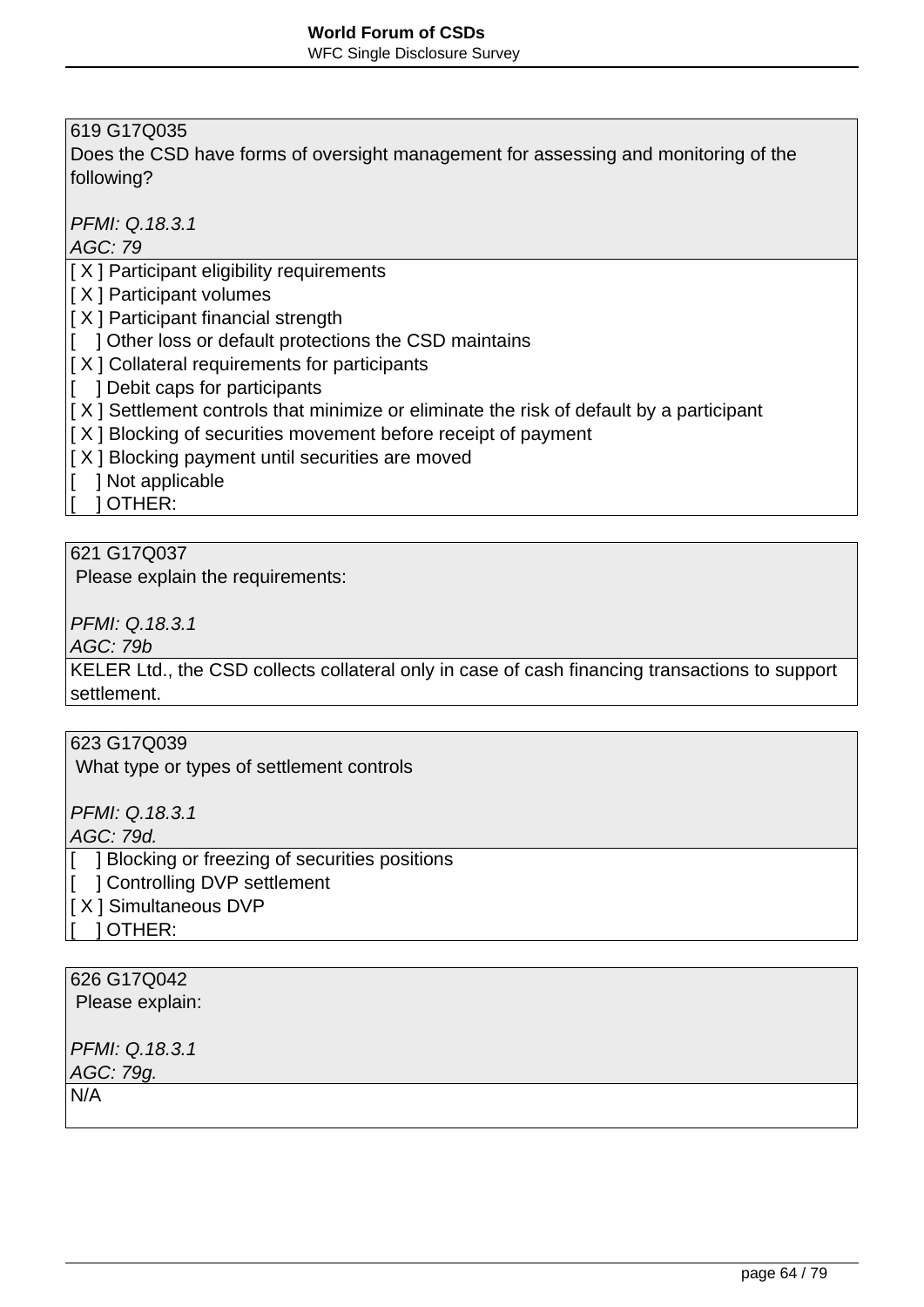Please identify and explain:

PFMI: Q.18.3.1

AGC: 79h

Multilaterally netted positions (Budapest Stock Exchange spot, BSE MTS and MTS Hungary trades) are settled on a DVP basis in batch processing, other DVP transactions are executed in real-time environment on a gross basis.

### 628 G17Q044

Please explain briefly how these work:

PFMI: Q.18.3.1

AGC: 79i

N/A

631 G17Q047

What enforcement actions are available to the enforcement authority?

PFMI: Q.18.3.3

AGC: 24

[ X ] Fines

 $[X]$  Restrictions on participation

 $[X]$  Suspension of participation

- $[X]$  Termination of participation
- [ ] Not applicable
- [ ] OTHER:

# 632 G17Q048

Please explain:

PFMI: Q.18.3.3 AGC: 24a N/A

633 G17Q049 Has there been any such enforcement actions in the last three years? PFMI: Q.18.3.3 AGC: 25 Yes [Y]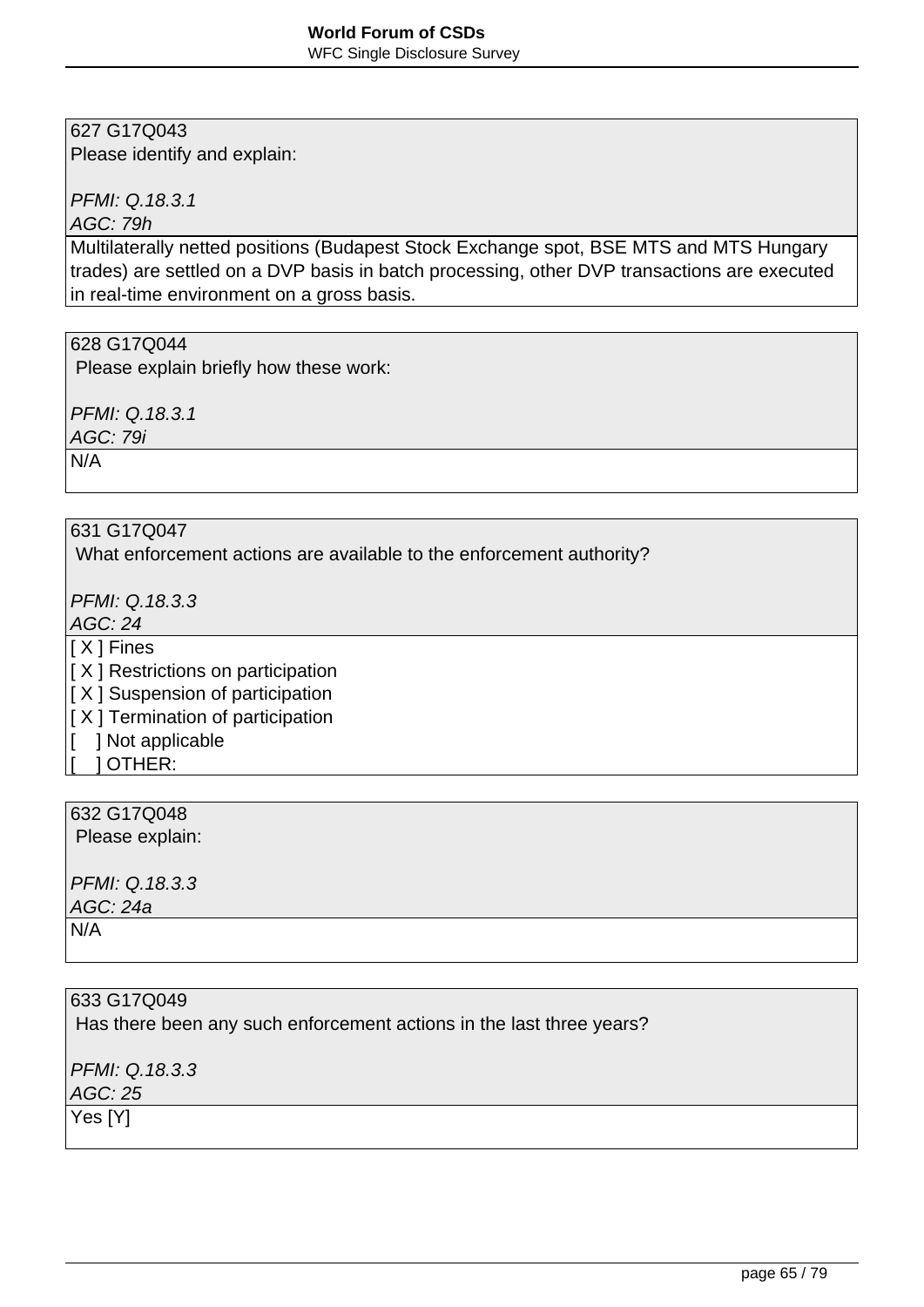If yes, please explain, including information relative to any suspensions of CSD participants:

PFMI: Q.18.3.3

AGC: 25a.

Defaults in the CCP system of KELER CCP, or non-compliance with reporting obligations occur every once in a while and result in fines and temporary suspensions.

### 636 G17Q052

filecount - Add relevant appendices for this group.

PFMI: n/a

AGC: n/a

 $\Omega$ 

# Tiered participation (PFMI Principle 19)

647 G18Q011 filecount - Add relevant appendices for this group.

PFMI: n/a

AGC: n/a

0

# Links (PFMI Principle 20)

651 G19Q004

Please list all depositories or settlement systems to which you have an electronic link.

PFMI: Q.20.1.2

AGC: 38

Clearstream Banking Frankfurt (for XETRA settlement); OEKB; KDPW; SIX SIS, European Commodity Clearing AG (for Hungarian Organized Power Market - HUPX settlement)

664 G19Q017

filecount - Add relevant appendices for this group.

PFMI: n/a AGC: n/a

 $\Omega$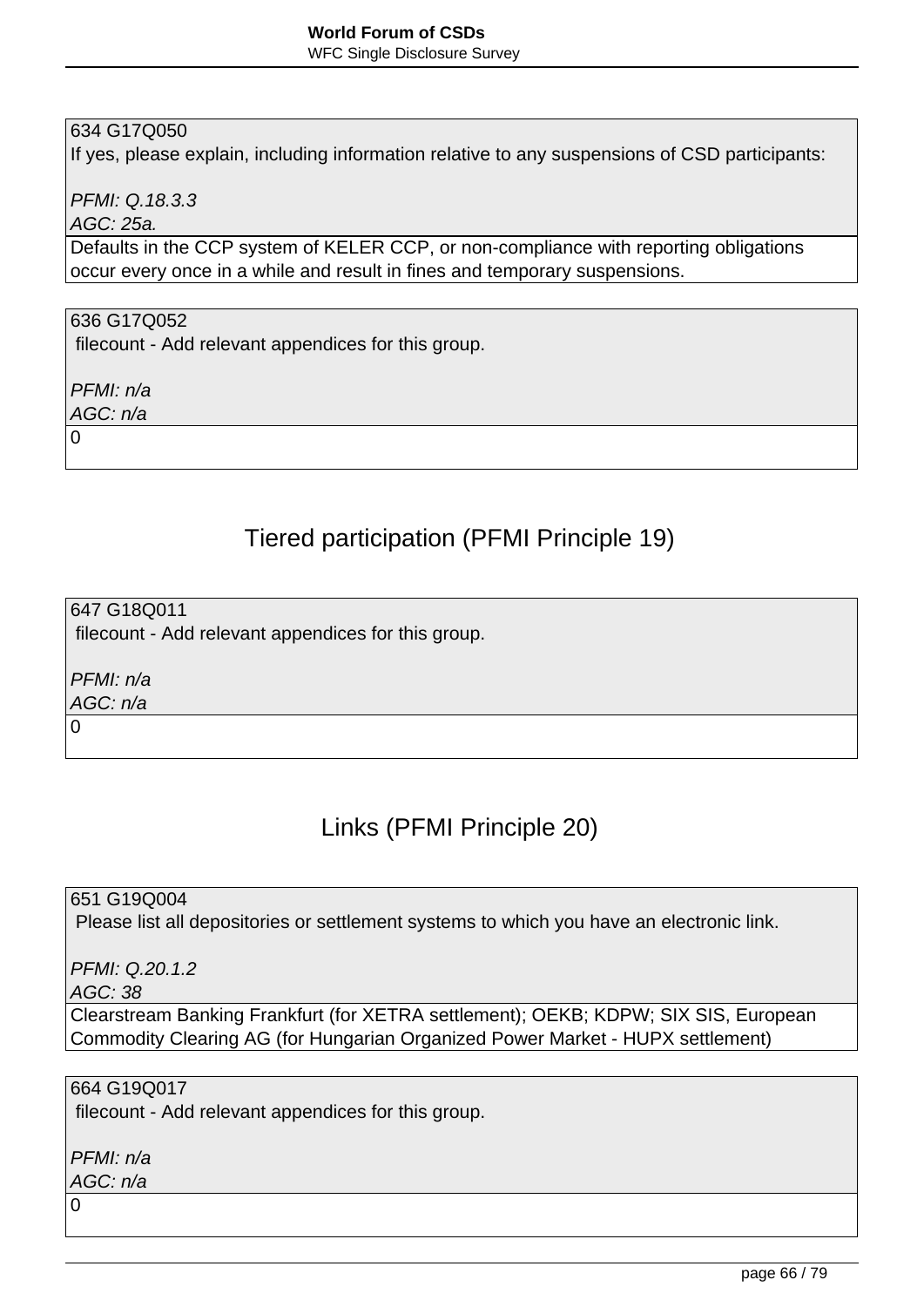# Efficiency and effectiveness (PFMI Principle 21)

673 G20Q009 filecount - Add relevant appendices for this group.

PFMI: n/a AGC: n/a

0

# Communication (PFMI Principle 22)

676 G21Q003

 Security Control. How do participants receive information (view actual settlement of trades, movement of securities on their accounts, etc.) and see the status of their accounts?

PFMI: Q.22.1.1

AGC: 69

[ X ] By direct electronic link

 $[X]$  By receipt of physical account holding statements

[ ] Not applicable

[ ] OTHER:

677 G21Q004 Please explain: PFMI: Q.22.1.1 AGC: 69a. N/A

678 G21Q005

 Do participants have access to affect their holdings, including confirming and affirming trades, movement of securities on their accounts, etc.?

PFMI: Q.22.1.1 AGC: 70 Yes [A01]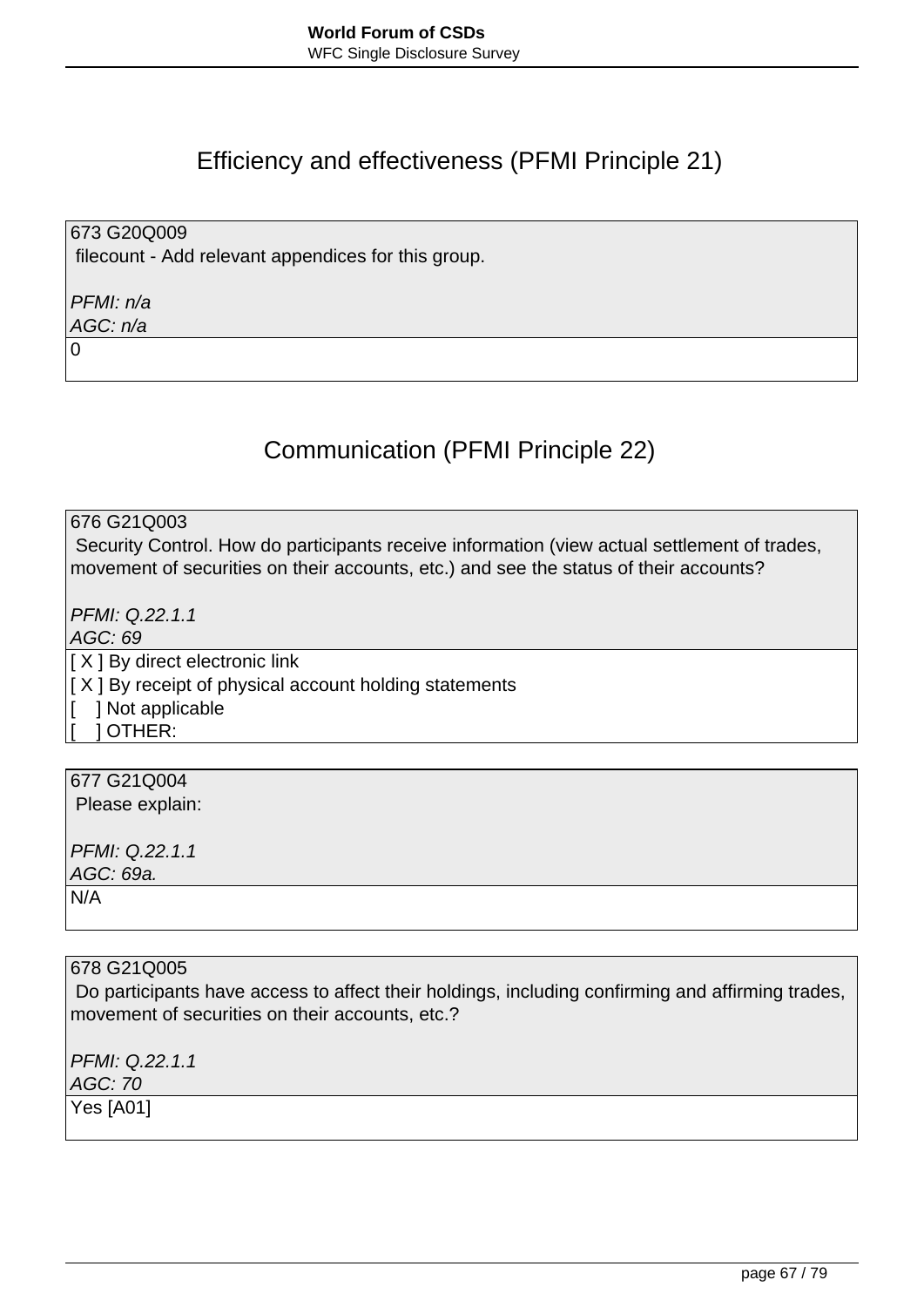WFC Single Disclosure Survey

# 679 G21Q006

How is access given to participants?

PFMI: Q.22.1.1

AGC: 70a.

[ X ] By direct electronic link

[ X ] OTHER: Paper-based instructions

#### 680 G21Q007

Please select type of electronic link:

PFMI: Q.22.1.1

AGC: 70b.

[ **] Dial-up modem** 

 $[X]$  Secured, leased, dedicated telephone line

[ X ] Internet

 $|$ [ X ] Fax

# 681 G21Q008

Please explain:

PFMI: Q.22.1.1

AGC: 70c.

N/A

### 682 G21Q009

 Does the CSD communicate with other market entities such as stock exchanges, payment systems, clearing houses, etc., by secured linkages?

PFMI: Q.22.1.1 AGC: 72 Yes [A01]

683 G21Q010 Please explain: PFMI: Q.22.1.1 AGC: 72a 1. Exchange - leased line 2. Payment system - SWIFT 3. MTS-Hungary - SWIFT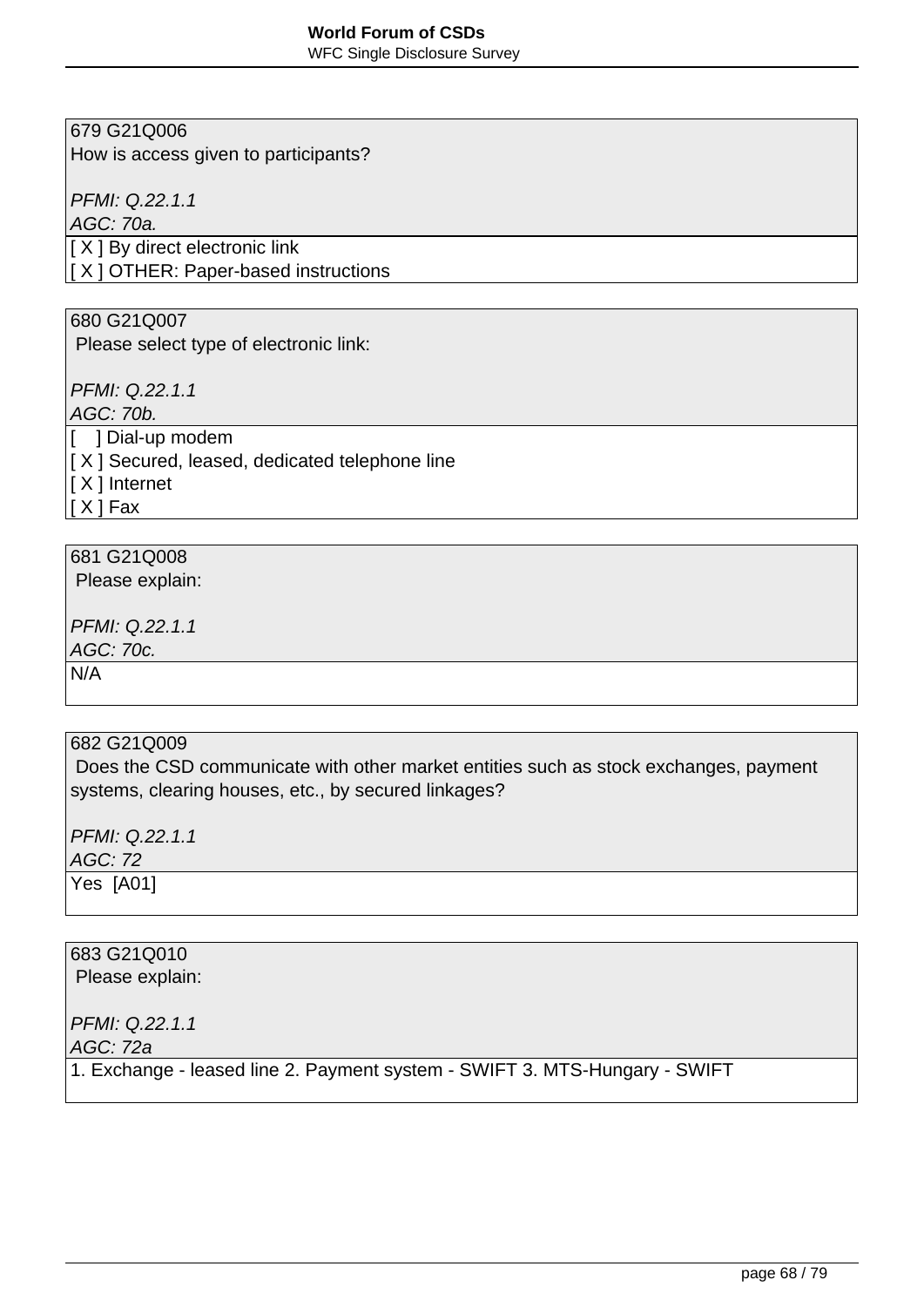WFC Single Disclosure Survey

# 684 G21Q011

How does the CSD communicate with Stock Exchanges?

PFMI: Q.22.1.1

AGC: 73 73a

- [ ] Dial-up modem
- $[X]$  Secured, leased, dedicated telephone line
- [ ] Internet
- [ ] Fax
- [ ] Paper
- [ ] other
- [ ] Not applicable
- [ ] OTHER:

# 685 G21Q012

How does the CSD communicate with Payment Systems?

PFMI: Q.22.1.1

AGC: 73b

- [  $|$  1 Dial-up modem
- [ ] Secured, leased, dedicated telephone line
- [ ] Internet
- $\begin{bmatrix} \end{bmatrix}$  Fax
- [ ] Paper
- [ ] other
- [ ] Not applicable
- [ X ] OTHER: SWIFT

### 686 G21Q013

How does the CSD communicate with Clearing Houses?

PFMI: Q.22.1.1

AGC: 73c

- [ ] Dial-up modem
- [ ] Secured, leased, dedicated telephone line
- [ ] Internet
- $\begin{bmatrix} 1 \\ 1 \end{bmatrix}$  Fax
- [ ] Paper
- [ ] other
- [ ] Not applicable

 $\left[ \right]$  X ] OTHER: KELER CCP, the clearing house for Hungarian capital market trading venues is the subsidiary of KELER. Therefore KELER and KELER CCP has common IT infrastructure, KELER CCP's systems are communicating directly with KELER's systems.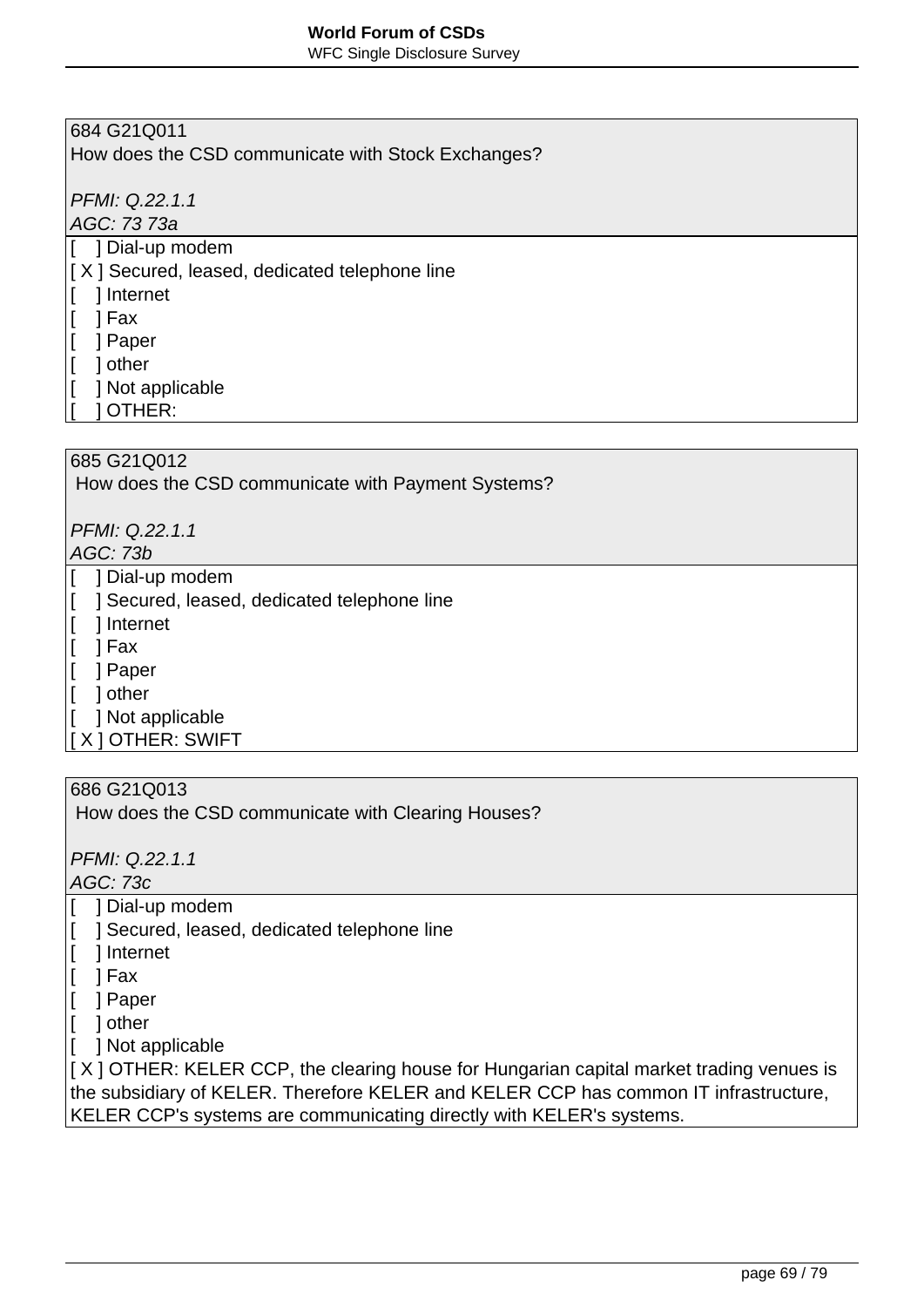WFC Single Disclosure Survey

# 687 G21Q014

How does the CSD communicate with Registrars?

PFMI: Q.22.1.1

AGC: 73d

- [ ] Dial-up modem
- [ ] Secured, leased, dedicated telephone line
- [ ] Internet
- $[$  ] Fax
- [ ] Paper
- [ ] other
- [ ] Not applicable

[ X ] OTHER: KELER may act as registrar based on the instructions of the issuer; if other player acts as registrar, KELER provides the data prepared for registrars in file or on paper

692 G21Q019

filecount - Add relevant appendices for this group.

PFMI: n/a

AGC: n/a

 $\Omega$ 

# Transparency and disclosure (PFMI Principle 23)

712 G22Q020 Capital. Are annual financial statements publicly disclosed?

PFMI: Q.23.5.3 AGC: 13 Yes [A01]

713 G22Q021 If yes, the AGC requests a copy of the institution's annual report. Is the annual report available electronically?

PFMI: Q.23.5.3 AGC: 13a. Yes [Y]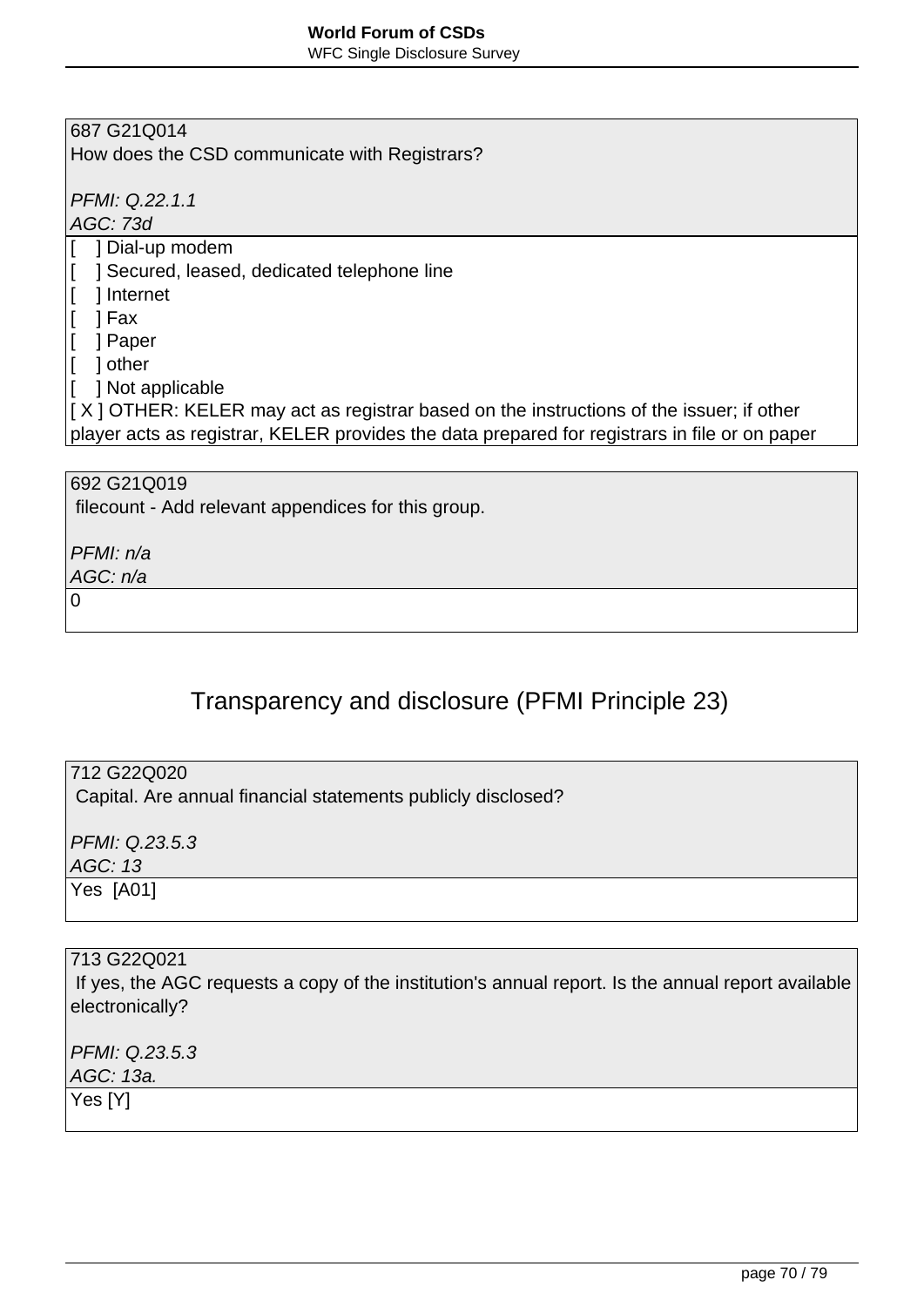# 714 G22Q022

filecount - If yes, please upload the document(s) here or insert web link(s) in question 13d:

PFMI: Q.23.5.3

AGC: 13b.

KELER\_Annual\_Report\_2015.pdf (6039KB) KELER Annual Report 20151

# 715 G22Q023

filecount - If more than one document for 13b, please upload the additional document here:

PFMI: Q.23.5.3

AGC: 13c.

0

716 G22Q024

Please insert web link(s) for 13b here:

PFMI: Q.23.5.3

AGC: 13d.

https://english.keler.hu/Key%20documents/Financial%20Reports/Annual%20Reports/

718 G22Q026 Reserves (then please answer 13g):

PFMI: Q.23.5.3 AGC: 13f. N/A

719 G22Q027 Retained Earnings:

PFMI: Q.23.5.3 AGC: 13g. N/A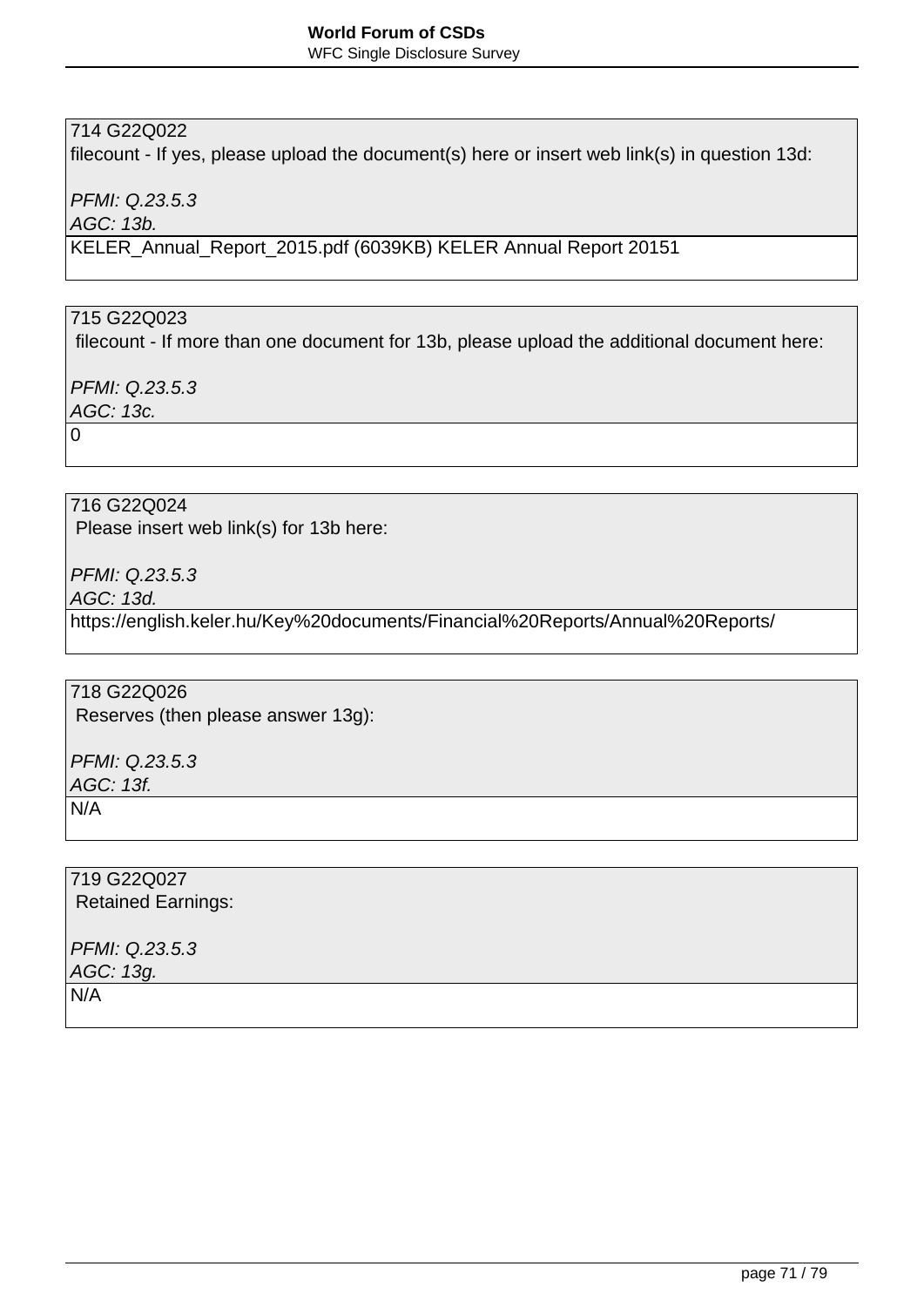# 721 G22Q029

AGC members from time to time receive requests from their direct investor-clients for an informational copy of a CSD's completed questionnaire. Such requests typically lead to interactions between personnel at the CSD in question and member personnel or client personnel, or both. Those interactions take time and impose costs on both members and depositories. Do you approve of AGC members delivering a copy of your completed questionnaire to the member's direct client in response to the client's request?

PFMI: Q.23.5.4 AGC: 100 Yes [Y]

#### 722 G22Q030

Are the results of the financial audit publicly available?

PFMI: Q.23.5.4 AGC: 15f Yes [Y]

## 723 G22Q031

Are the results of the operational audit publicly available?

PFMI: Q.23.5.4 AGC: 16f

No [N]

#### 725 G22Q033

filecount - Add relevant appendices for this group.

PFMI: n/a AGC: n/a

 $\Omega$ 

# Compliance with SEC Rule 17f-7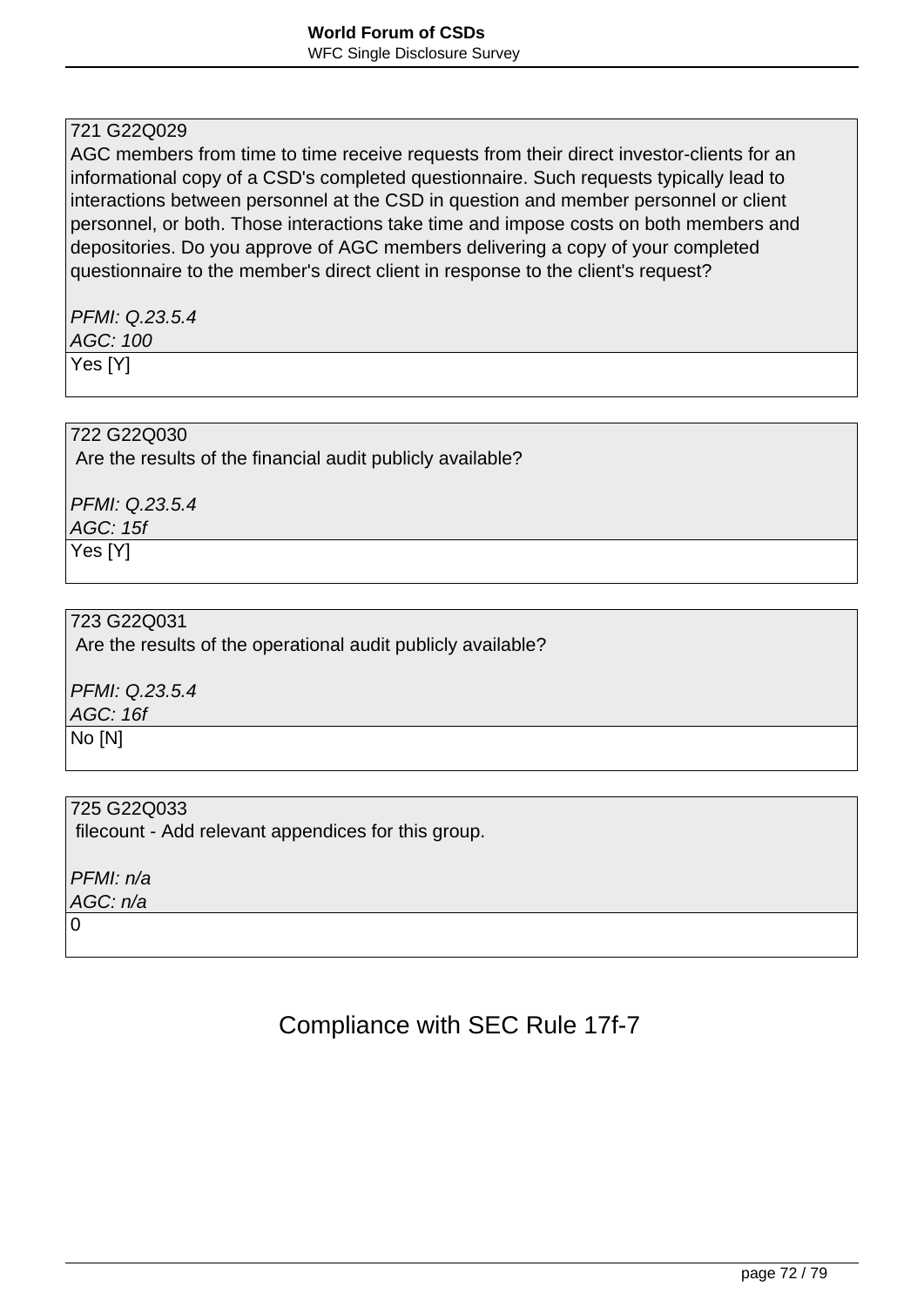Rule 17f-7, by reference to Rule 17f-4, requires that, for a CSD to be eligible to hold securities of U.S. registered investment companies (such depositories hereinafter referred to as "Eligible Securities Depositories"), the CSD must be a "system for the central handling of securities where all securities of any particular class or series of any issuer deposited within the system are treated as fungible and may be transferred or pledged by bookkeeping entry without physical delivery of the securities."

Are all securities of a particular class or series of any issuer that are deposited in your institution treated as fungible, and can they be transferred or pledged by bookkeeping entry without physical delivery of the securities?

PFMI: n/a

 $AGC: 1$ 

Yes [Y]

# 727 G23Q002

Please explain

PFMI: n/a AGC: 1a

N/A

### 728 G23Q003

 Rule 17f-7 also requires that an Eligible Securities CSD "acts as or operates a system for the central handling of securities or equivalent book-entries in the country where it is incorporated," or "acts as or operates a transnational system for the central handling of securities or equivalent book-entries." Does your institution:

PFMI: n/a

AGC: 2

[X] Act as or operate a system for the central handling of securities or equivalent book-entries in the country where it is incorporated?

[X] Act as or operate a transnational system for the central handling of securities or equivalent book-entries?

[ ] Act in another capacity with respect to the handling of securities or equivalent bookentries?

[ ] Not applicable

[ ] OTHER: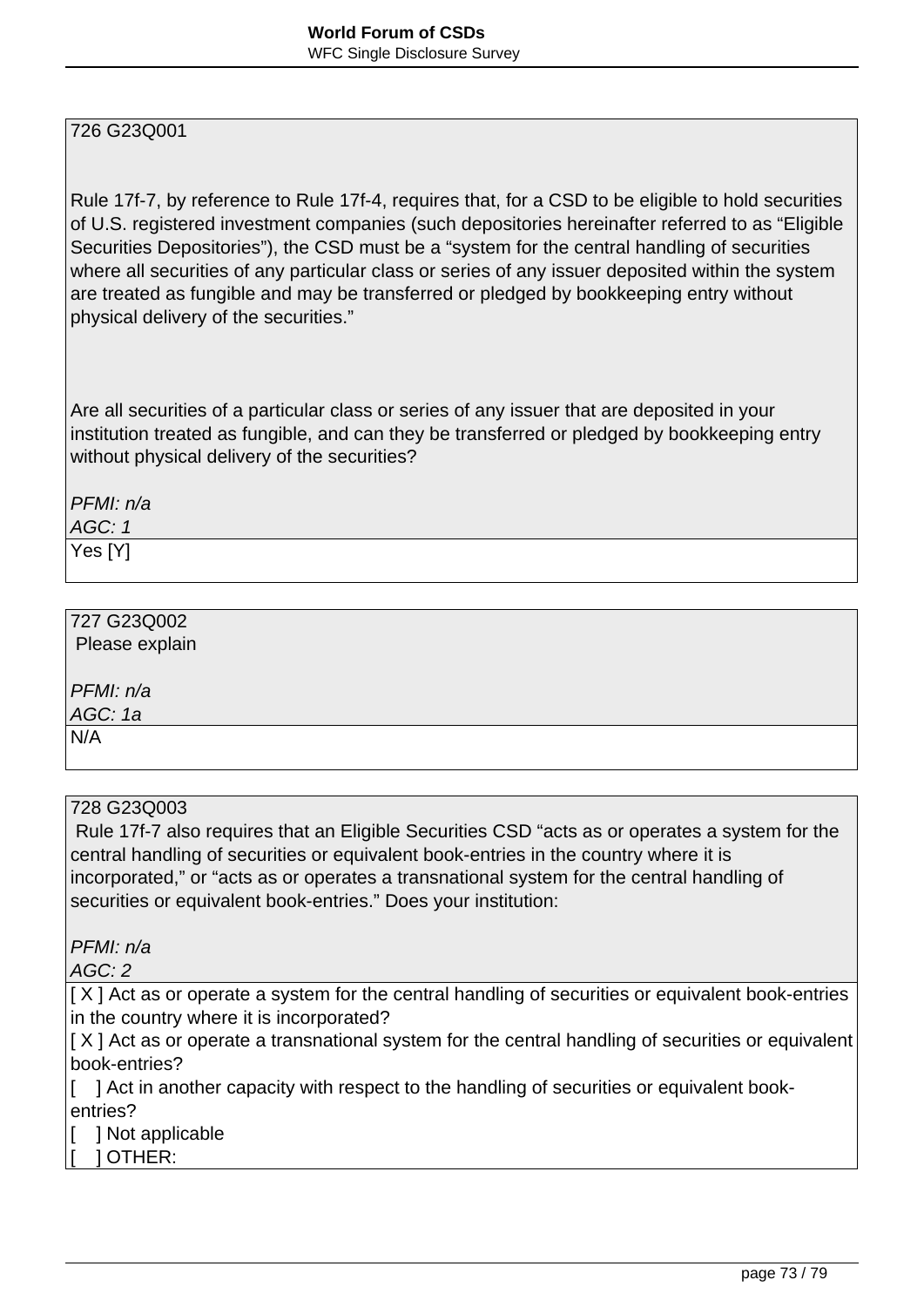Please explain:

### PFMI: n/a

AGC: 2a.

As a participant of the T2S platform it is able to act as or operate a transnational system for the central handling of securities or equivalent book-entries since February 6, 2017.

### 730 G23Q005

 Please specify the types of securities for which you act as or operate a system for the central handling of

securities or equivalent book-entries:

PFMI: n/a

AGC: 2b.

Primarily publicly issued (dematerialized) securities and all non-publicly issued dematerialised securities.

## 731 G23Q006

 Rule 17f-7 requires that an Eligible Securities Depository regulated by a foreign financial regulatory authority as defined under section 2(a)(50) of the Act•, with section 2(a)(50) establishing that z 'foreign financial regulatory authority' means any (A) foreign securities authority, (B) other governmental body or foreign equivalent of a self-regulatory organization empowered by a foreign government to administer or enforce its laws relating to the regulation of fiduciaries, trusts, commercial lending, insurance, trading in contracts of sale of a commodity for future delivery, or other instruments traded on or subject to the rules of a contract market, board of trade or foreign equivalent, or other financial activities, or (C) membership organization a function of which is to regulate the participation of its members in activities listed above." Who regulates the activities of the CSD?

PFMI: n/a

AGC: 8

[ $X$ ] A governmental body or regulatory organization empowered to administer or enforce laws related to securities matters.

[ ] A governmental body or self-regulatory organization empowered to administer or enforce laws related to other financial activities.

[ ] A membership organization which regulates the participation of its members in securities matters or other financial activities.

[ ] OTHER:

732 G23Q007 Please explain:

PFMI: n/a

AGC: 8a.

N/A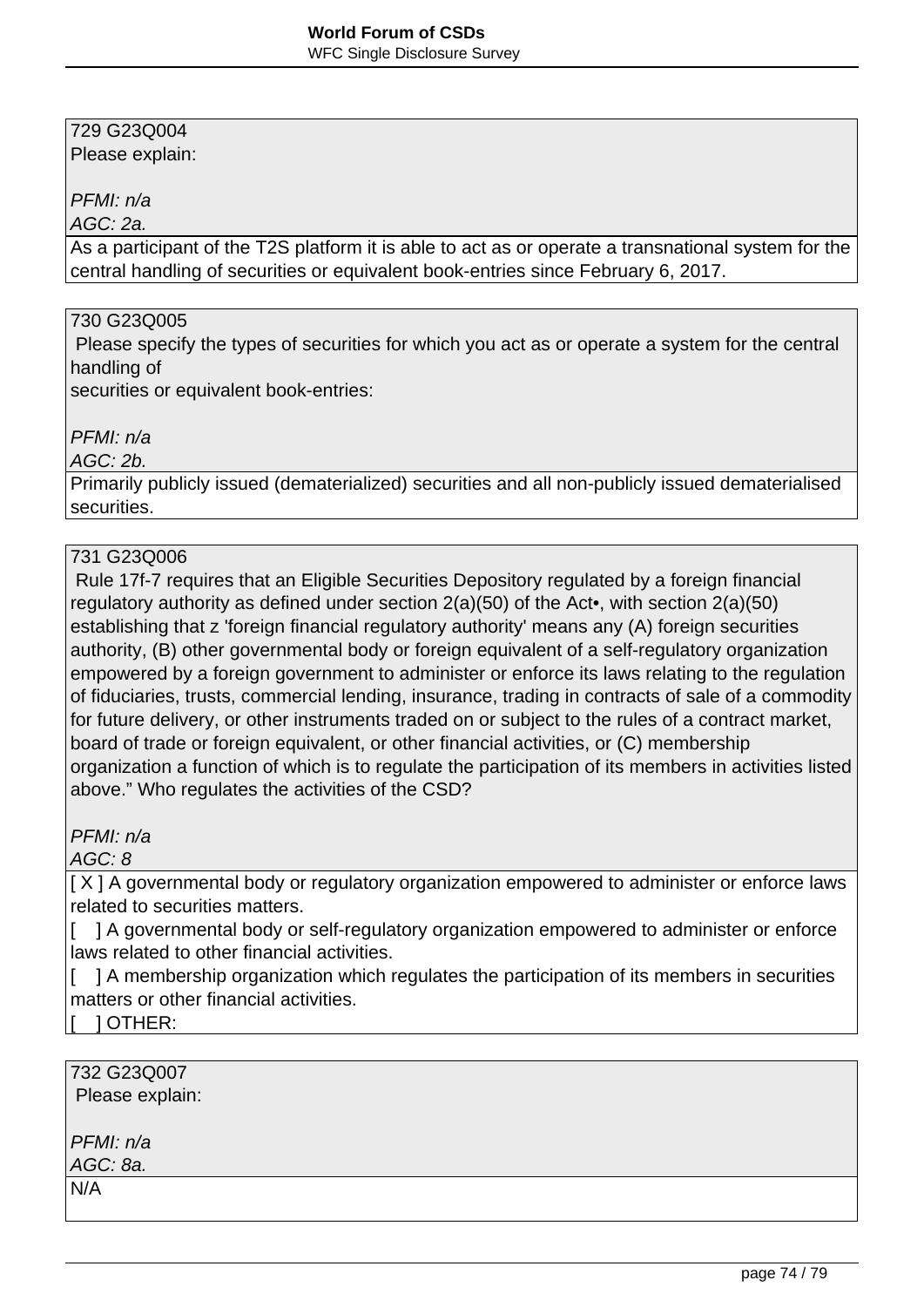Please provide the name of regulatory authority(ies) identified in question 8:

PFMI: n/a

AGC: 9

The National Bank of Hungary

## 734 G23Q009

 Rule 17f-7 requires that an Eligible Securities Depository is subject to periodic examination by regulatory authorities or independent accountants.• Is the CSD subject to periodic examination by:

PFMI: n/a

AGC: 10

[ X ] Regulatory authorities?

[ X ] Independent accountants?

[ ] OTHER:

# 735 G23Q010

Please explain:

PFMI: n/a

AGC: 10a

N/A

### 736 G23Q011

Name of Authority #1 (please answer 11a):

PFMI: n/a

AGC: 11

The National Bank of Hungary

### 737 G23Q012

 What enforcement actions are available to regulatory authority #1 for breach of applicable statute or regulatory requirements?

PFMI: n/a

AGC: 11a.

[ X ] Fines

- [ X ] Restrictions on CSD activities.
- $[X]$  Suspension of CSD activities.
- $[X]$  Termination of CSD activities.

[ ] OTHER: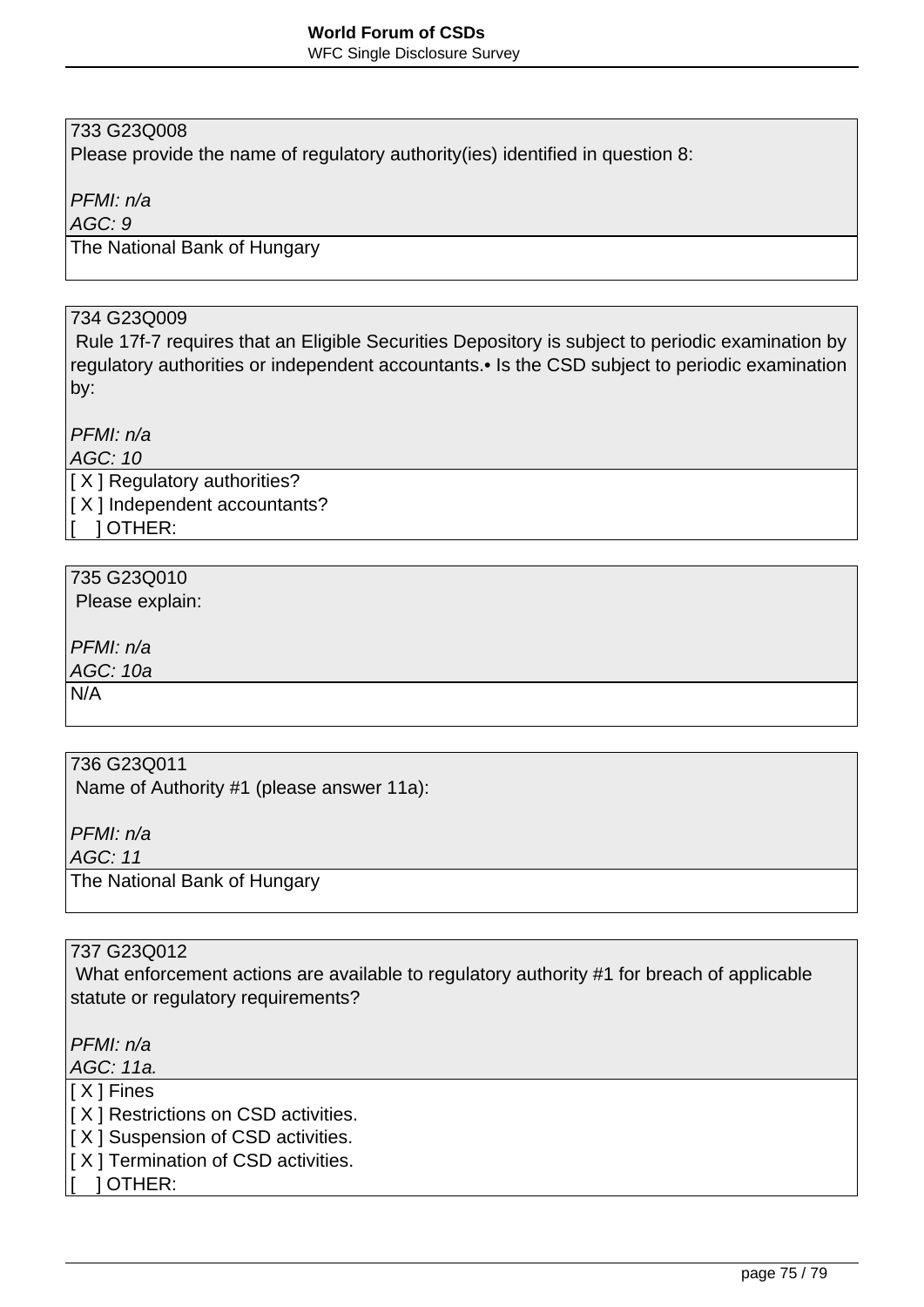Please explain:

PFMI: n/a

AGC: 11b.

N/A

# 739 G23Q013A

Name of Authority #2:

 $N/A$ 

# 740 G23Q014

 What enforcement actions are available to regulatory authority #2 for breach of applicable statute or regulatory requirements?

PFMI: n/a

AGC: 11c.

[ ] Fines

[ ] Restrictions on CSD activities.

[ ] Suspension of CSD activities.

**T** ] Termination of CSD activities.

 $\vert$  [ X ] OTHER: N/A

# 741 G23Q015

Please explain:

PFMI: n/a

AGC: 11d.

 $N/A$ 

| 742 G23Q016                                                                 |  |
|-----------------------------------------------------------------------------|--|
| Has there been any use of such enforcement actions in the last three years? |  |
|                                                                             |  |
| PFMI: n/a                                                                   |  |
| AGC: 12                                                                     |  |
| 1 Yes                                                                       |  |
| [ X ] No                                                                    |  |
| <b>OTHER:</b>                                                               |  |
|                                                                             |  |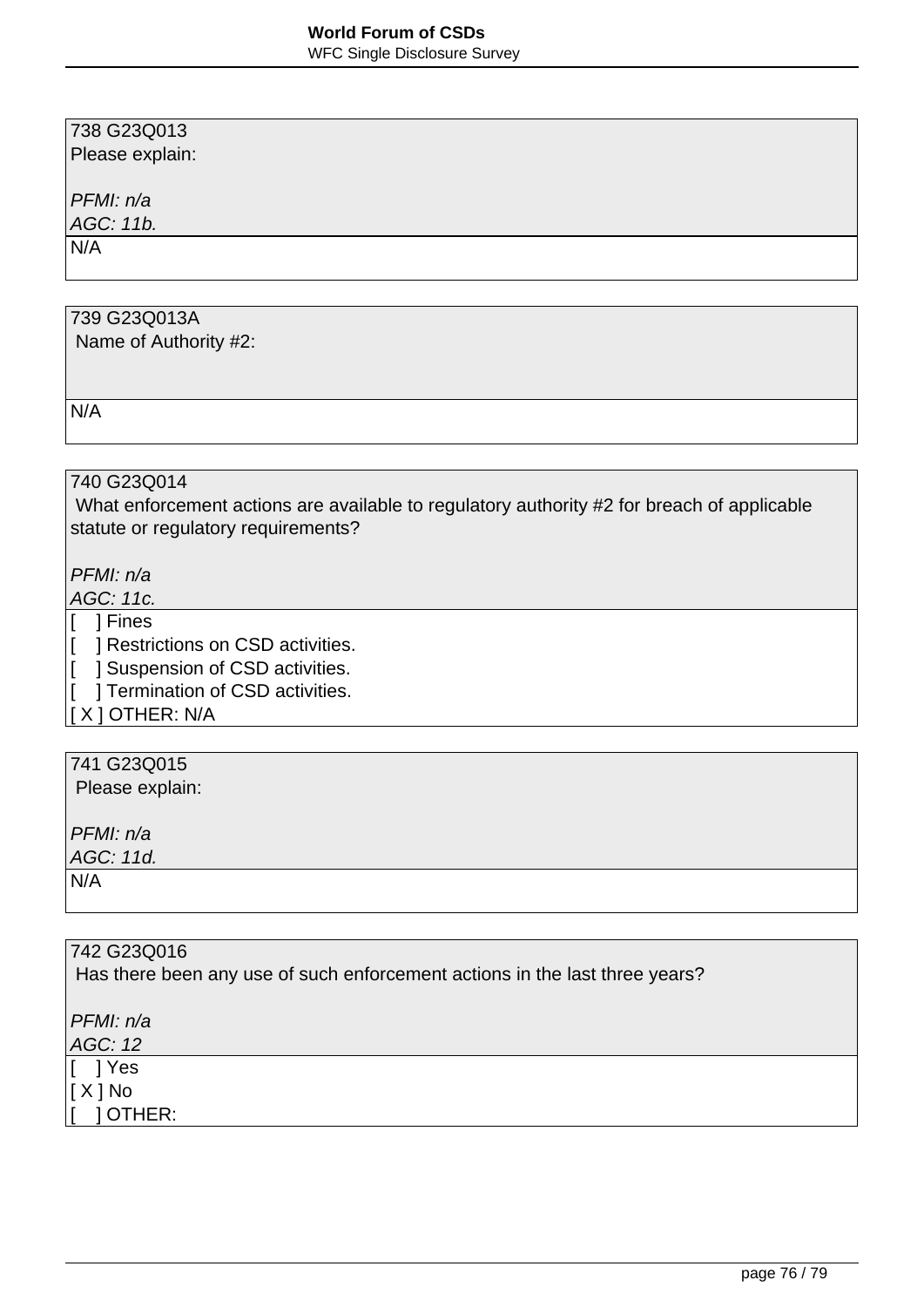Has the regulatory body with oversight responsibility for the CSD issued public notice that the CSD is not in current compliance with any capital, solvency, insurance or similar financial strength requirements imposed by such regulatory body?

PFMI: n/a

AGC: 90

No [A02]

#### 746 G23Q020

 In the case of such a notice having been issued, has such notice been withdrawn, or, has the remedy of such noncompliance been publicly announced by the CSD?

PFMI: n/a

AGC: 90b.

Other: N/A

## 749 G23Q023

 Rule 17f-7 requires that an Eligible Securities Depository holds assets for the custodian that participates in the system on behalf of the Fund under safekeeping conditions no less favorable that the conditions that apply to other participants. Please confirm that assets of foreign investors held by custodians as participants in the CSD are held under safekeeping conditions no less favorable than the conditions that apply to other participants.

PFMI: n/a

AGC: 21 Yes [A1]

#### 751 G23Q025

 Please confirm the basis for the arrangements you have in place to ensure that the assets you hold for custodians receive the same level of safekeeping protection as the assets held for other categories of participants.

PFMI: n/a

AGC: 21b, 21c.

[ $X$ ] Relevant Law and Regulation

- [ ] Standard participation contract
- [ ] Established terms and conditions of participation
- [ ] By-laws of the CSD
- [ ] Rules of the CSD
- $1$  OTHER: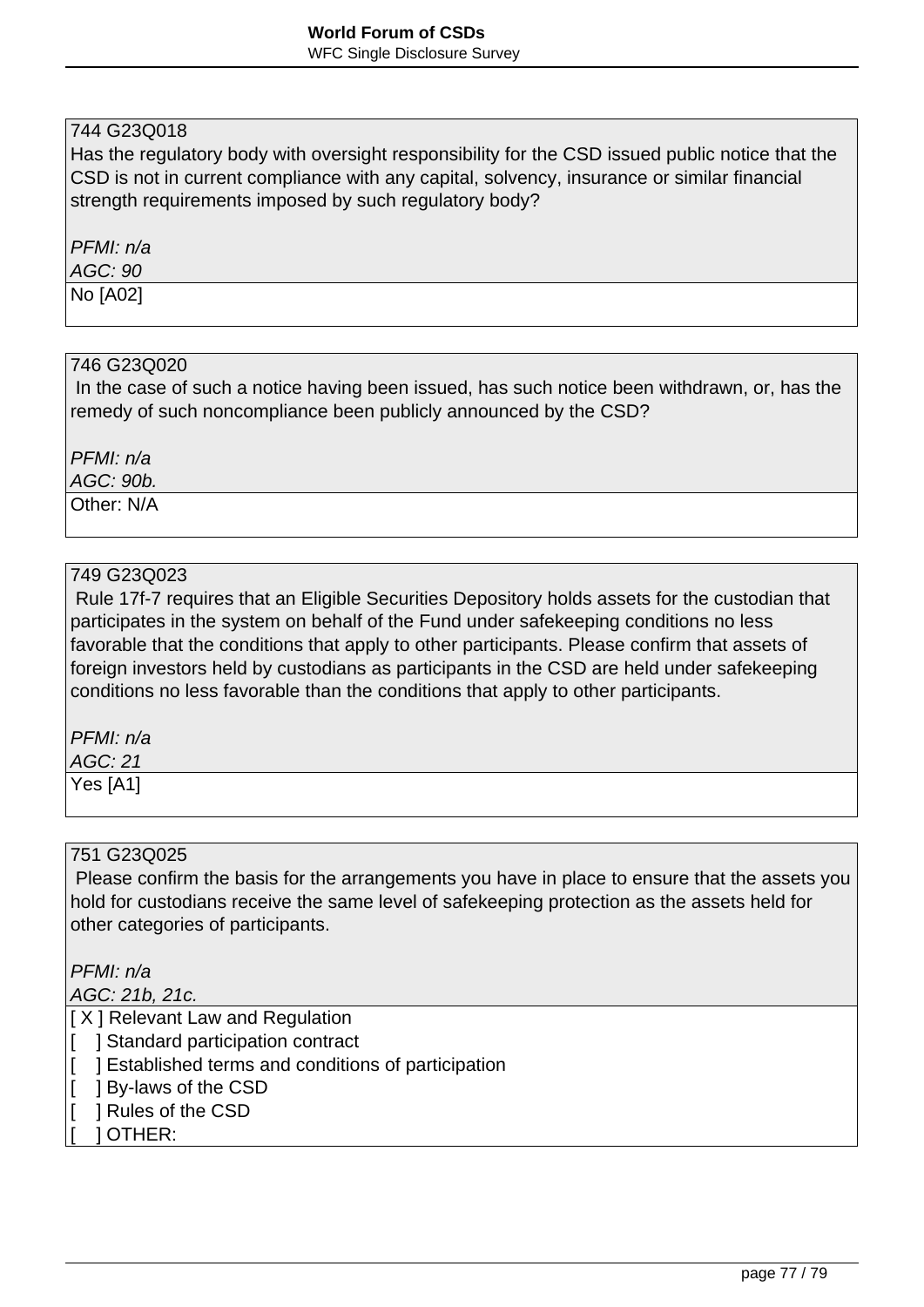For each item in Question 21b that you checked, please briefly supply references or citations to the law(s), regulation(s), or CSD rule(s), participation condition(s), or participant contract provision (s), as applicable.

# PFMI: n/a

#### AGC: 21d

Section 350/B(4) of Act CXX of 2001 on Capital Market declares: "The standard service agreements and other internal regulations of the central depository must ensure compliance with the principle of equal treatment."

Note: the indicated provision is not in effect anymore and the concerning provision of the new legislation (CSD regulation) is not in effect yet, but meanwhile KELER is obliged to observe the above rule.

### 753 G23Q028

 Rule 17f-7 requires that an Eligible Securities Depository provides periodic reports to its participants with respect to its safekeeping of assets, including notices of transfers to or from any participant's account. Does the CSD make available periodic safekeeping reports to participants, including notices of transfers to or from the participant's account?

PFMI: n/a

 $AGC: 46$ 

Yes [A01]

### 755 G23Q030

If yes, please indicate the scheduled frenquency:

PFMI: n/a

AGC: 46b, 46c.

[ ] Daily

[ ] Weekly

[ ] Monthly

[ ] Quarterly

[ ] Annually

[ ] Upon request

[X] OTHER: Based on the type of transaction/report, automatically in real-time, upon request in real-time and at the end of the day.

### 756 G23Q031

filecount - Add relevant appendices for this group.

PFMI: n/a

AGC: n/a  $\overline{0}$ 

page 78 / 79